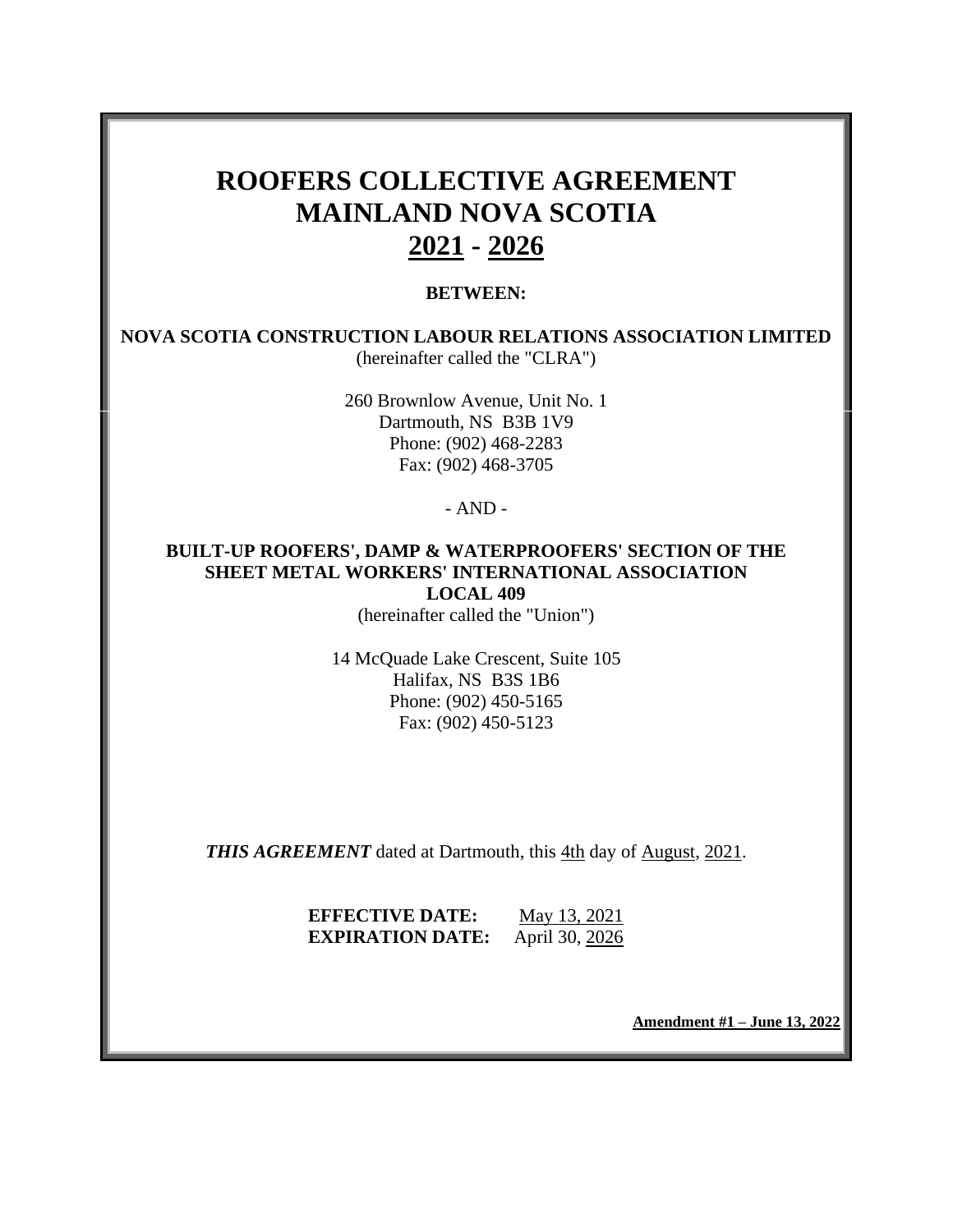# **INDEX**

### PAGE NO.

| <b>DESCRIPTION</b>                                                         | PAGE NO. |
|----------------------------------------------------------------------------|----------|
|                                                                            |          |
|                                                                            |          |
|                                                                            |          |
|                                                                            |          |
|                                                                            |          |
|                                                                            |          |
|                                                                            |          |
|                                                                            |          |
|                                                                            |          |
|                                                                            |          |
|                                                                            |          |
|                                                                            |          |
|                                                                            |          |
|                                                                            |          |
|                                                                            |          |
|                                                                            |          |
|                                                                            |          |
|                                                                            |          |
|                                                                            |          |
|                                                                            |          |
|                                                                            |          |
|                                                                            |          |
|                                                                            |          |
|                                                                            |          |
|                                                                            |          |
|                                                                            |          |
| ARTICLE 26 - INDUSTRY IMPROVEMENT FUND, ADMINISTRATION & PROMOTION FUND 20 |          |
|                                                                            |          |
|                                                                            |          |
|                                                                            |          |
|                                                                            |          |
|                                                                            |          |
|                                                                            |          |
|                                                                            |          |
|                                                                            |          |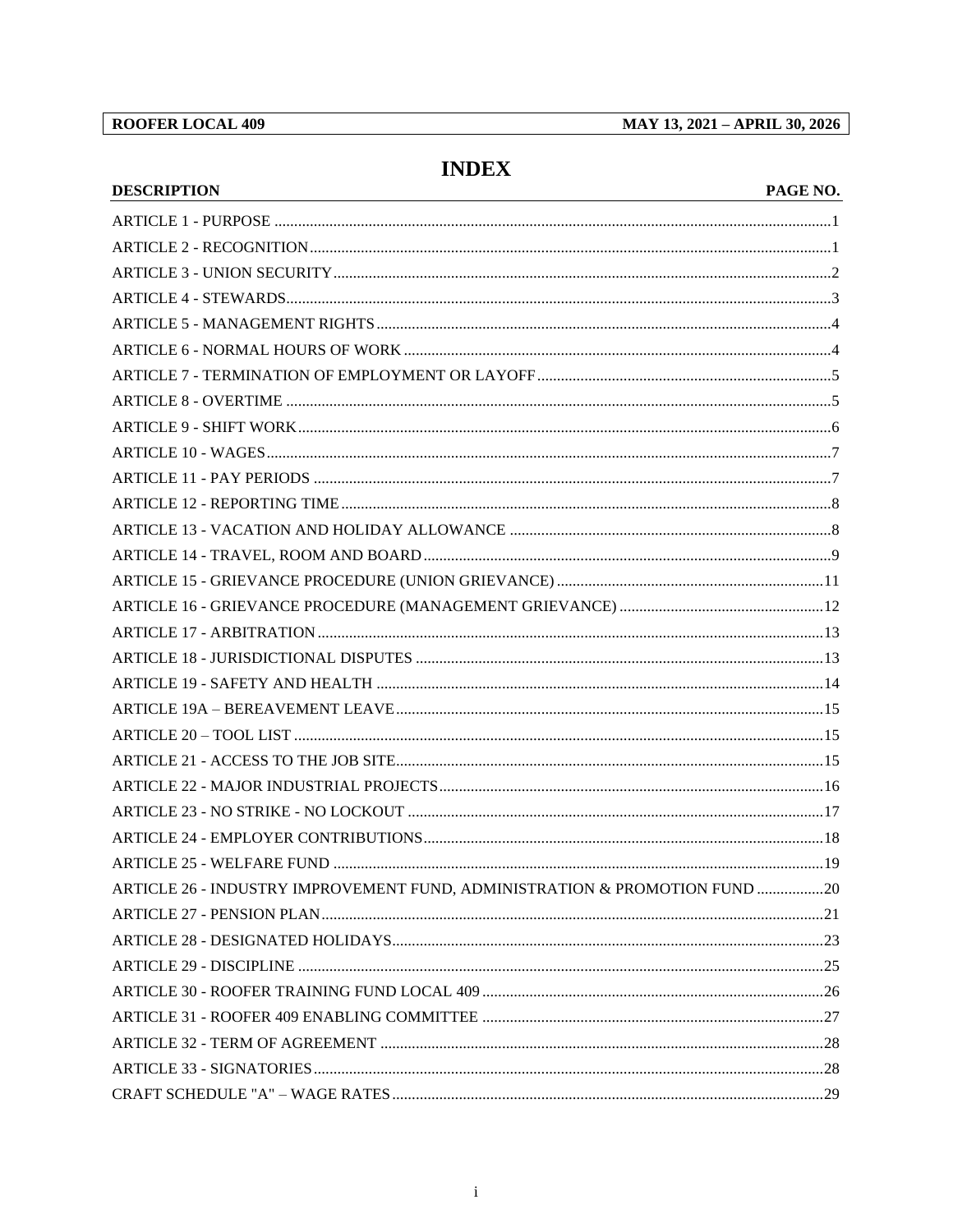**ROOFER LOCAL 409 MAY 13, 2021 – APRIL 30, 2026**

## **INDEX DESCRIPTION PAGE NO.**

# CRAFT SCHEDULE "B" – [ROOFERS LOCAL 409 JOB](#page-39-0) TARGETING RULES & PROCEDURES ....................37 CRAFT SCHEDULE "B" – ROOFER LOCAL 409 TARGETING APPLICATION [FORM....................................38](#page-40-0) ROOFERS' 409 TRADE CLASSIFICATION [...........................................................................................................40](#page-42-0)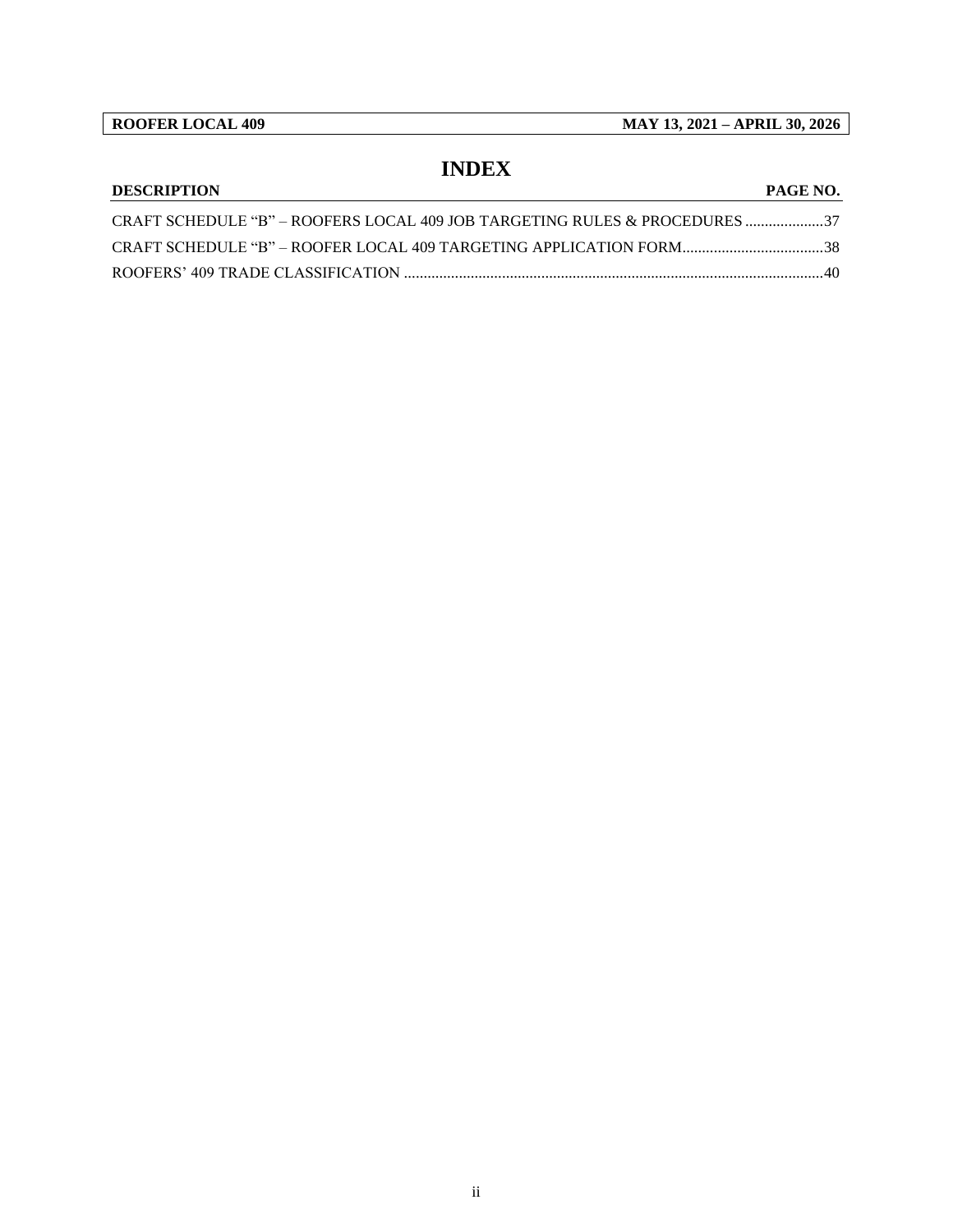# **ARTICLE 1 - PURPOSE**

<span id="page-3-1"></span><span id="page-3-0"></span>1.01 The purpose of this Agreement is to establish terms and conditions of employment.

# **ARTICLE 2 - RECOGNITION**

- 2.01 The employer and CLRA recognize the Union as the sole collective bargaining agent with respect to the trade for the area covered by this Agreement.
- 2.02 The Union recognizes the CLRA as the sole collective bargaining agent for all unionized employees as covered by Accreditation Order No. L.R.B. No. 428, dated April 5, 1977, for those Locals which are Provincial, and L.R.B. No. 392C, dated January 29, 1976, covering Mainland Nova Scotia.
- 2.03 For the purpose of this Agreement, the term "employee" shall mean all hourly rated employees employed by the employer but does not include office and clerical workers; guards, watchperson; time checkers; material superintendents; technical personnel; superintendents; assistant superintendents; craft supervisors; permanent employees; or classifications above the rank of foreperson as provided for in Craft Schedule; persons transporting materials, equipment or supplies from a point of origin outside the site to a destination inside the site or from a point of origin inside the site to a destination outside the site.
- 2.04 If the workers on work over which the Union has jurisdiction are required in classifications not listed in the appended Schedule, the Schedule shall be amended by adding such classifications at the agreed wage rates.
- 2.05 If the employer finds that they are unable to compete under the terms of this Agreement, then it is agreed that the employer and Union affected may agree on different provisions and rates as set out herein so as to increase the competitive position of the unionized employers.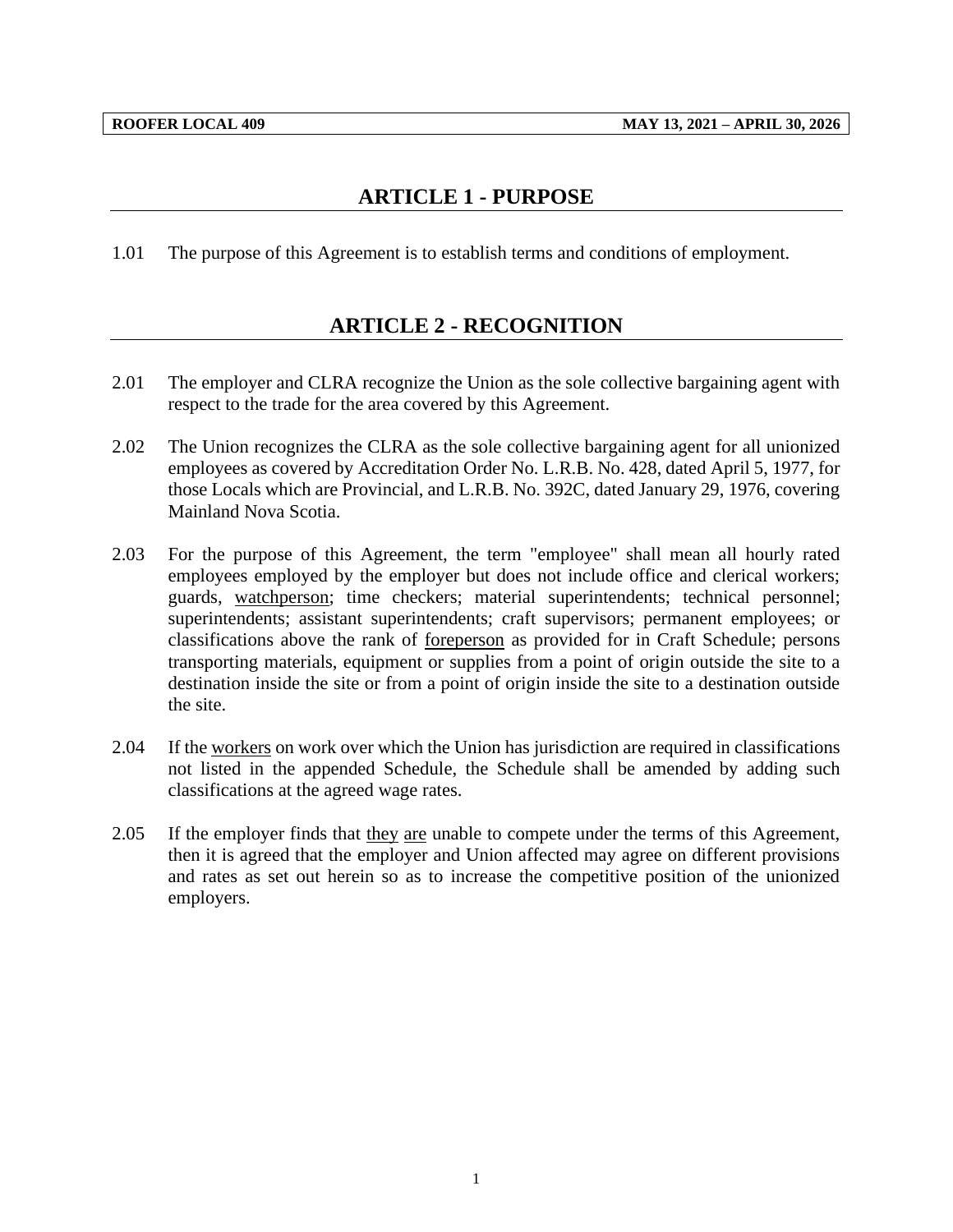# **ARTICLE 3 - UNION SECURITY**

- <span id="page-4-0"></span>3.01 The employer shall employ roofers who are competent and qualified and who are members of the Union, and Pre-Apprentice Roofers as defined in Craft Schedule "A" as required by the employer. The employer shall notify the Union of the Pre-Apprentice Roofer's name, address, phone number and S.I.N. upon hiring.
- 3.02 All unionized Roofer 409 employers bound by this Agreement shall employ at least one (1) Sheet Metal Worker or a Sheet Metal Apprentice from Local 409 to perform such Sheet Metal work associated with roofing in a manner that is consistent with the individual employers' past construction practice in the roofing industry.
- 3.03 The employer may recall qualified available workers in good standing with the Union who had previously been on the payroll for six (6) months and who are being called back within four (4) months of termination. An additional thirty (30) working days of recall will be allowed for each six (6) months of previous employment to a maximum of one (1) year recall.
- 3.04 Sub-contractors working under this Agreement who are not signatory to this Agreement shall notify the appropriate Union, before commencing work on the job, of the names of the workers to be employed on the job. The employer agrees to advise the sub-contractor of this requirement prior to the commencement of their work.
- 3.05 The Employer will stipulate as a term or condition for letting any contract for work on the project (job site) during its construction that the proposed sub-contractor shall observe the provisions of this Collective Agreement as if the same were duly executed by such subcontractor.
- 3.06 The Employer will have any such sub-contractor acknowledge in writing that it has notice of this Agreement and that it will abide by this Agreement. For the purposes of this clause "sub-contractor" shall mean any Contractor who performs work for the employer on the project (job site).
- 3.07 The employer agrees that employees employed within categories covered by terms of this Collective Agreement shall be required, as a condition of continued employment, to apply to become and remain a member of the appropriate Union within fourteen (14) days after the date of hiring or the date of signing of this Agreement.
- 3.08 Any employee who refuses or neglects to sign the appropriate forms, or who revokes the authorization, or who resigns their membership in the appropriate Union will be deemed to have voluntarily separated and their employment will be terminated.
- 3.09 Upon hiring, the employer agrees to deduct weekly the amount certified by the Union as Dues.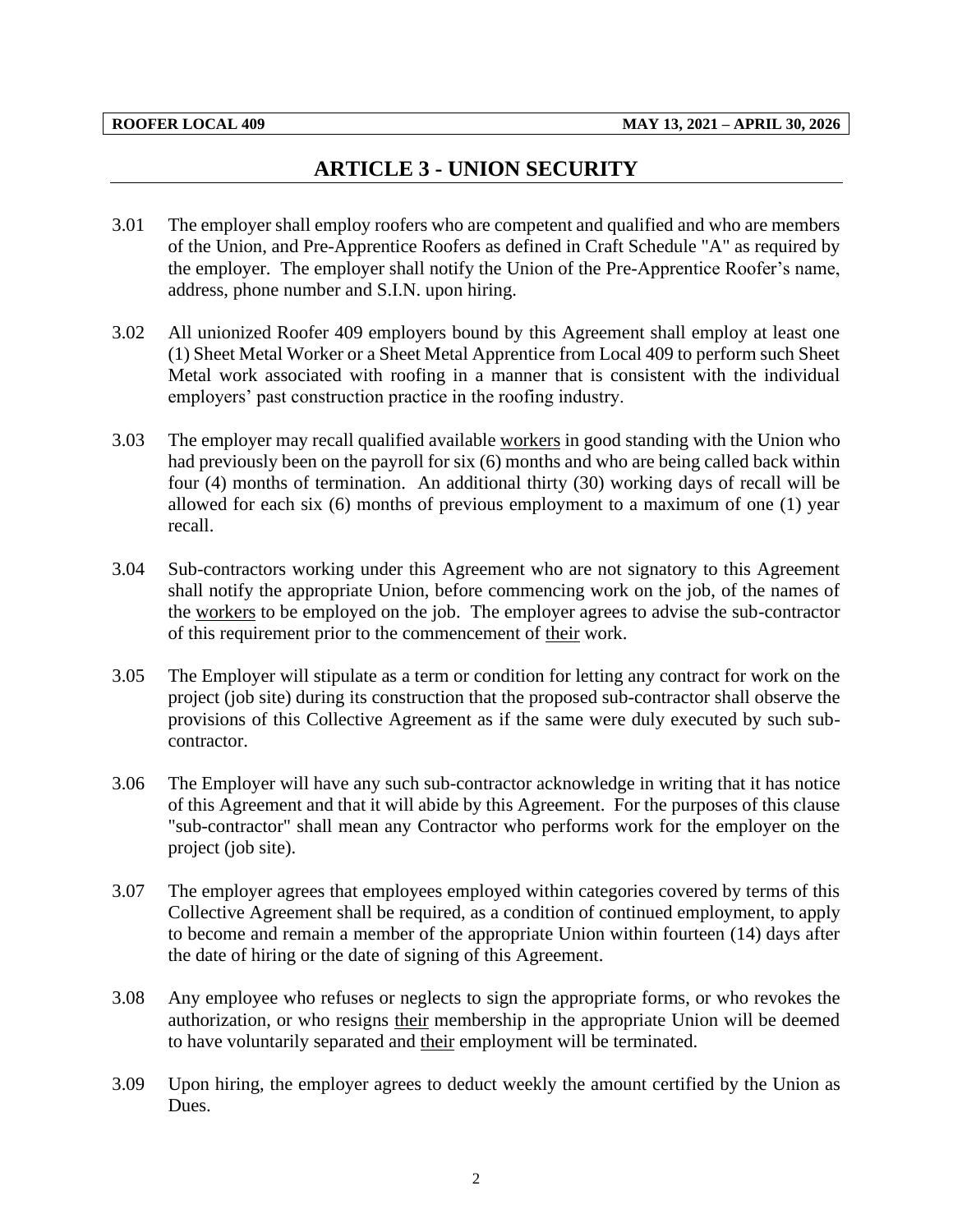- 3.10 Should the employee be newly joining the Union, the employer agrees to deduct the Initiation Fee in the amount that has been certified as the then current fee in the Union when such deduction is authorized by the signature of the employee on the proper form. If the Union agrees, such Initiation Fee may be deducted in weekly instalments.
- 3.11 The amounts so deducted shall be remitted by the employer to the Union at the address on file within ten (10) days of the month following, together with a list of all employees and Social Insurance numbers on whose behalf such deductions have been made.
- 3.12 The Union agrees that membership will be granted to all employees under the same terms and conditions that prevail in this Agreement.
- 3.13 The employer shall not discriminate against any employee by reason of their membership in the Union and/or their participation in its lawful activity.
- <span id="page-5-0"></span>3.14 It is agreed that the employer has the right to transfer employees.

# **ARTICLE 4 - STEWARDS**

- 4.01 The Business Agent or Business Manager may appoint Job/Shop Stewards from the employer's work force. The Steward of the Union will be an employee of the employer who is a qualified journeyperson and who will perform the work of a journeyperson at the journeyperson's rate of pay. In addition to their duties as a journeyperson they shall be permitted reasonable time to perform such of their Union duties as cannot be performed off the job. If it is necessary for the Steward to leave their work they must first obtain permission from the employer's representative on the job whenever possible. Such permission would not be unreasonably withheld. They shall assist the employer and the Union members in carrying out the provisions of this Agreement.
- 4.02 It is agreed that only one Steward and one alternate on each shift shall be recognized by each employer and the Union shall notify the employer in writing of the name of the Steward and their alternate.
- 4.03 The employer will notify the Union on termination of employment of the Steward or their alternate. The Job Steward, if practicable, shall work all overtime.
- 4.04 Subject to all other items and conditions of this Agreement, the Steward shall be given special consideration before being laid off, except for just cause.
- 4.05 Under no circumstances shall the Job Steward make any arrangements with the General Foreperson, Foreperson or Management that will change or conflict in any way with any section or terms of this Collective Agreement.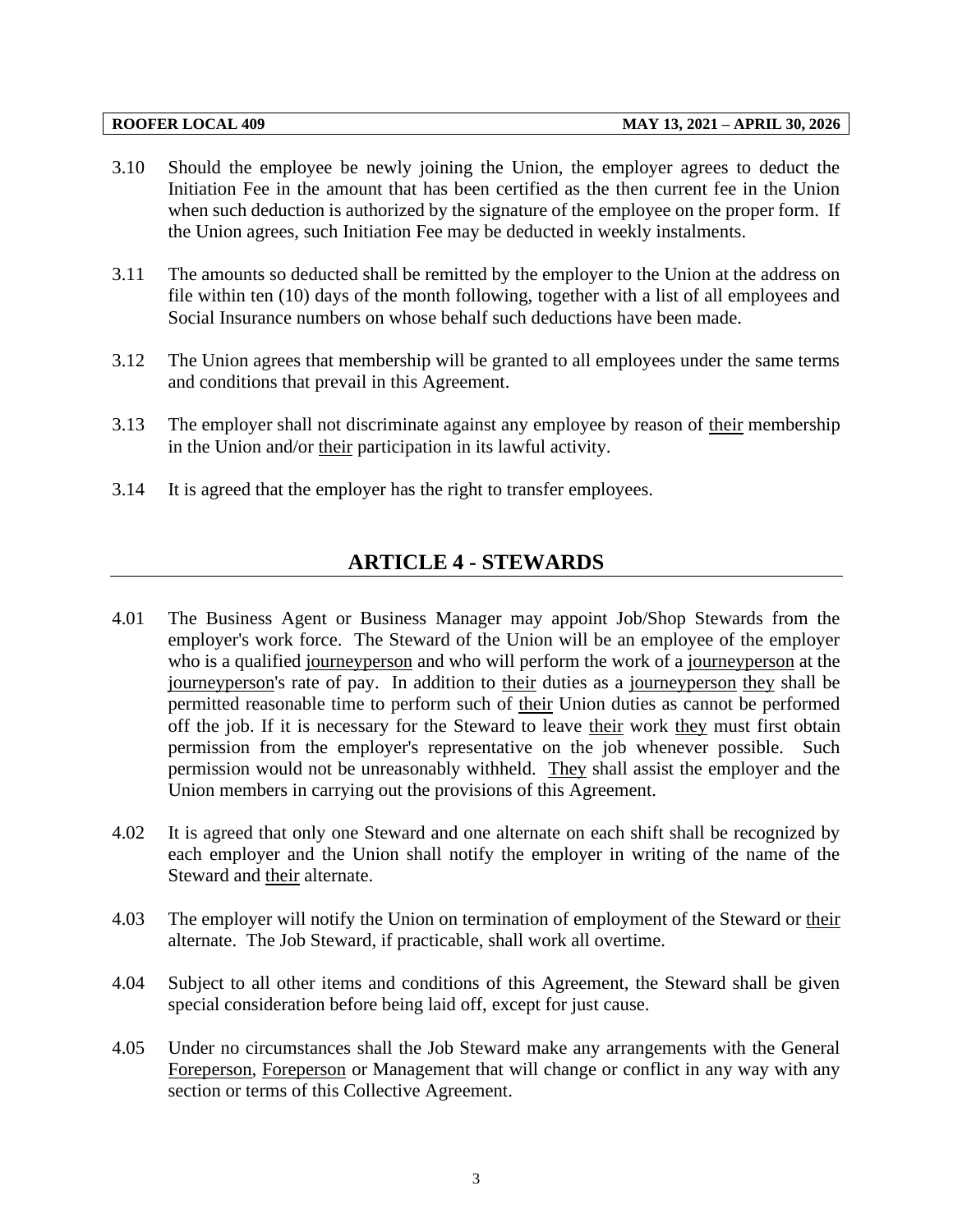# **ARTICLE 5 - MANAGEMENT RIGHTS**

<span id="page-6-0"></span>5.01 Subject to the limitations and specific terms of this Agreement, the Management of the job site and the direction of the working force, including but not limited to the right to plan, direct and control operations, hire, layoff, maintain discipline and efficiency of employees, establish and enforce rules of conduct, discipline and discharge employees for proper and sufficient cause, increase or decrease the working force, determine methods and schedules of construction operation, material and equipment to be used are vested solely in the employer.

# **ARTICLE 6 - NORMAL HOURS OF WORK**

- <span id="page-6-1"></span>6.01 The normal work day is defined as the twenty-four (24) hour period beginning at 12:00 Midnight.
- 6.02 The normal hours of work shall consist of eight (8) hours per normal work day, Monday through Friday, between the hours of 7:00 a.m. and 4:30 p.m.
- 6.03 The lunch period shall be from 12:00 Noon to 12:30 p.m.
- 6.04 Should expediency require, the normal starting and quitting time and/or lunch period may be changed by mutual agreement of the Parties hereto.
- 6.05 The employer shall allow a rest period of ten (10) minutes once in the mid-way point of the morning and once in the mid-way point in the afternoon. The ten (10) minutes duration shall be measured from the time the employee ceases their labour to commencement of labour and shall be at a time determined by the employer. This provision applies to all shifts worked.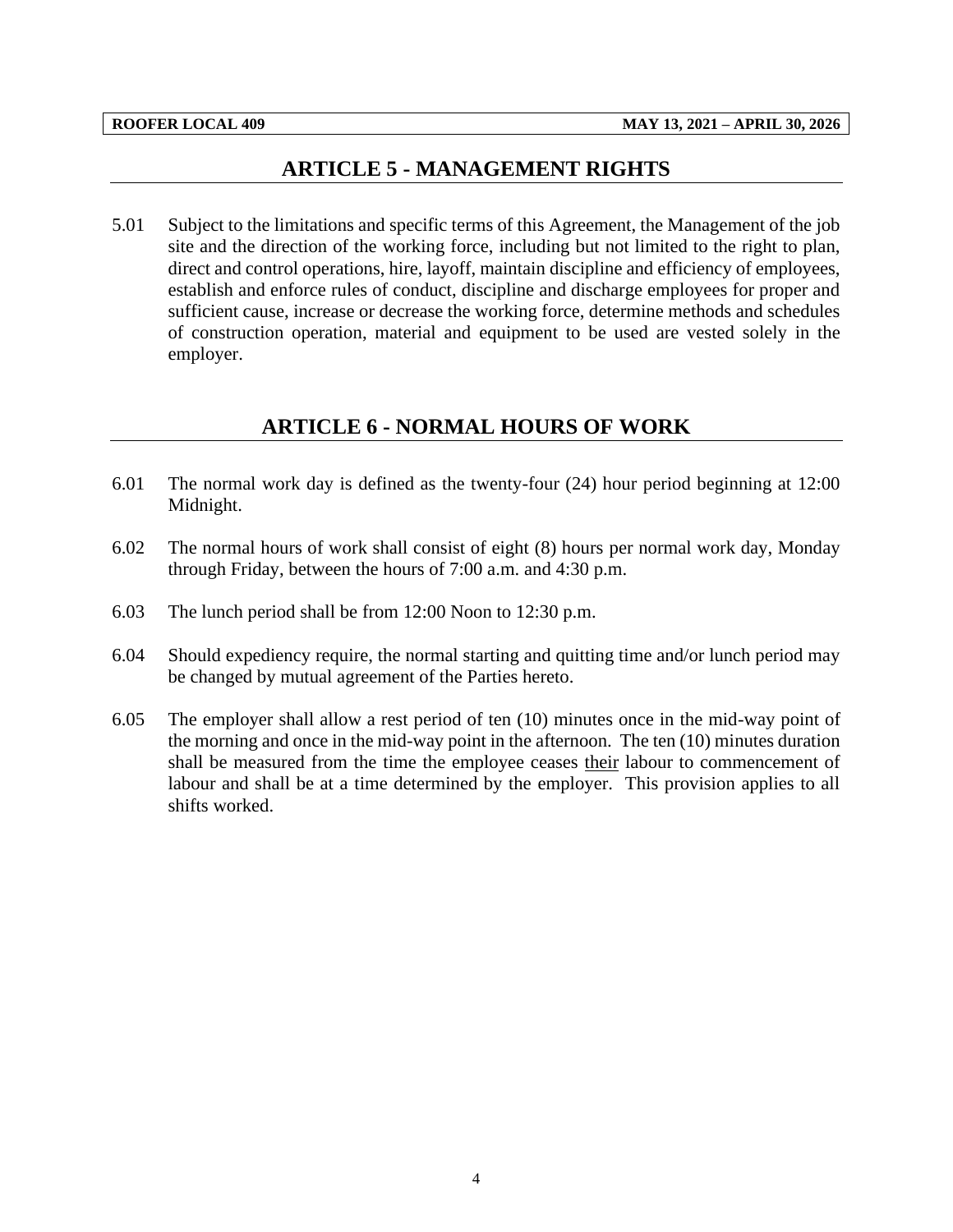## <span id="page-7-0"></span>**ARTICLE 7 - TERMINATION OF EMPLOYMENT OR LAYOFF**

#### **Layoffs and Severance Pay:**

- 7.01 Each employee shall receive two (2) hours notice of layoff or two (2) hours pay in lieu of such notice at their regular rate of pay.
- 7.02 Employees who are laid off, quit or are discharged from the service of the employer shall receive their wages and Record of Employment or copy of ROE Web e-Filing on termination if the payroll is made up on the project (job site); otherwise, the employer shall send the Record of Employment or copy of ROE Web e-Filing and wages within five (5) days, exclusive of Saturday, Sunday and designated holidays or their next scheduled pay period. At employer's discretion, final wages may be paid by electronic deposit. Should the employer fail to comply with this provision, the employee shall receive an additional sum equivalent to eight (8) hours pay at straight time rates, and an additional sum equivalent to eight (8) hours pay at straight time rate for every two (2) additional days delinquency.

## **ARTICLE 8 - OVERTIME**

- <span id="page-7-1"></span>8.01 The first two (2) hours of work after regular working hours shall be paid for at the straight time rate of pay.
- 8.02 Work performed beyond two (2) hours of work after regular working hours and work performed on Saturdays and Sundays shall be paid for at one and one-half (1-1/2x) times the straight time rate of pay. If a day is lost due to inclement weather during the regular working week, Monday to Friday, up to eight hours at the straight time rate may be worked on Saturday as make-up time.
- 8.03 Work performed on designated holidays shall be paid for at two times (2x) the straight time rate of pay.
- 8.04 Employees who are required to work in excess of two (2) hours unscheduled overtime shall be provided with a meal. Where this is impractical, a meal allowance shall be included in the pay for the next regular pay period.

#### **Meal Allowance** ........thirty dollars (\$30.00)

Where practicable, employees shall be given a ten (10) minute rest period before the commencement of overtime provided that the overtime scheduled is of two (2) hours or less in duration.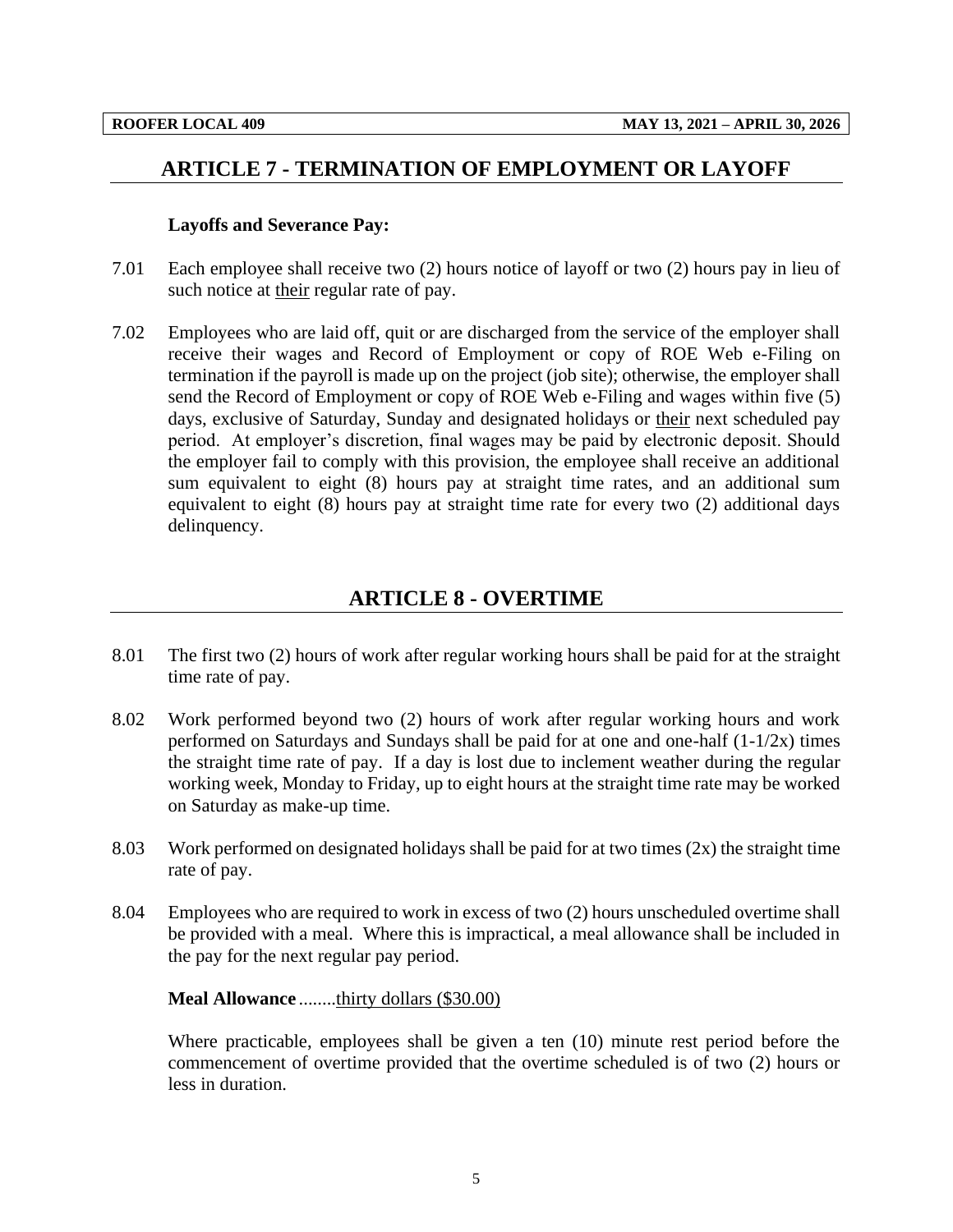- 8.05 The employer will distribute overtime fairly among available, qualified employees, where practical.
- 8.06 Employees who have missed time during the normal scheduled hours, Monday through Friday, may, by mutual agreement between employer and employee, work extra hours of work including Saturday, at the regular straight time rate of pay.
- <span id="page-8-0"></span>8.07 There shall be no disciplinary action taken by the employer against the employee in the event that the employee does not agree to work make-up hours under Article 8.06.

# **ARTICLE 9 - SHIFT WORK**

- 9.01 In the event that shift work is instituted such shift work shall be scheduled between Sunday Midnight and Friday Midnight and shall continue for at least two (2) consecutive week days, excluding Saturdays, Sundays and designated holidays.
- 9.02 When it is necessary to work two (2) or more shifts of work within twenty-four (24) hours, work performed on the second shift shall be paid at a premium of fifteen percent (15%) over the hourly rate and work performed on the third shift shall be paid at a premium of eighteen percent (18%) over the hourly rate.
- 9.03 Where employees are receiving a shift differential and are working overtime hours on such shift, they shall continue to receive the shift differential for all such overtime hours but such differential shall not be included in the calculation of overtime.
- 9.04 The employer shall allow a rest period of ten (10) minutes, once at the midway point of the first half of the regular scheduled shift and once at the midway point of the second half of the regular scheduled shift.
- 9.05 This Article (9.05) does not apply to Major Industrial Projects (Article 22). On Commercial work, if due to the Owners' stipulations, work cannot be performed during normal working hours, employees may perform the work required outside the normal working hours according to job requirements and tender specifications up to eight (8) hours per work day, and forty (40) hours per week at the straight time rate of pay.

This Article (9.05) does not apply to Designated Holidays. Saturday and Sunday may be included with the consent of the Union.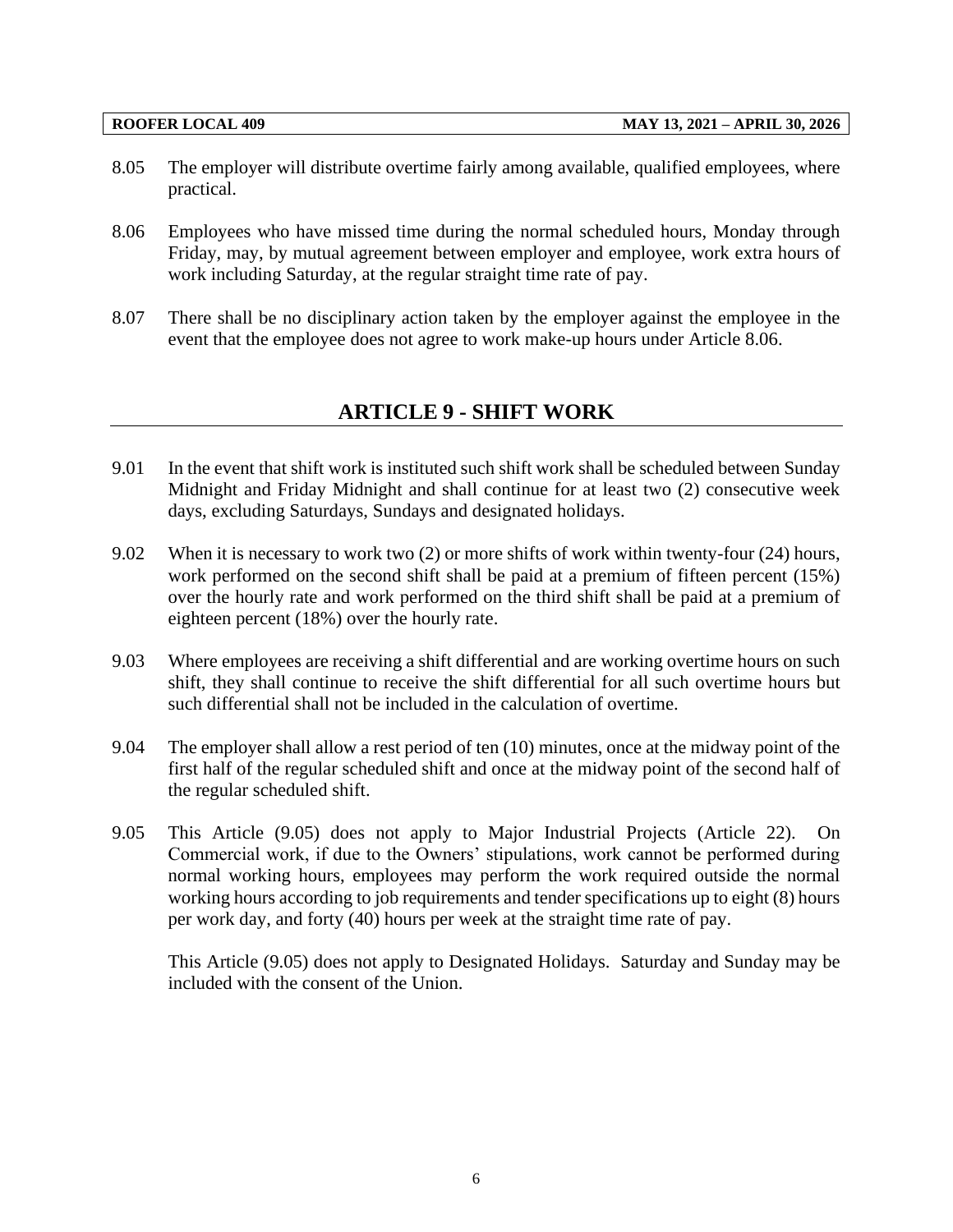# **ARTICLE 10 - WAGES**

<span id="page-9-1"></span><span id="page-9-0"></span>10.01 The regular hourly rates of pay for each classification of worker shall be in accordance with the rates contained in the appended Craft Schedule "A". This Craft Schedule "A" is attached hereto and is hereby made part of this Collective Agreement.

# **ARTICLE 11 - PAY PERIODS**

- 11.01 Wages shall be paid weekly, by cash, cheque or electronic deposit. If payment is by cheque, or electronic deposit, it must be distributed before quitting time on Thursday. If payment is by cash, payment shall be made no later than quitting time on Friday. If the regular payday is a holiday, then employee's pays shall be distributed a day earlier.
- 11.02 A clear statement of hours worked, rate of pay, total earnings, net earnings, and deductions shall be given to employees on payday. This statement may be distributed by hard copy or electronically as mutually agreed by the Employer and employees.
- 11.03 Should employee's pay not be distributed as set out herein, the employee shall immediately notify the employer.
- 11.04 (a) When employee's pays are not distributed in a timely manner in accordance with Article 11.01, the employee shall receive one (1) days pay at the basic hourly rate for each working day until the day the pay is delivered, commencing at 8:00 a.m. on the first working day after the employer's regular pay day.
	- (b) Errors in an employee's pay will be corrected by the end of the following working day after the day they are brought to the employer's attention. When errors are not corrected by the end of the following working day, the employee shall receive one (1) day's pay at the basic hourly rate for each working day until the day the error is corrected, commencing at the end of the working day after the day the error is brought to the employer's attention.
- 11.05 In the event the Pension or Welfare Plan is discontinued for any reason whatsoever, the contribution shall be added to the hourly rate and become part of the wage package.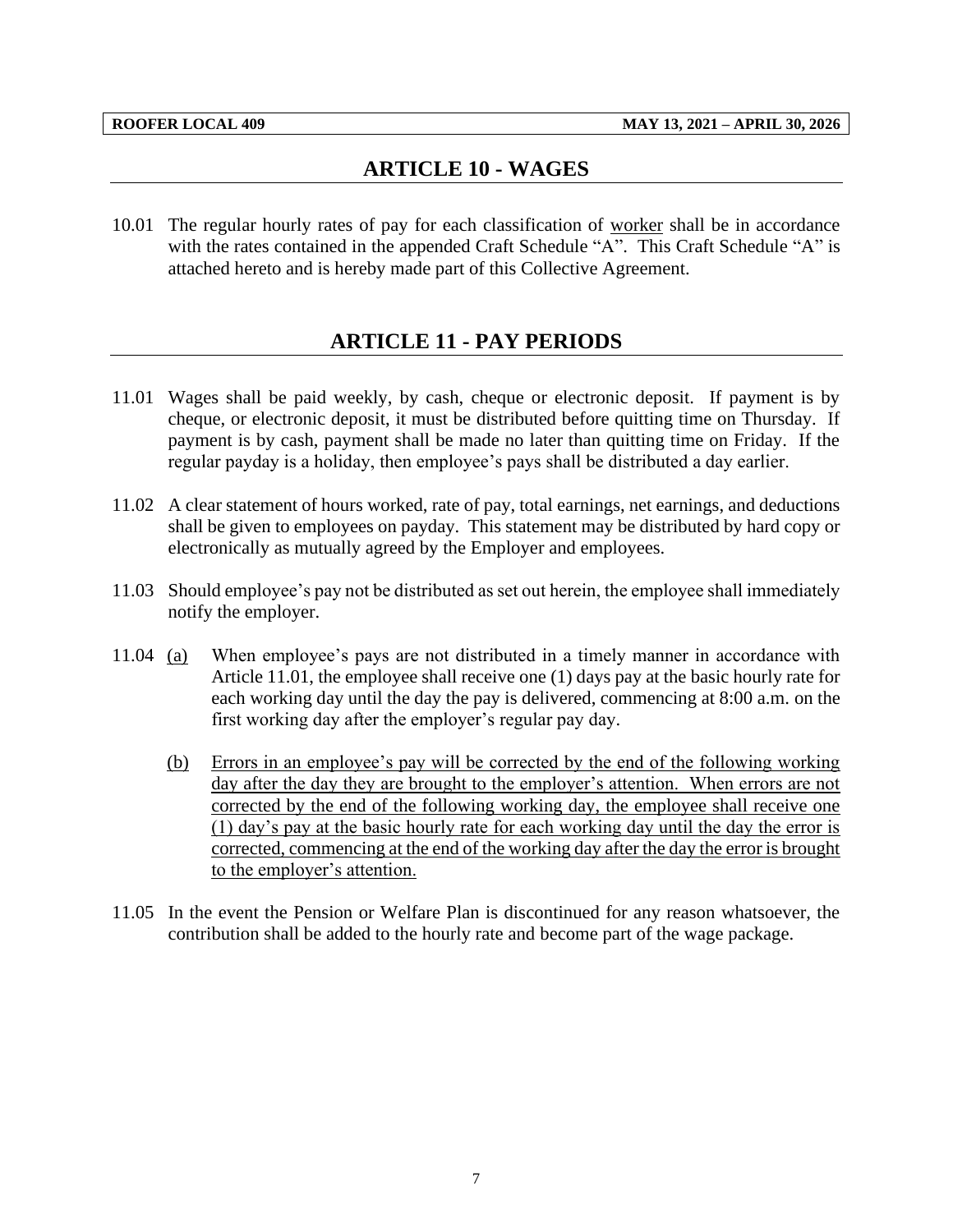# **ARTICLE 12 - REPORTING TIME**

- <span id="page-10-0"></span>12.01 Employees who report for work by direction of the employer and who are not placed at work for reasons other than inclement weather shall be entitled to two (2) hours pay at their regular rate of pay.
- 12.02 Exceptions, however, shall be when strike conditions make it impossible to put such an employee to work or when stoppage of work is occasioned thereby, when conditions arise which are beyond the control of the employer or when an employee leaves work of their own accord.
- 12.03 In order to qualify for reporting time an employee must remain on the job and be available for work during the period of such reporting time or until they are released by the foreperson or immediate supervisor.
- 12.04 The employer shall determine when weather conditions on the job are such that the member shall or shall not work. It shall be the responsibility of the employee to notify the employer before the scheduled starting time if they are unable to report for work; failure to do so may result in disciplinary action.

# <span id="page-10-1"></span>**ARTICLE 13 - VACATION AND HOLIDAY ALLOWANCE**

13.01 A vacation and holiday allowance shall be paid to each worker in lieu of paid vacation and holidays at a rate of nine percent (9%) of the total hourly wages. Such allowance to be paid weekly.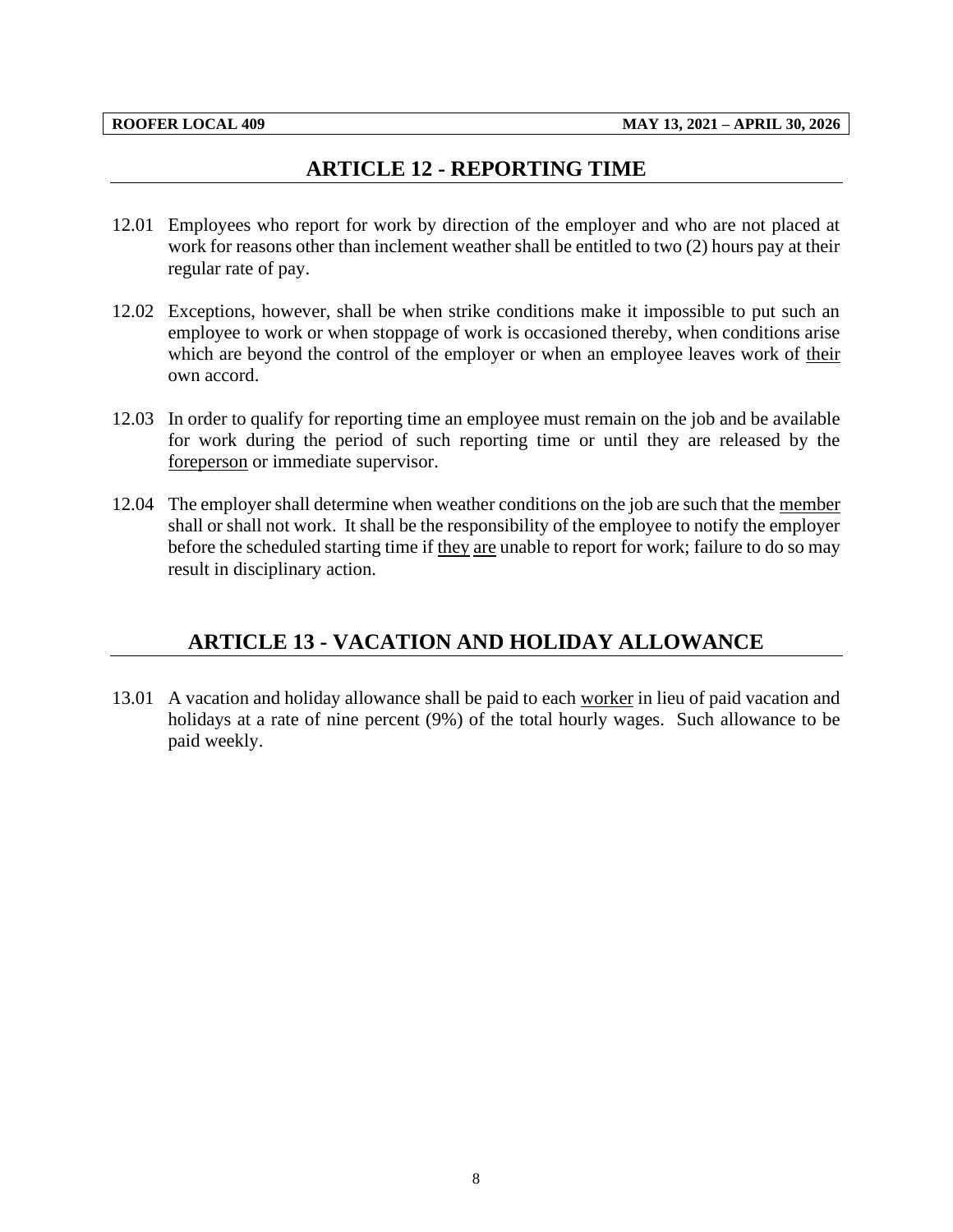# **ARTICLE 14 - TRAVEL, ROOM AND BOARD**

- <span id="page-11-0"></span>14.01 There shall be a free zone for employees working within a fifty-five (55) kilometre radius of the Halifax County intersection of Provincial Highways 101 and 102. Travel, room and board allowance will not apply when travelling to and working within this free zone (14.01).
- 14.02 No travel allowance will be paid until an employee has travelled a distance of over fiftyfive  $(55)$  kilometres from either  $(A)$  or  $(B)$  to the job site:
	- A. The employee's principal place of residence
	- B. The employer's permanent place of business

All travel to the jobsite shall be by the shortest normally travelled route. Daily travel allowance shall not exceed the daily room & board allowance. The travel allowance for employees travelling over fifty-five (55) kilometres shall be:

**Travel Allowance** .....fifty-nine cents (\$0.59) per kilometre

It is agreed this figure shall be adjusted as per CRA figures for the life of this agreement.

14.03 The employer has the option to provide adequate transportation or pay the travel allowance set forth in Article 14.02 to entitled employees.

Employees who travel to the jobsite in the employer's vehicle shall be paid after an employee has travelled a distance of over one hundred fifteen (115) kilometres from the employer's place of business or from the location where the employee commences travel in the employer's vehicle to the job site by the shortest available Department of Transportation maintained normal travelled route. An employee shall be paid the employee's straight time rate of pay for all time travelled by the employee beyond a distance of one hundred fifteen (115) kilometres.

Employees selected by the employer to drive the employer's vehicle to the jobsite shall be paid at the employee's hourly straight time rate of pay.

14.04 On jobs where room and board allowance is applicable time spent in authorized travelling outside the regular hours of work shall be paid at the employee's straight time rate of pay. Payment will be for the initial trip in and return trip provided the employee remains on the job for one month or the duration of the job.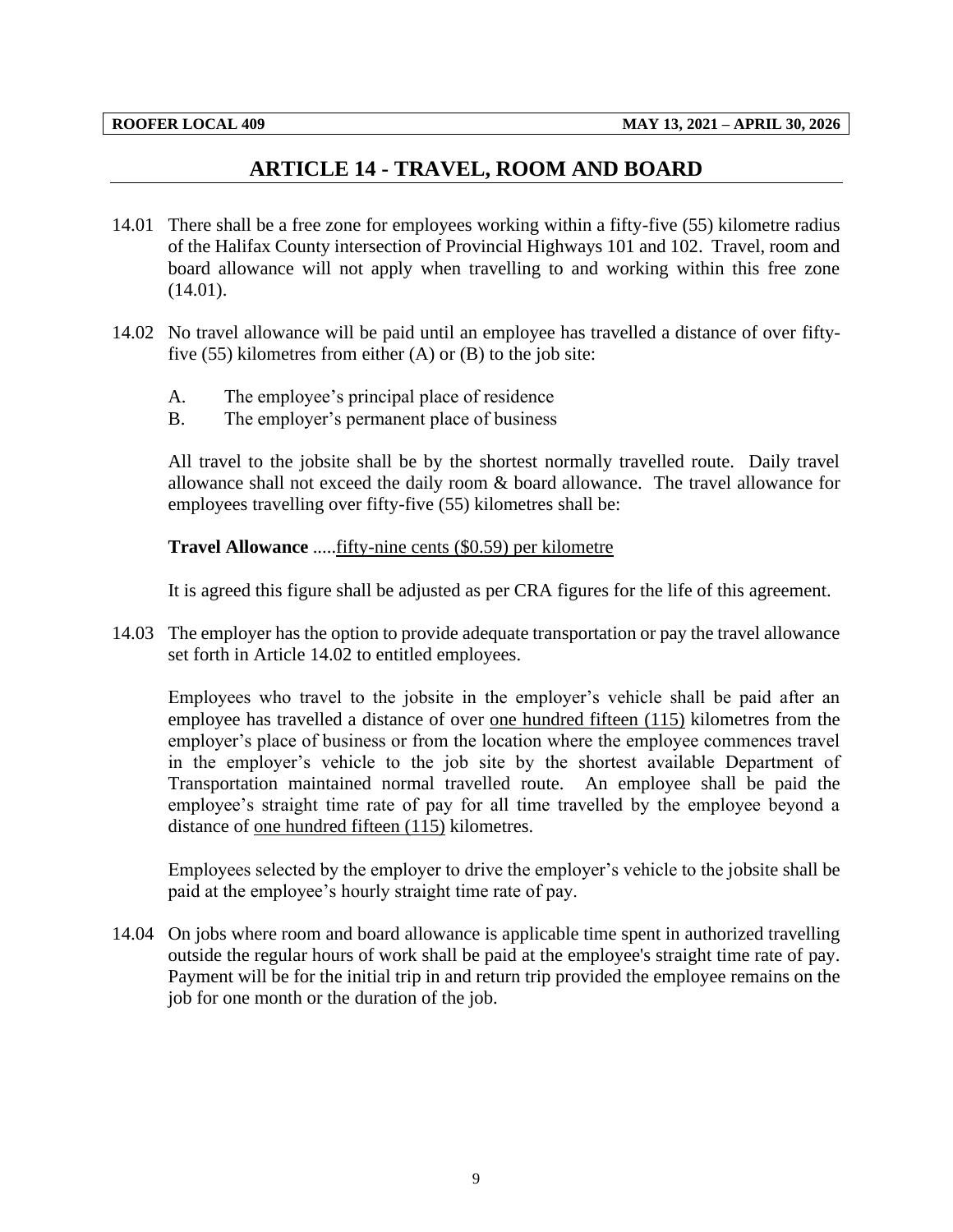- 14.05 If the employee's employment is terminated for just cause or the employee leaves of their own accord before having qualified for travel expenses and travelling time to and/or from the job they shall not be entitled to receive the cost of such travel expenses and travelling time.
- 14.06 When an employee travels to an area where they are required to stay overnight by the employer they shall, at the employer's discretion, be provided with adequate room and board or with a room and board allowance for the days worked and shall be paid as per Article 14.09. In the event that the employer elects to pay for the room and to give a daily meal allowance, the meal allowance shall be:

#### **Meal Allowance:**

.............................................forty-eight dollars (\$48.00) per day

- 14.07 No room and board or mileage allowance will be paid to an employee who is sent to work in an area where they permanently reside.
- 14.08 If employer-provided accommodations including room and board are available for a project, the employee will live at the accommodations and no room and board allowance will be paid to the employee. If the employee, on initial hiring on said project, chooses not to stay at the accommodations provided, they will be paid the room and board allowance as outlined in Article 14.09.

## 14.09 **Room and Board Allowance**

For all projects:

May 13, 2021 ................ one hundred thirty-one dollars (\$131.00) per day scheduled work May 1, 2022 ................one hundred thirty-three dollars (\$133.00) per day scheduled work May 1, 2023 ..................one hundred thirty-five dollars (\$135.00) per day scheduled work May 1, 2024 ...............one hundred thirty-seven dollars (\$137.00) per day scheduled work May 1, 2025 ................. one hundred thirty-nine dollars (\$139.00) per day scheduled work

14.10 All payments made to Union employees under Article 14 shall be made on the basis of a completed TD-4 Form when applicable being appropriately completed and signed and the payments being made on a non-income taxable basis. In the absence of appropriately completed TD-4 Forms, all payments shall be added to gross pay and taxed. The employer shall make the forms available to each employee at the beginning of the project.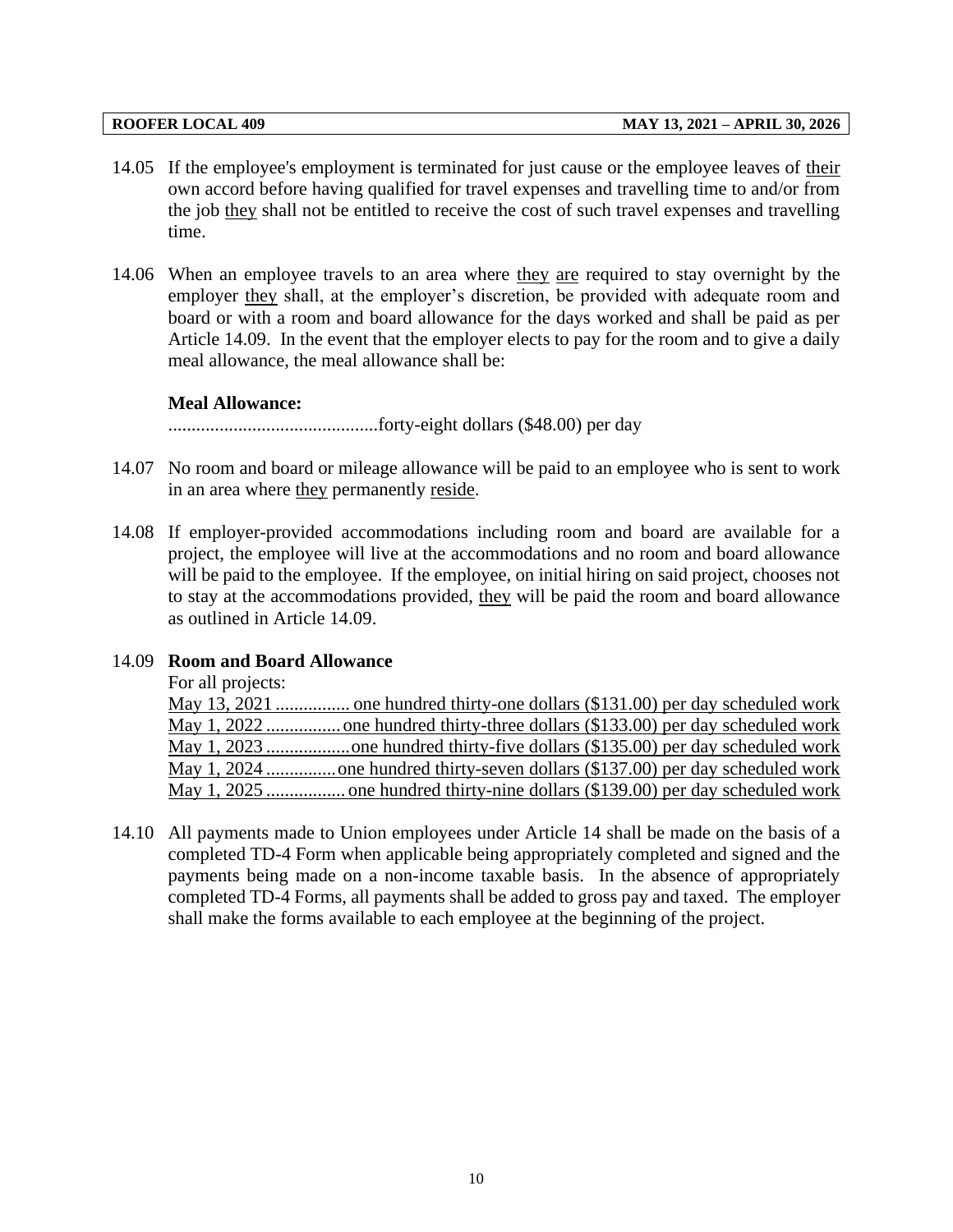# <span id="page-13-0"></span>**ARTICLE 15 - GRIEVANCE PROCEDURE (UNION GRIEVANCE)**

### 15.01 **Any matter relating to or involving:**

- (A) The interpretation, meaning, application or administration of the Collective Agreement or any provisions of the Collective Agreement;
- (B) A violation or an allegation of a violation of the Collective Agreement;
- (C) Working conditions; or
- (D) A question whether a matter is arbitrable may be the subject of a grievance.

#### 15.02 **Procedure:**

- (1) Any such matter constituting a grievance must be filed in writing with the employer within seven (7) working days, excluding Saturday, Sunday and designated holidays of the occurrence of the event giving rise to the grievance. If such grievance is not filed within this period it shall be considered settled.
- (2) The grievance must be filed and discussed with the employer's Labour Relations Officer or their Representative on the project.
- (3) The Parties being aware of the high cost of Arbitration agree that they may wish to utilize professional Alternative Dispute Resolution Procedures as are available through the Province of Nova Scotia or from other sources. Both Parties agree to use their best efforts to implement Alternative Dispute Resolution Procedures as appropriate in the resolution of disputes.
- (4) Failing settlement with the Labour Relations Officer or their Representative on the project, the grievance may then be settled in the manner provided by Section 107 of the *Trade Union Act*, Chapter 475, R.S.N.S. 1989, as amended.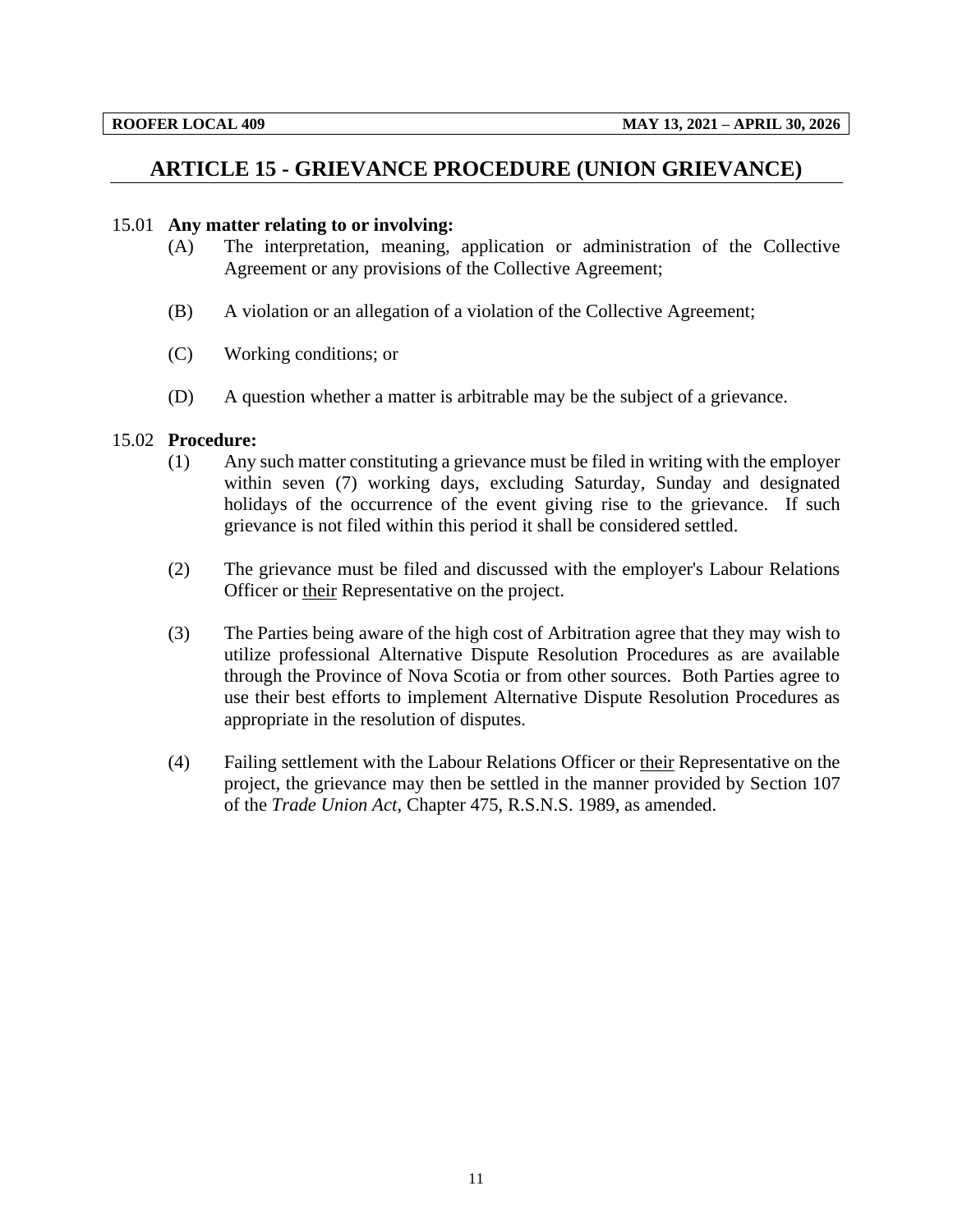# **ARTICLE 16 - GRIEVANCE PROCEDURE (MANAGEMENT GRIEVANCE)**

### <span id="page-14-0"></span>16.01 **Any matter relating to or involving:**

- (A) The interpretation, meaning, application or administration of the Collective Agreement or any provisions of the Collective Agreement;
- (B) A violation or an allegation of a violation of the Collective Agreement;
- (C) Working conditions;
- (D) A grievance concerning health or safety shall be referred directly to the employer and to the Business Manager; or
- (E) A question whether a matter is arbitrable may be the subject of a grievance.

#### 16.02 **Procedure:**

- (1) Any such matter constituting a grievance must be filed in writing with the Business Manager within seven (7) working days of the occurrence of the event giving rise to the grievance. If such grievance is not filed in writing within this period it shall be considered solved.
- (2) The grievance must be filed in writing and discussed with the Business Manager or Union Representative on the job site.
- (3) The Parties being aware of the high cost of Arbitration agree that they may wish to utilize professional Alternative Dispute Resolution Procedures as are available through the Province of Nova Scotia or from other sources. Both Parties agree to use their best efforts to implement Alternative Dispute Resolution Procedures as appropriate in the resolution of disputes.
- (4) Failing settlement, the grievance may then be settled in the manner provided by Section 107 of the *Trade Union Act*, Chapter 475, R.S.N.S. 1989, as amended.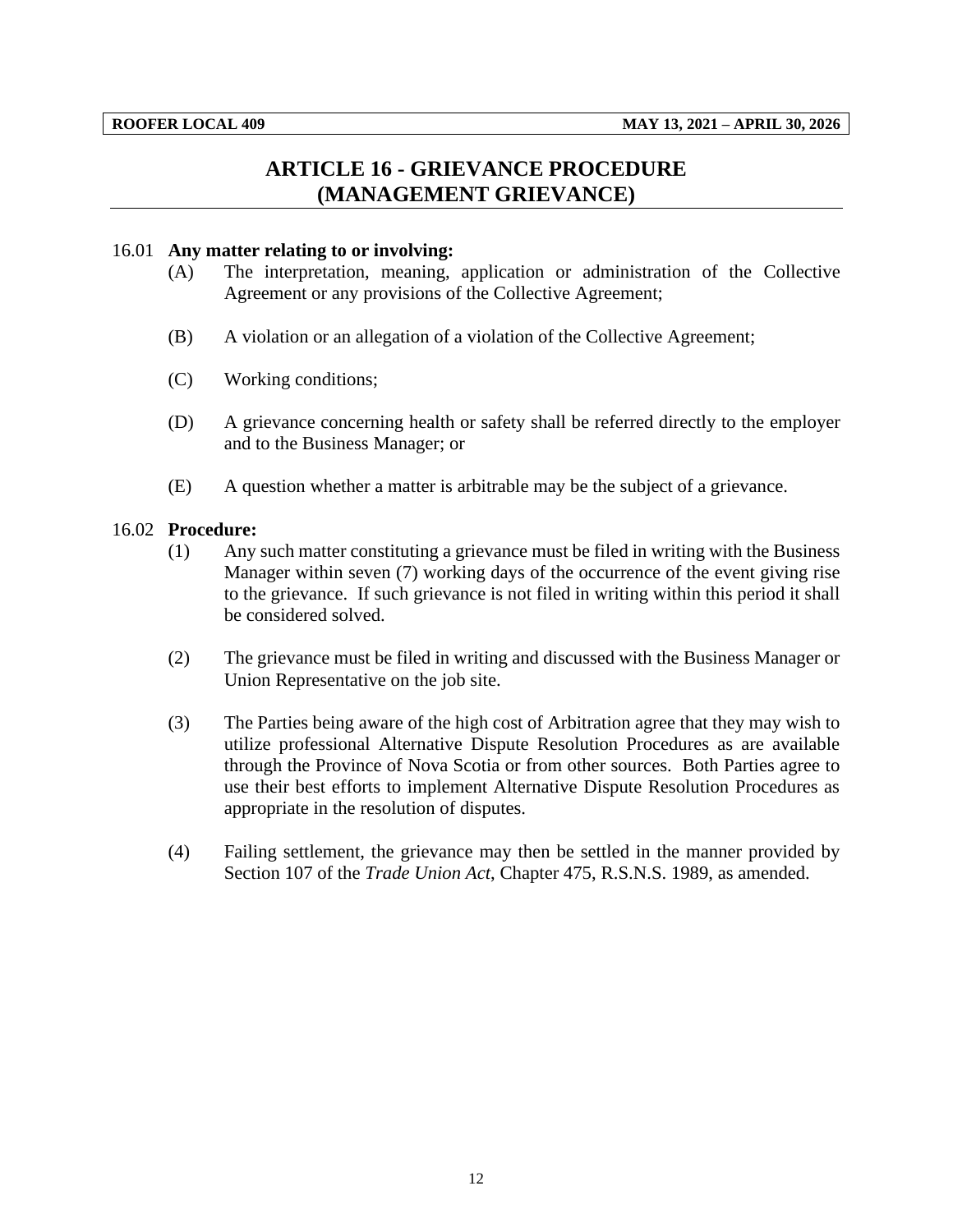## **ARTICLE 17 - ARBITRATION**

- <span id="page-15-0"></span>17.01 The Arbitrator shall not have the power to alter, vary, modify or amend any of the provisions of this Agreement or to substitute any provisions for any of the provisions of this Agreement nor render a decision inconsistent therewith.
- <span id="page-15-1"></span>17.02 The decision of the Arbitrator is to be complied with within fifteen (15) days of receipt by the Parties.

## **ARTICLE 18 - JURISDICTIONAL DISPUTES**

- 18.01 A mark-up meeting will be held with each contractor not later than the commencement of the contractor's work on all projects and no assignments shall be made before this markup. Mark-up assignments shall also apply to all sub-contractors. If a jurisdictional dispute arises once the work has commenced, assignments will be made in accordance with procedures, rules and regulations of the Plan for the Settlement of Jurisdictional Disputes in the Construction Industry including Procedural Rules and Regulations. The work assignment shall not be completed until a meeting on site has been convened with all Parties involved and until a subsequent meeting (not later than twenty-four (24) hours) has taken place, at which the contractor shall present the work assignment on paper to all Parties.
- 18.02 In the event such jurisdictional dispute cannot be settled on a Local basis by the Unions involved, such dispute shall be submitted to the International Unions involved for settlement without permitting it to interfere in any way with the progress of the work at any time. In the event the dispute is not settled by the International Unions involved, it shall then be submitted to the Plan for the Settlement of Jurisdictional Disputes in the Construction Industry including Procedural Rules and Regulations for resolution. It is understood and agreed, however, that if the dispute causes any delay in the progress of the work or gives rise to an apprehended delay, any of the Parties hereto may apply to the Labour Relations Board (Nova Scotia) Construction Panel for an Interim Order under Section 52 of the *Trade Union Act*, Chapter 475, R.S.N.S. 1989, as amended.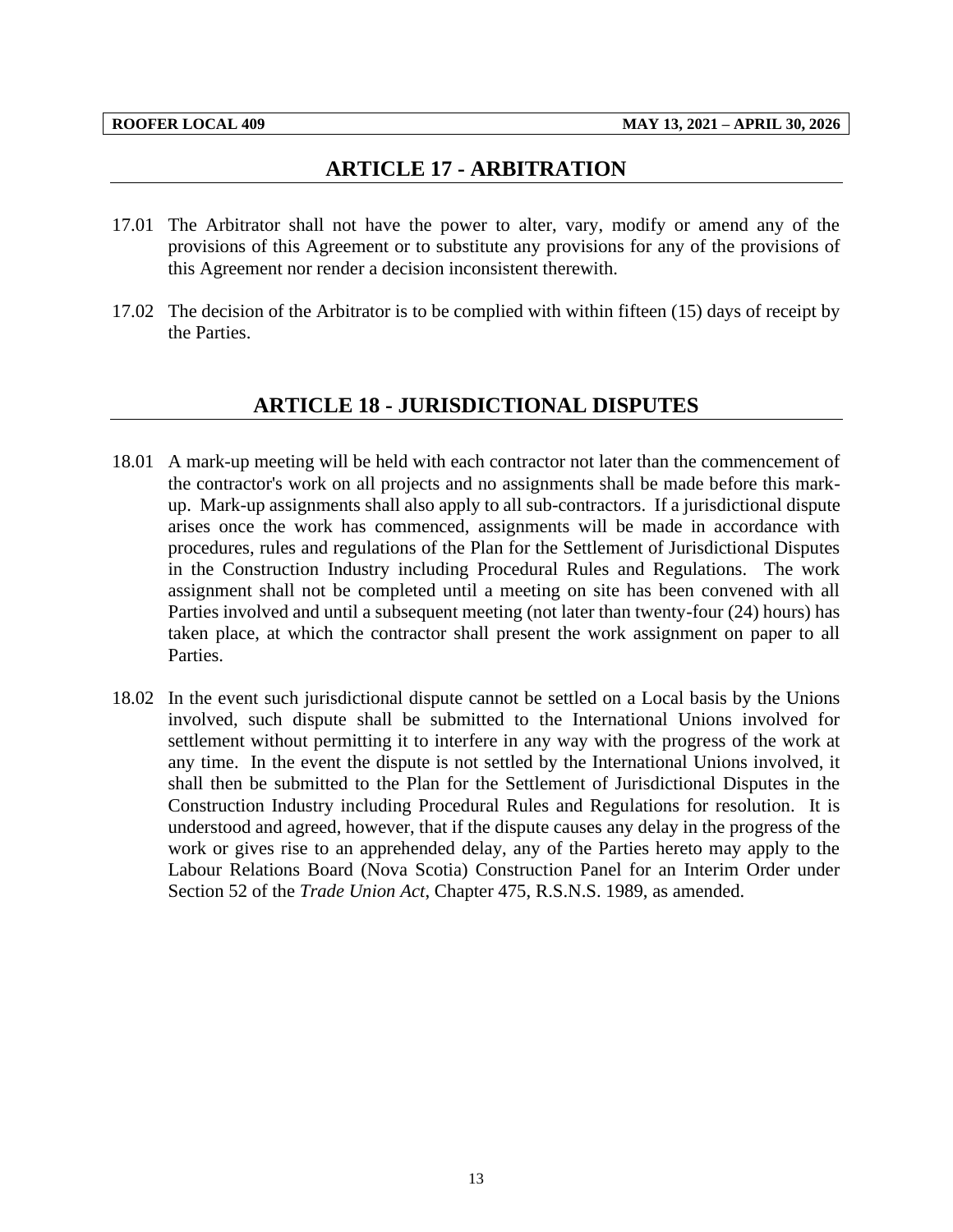## **ARTICLE 19 - SAFETY AND HEALTH**

- <span id="page-16-0"></span>19.01 Employer and employee shall comply with all applicable provisions of provincial health, sanitation and safety laws and regulations, in addition to those rules established by the employer.
- 19.02 Employees shall not be required to work with unsafe equipment and conditions.
- 19.03 Safety hats must be worn only as required.
- 19.04 Adequate toilet facilities, fresh drinking water, (ice when available) and paper cups will be provided by the employer.
- 19.05 Fresh drinking water, tool sheds and lunch rooms shall normally be maintained by the Craft using same, except where other general arrangements have been made for a site.
- 19.06 If an employee sustains an accidental injury during working hours and has to receive offsite medical attention, the employee will receive four (4) hours pay if the injury occurs during the first half of the shift, or eight (8) hours pay if injury occurs in the second half of the shift.
- 19.07 The employer shall provide the following items or equipment when working conditions require their use:
	- (a) Safety Glasses,
	- (b) Hard Hats,
	- (c) Gloves worn gloves to be returned to the employer upon the employer's request,
	- (d) Rain suits.

Safety items and climatic protective clothing issued to the employee must be returned to the employer on termination.

- 19.08 The employer will provide to the employee a boot and clothing allowance of three dollars (\$3.00) per day worked. Employees must work at least three (3) hours per day to be eligible to receive this allowance.
- 19.09 It is the responsibility of the roofing foreperson to maintain a complete set of tools as supplied by the employer and they shall sign for and be financially responsible for them until returned to the employer and a signed card returned to them. Tools, materials and equipment can be loaded or unloaded during a strike and necessary arrangements made for the protection thereof.
- 19.10 Where a job involves cold process roofing, employers shall provide employees who will be performing the cold process work with a pair of CSA approved rubber boots. Employees may receive a pair of boots once per year under this section, or more frequently as deemed necessary by employer.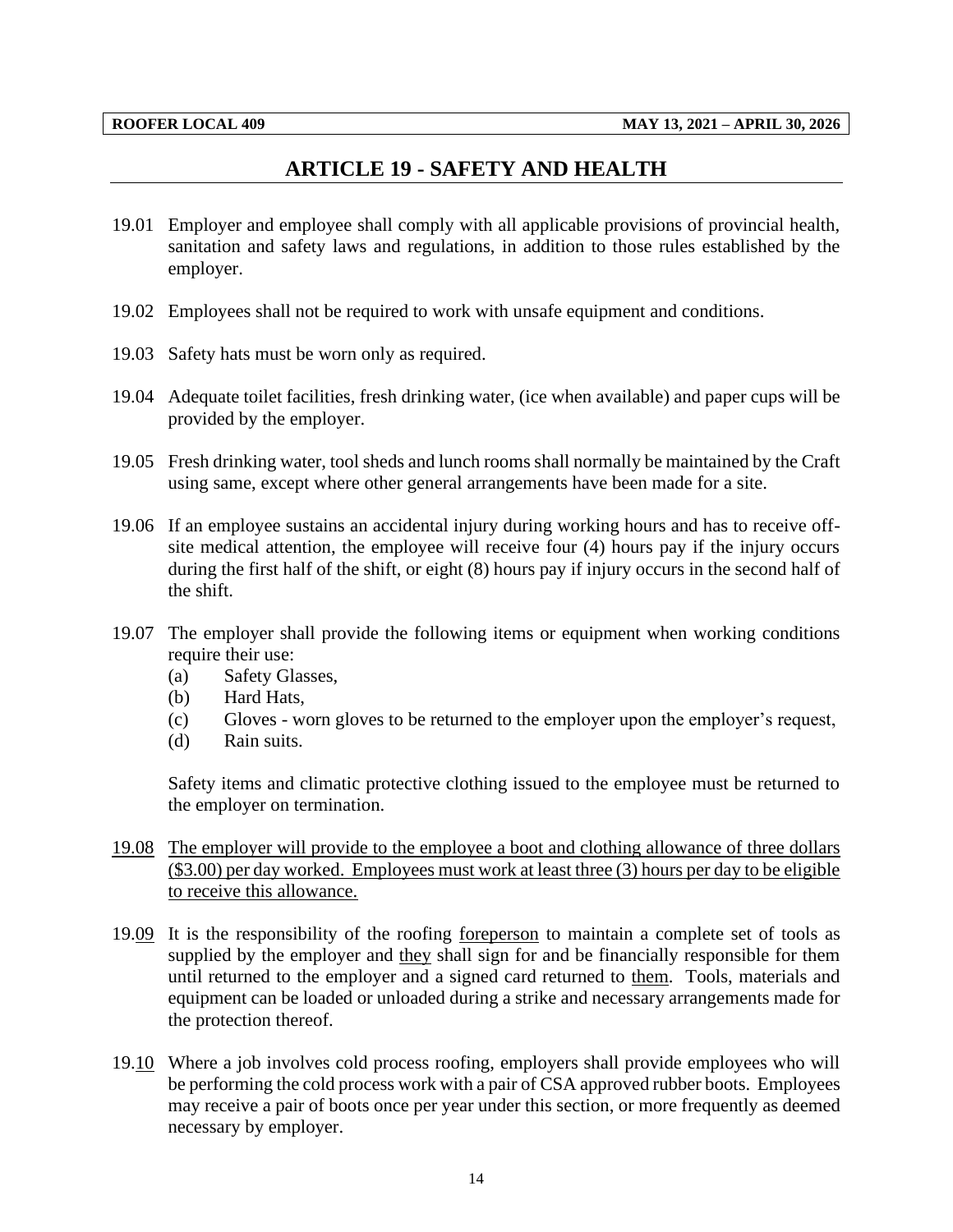## **ARTICLE 19A – BEREAVEMENT LEAVE**

- <span id="page-17-0"></span>19A.01 In the event of a death in the employee's immediate family, i.e. the employee's children, parents, grandparents, siblings, spouse, or spouse's parents, the Employer will grant to the employee up to five (5) days unpaid leave of absence for the purpose of making arrangements for or attending the funeral or memorial service, regardless of the employee's length of service.
- 19A.02 For employees with at least one year's unbroken service with a contractor, up to two (2) of these days leave of absence will be with pay for the purpose of making arrangements for, or attending the funeral or memorial service. Pay shall be at the employee's regular hourly straight time rate (hourly wages only) and shall be paid only for claims which occur on a day or days which the employee would be regularly scheduled to work.

# **ARTICLE 20 – TOOL LIST**

#### <span id="page-17-1"></span>20.01 **Journeyperson Tool List**

25' Measuring Tape Roofing Knife (e.g. Olfa Utility Knife) **Scissors** Small Pointing Trowel 8" Crescent Wrench Set of Screwdrivers Hammer Tool Bag/Box

# **ARTICLE 21 - ACCESS TO THE JOB SITE**

- <span id="page-17-2"></span>21.01 Business Representatives of the Union and International Representatives shall have access to the job site during working hours but in no case shall their visits interfere with the progress of the work.
- 21.02 Notification for access will be made with the employer's representative on the job.
- 21.03 Conduct on the job site will be subject to the general regulations of the employer.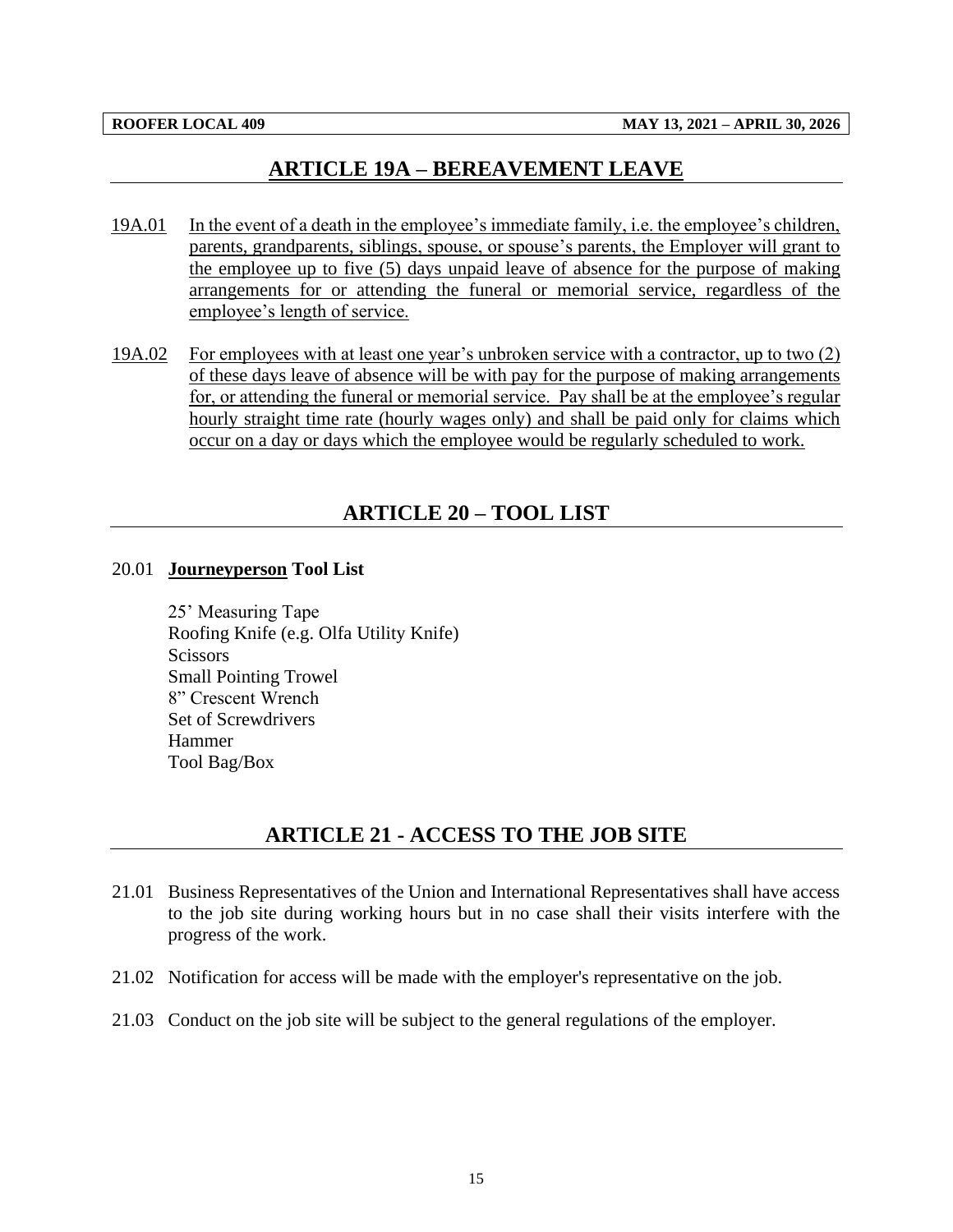# **ARTICLE 22 - MAJOR INDUSTRIAL PROJECTS**

- <span id="page-18-0"></span>22.01 Major projects shall be defined as the initial construction or major expansion exceeding the Total Tender Amount of fifty-eight million nine hundred thousand dollars (\$58,900,000.00) on the following:
	- 1. heavy water plants
	- 2. oil refineries
	- 3. pulp mills
	- 4. petro-chemical plants
	- 5. automobile manufacturing plants
	- 6. rubber plants (such as Michelin)
	- 7. steel mills
	- 8. basic metal producing facilities
	- 9. power projects

The above threshold shall be adjusted on renewal in accordance with the Consumer Price Index as reported by Statistics Canada.

22.02 The Parties to this Agreement recognize that major projects will require agreement on special conditions that may arise at a particular location.

## 22.03 **WORKING CONDITIONS FOR MAJOR INDUSTRIAL PROJECTS WORK AS DEFINED IN ARTICLE 22.01:**

When overtime is worked, the first two (2) hours of overtime, Monday to Friday inclusive, shall be paid for at one and one half times  $(1-\frac{1}{2}x)$  the prevailing rate. Thereafter, double time  $(2x)$  shall be paid for all overtime hours including all hours worked on Saturday, Sundays and Holidays. Overtime pay is not applicable to make-up hours as defined in Article 8.06 when a holiday falls during the workweek, overtime shall be calculated after thirty two (32) hours for that week. When two Designated Holidays fall within the same week, then overtime shall be calculated after twenty-four (24) hours for that week.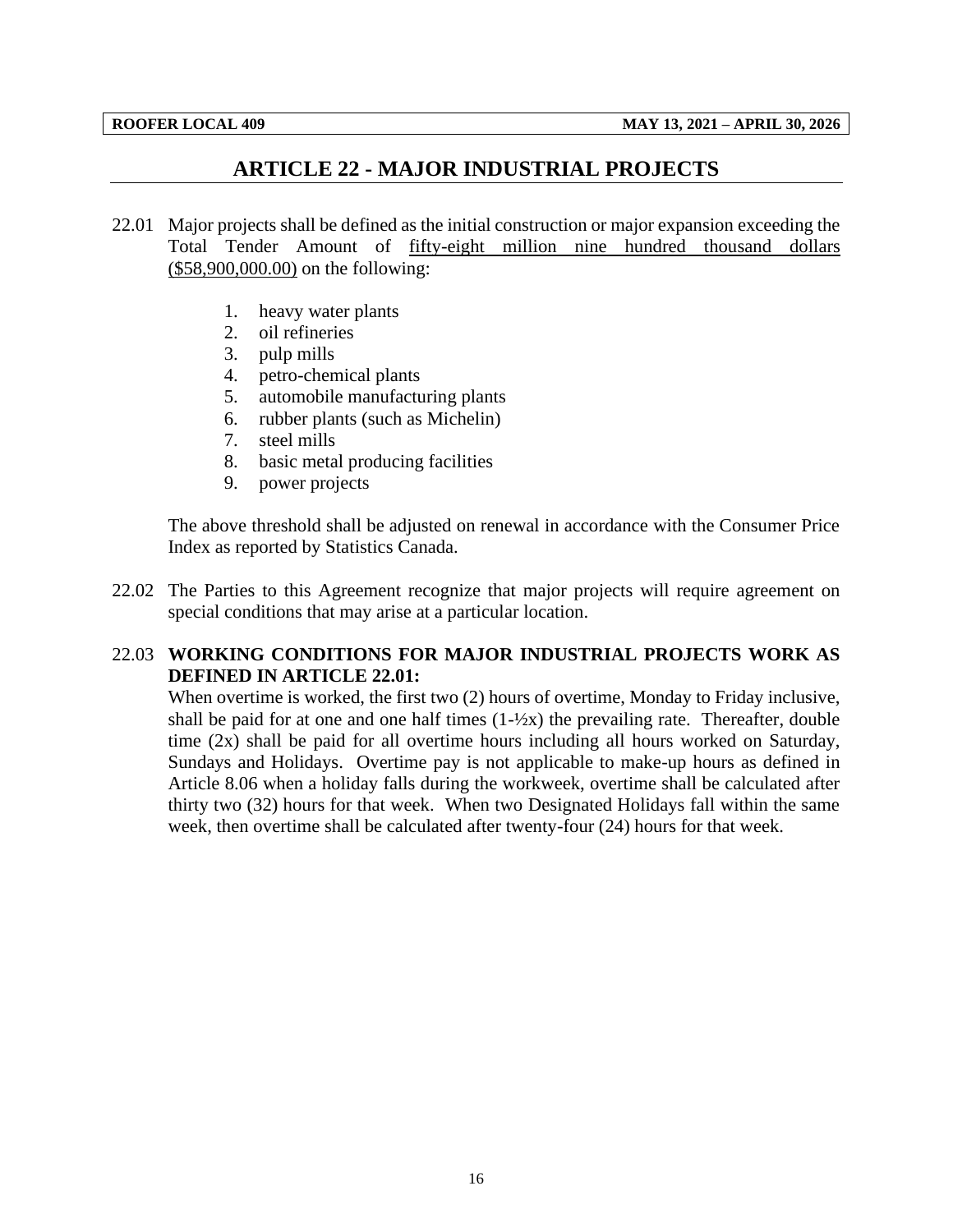# **ARTICLE 23 - NO STRIKE - NO LOCKOUT**

- <span id="page-19-0"></span>23.01 The Union agrees that there will be no strike or other collective action which will interfere with or stop the efficient operation of construction work of the employer or any employer for the duration of this Agreement.
- 23.02 Participation by an employee, or group of employees, in an act violating the above provision will be cause for disciplinary action.
- 23.03 The employer agrees that there will not be any lockout of employees bound by this Agreement during its term.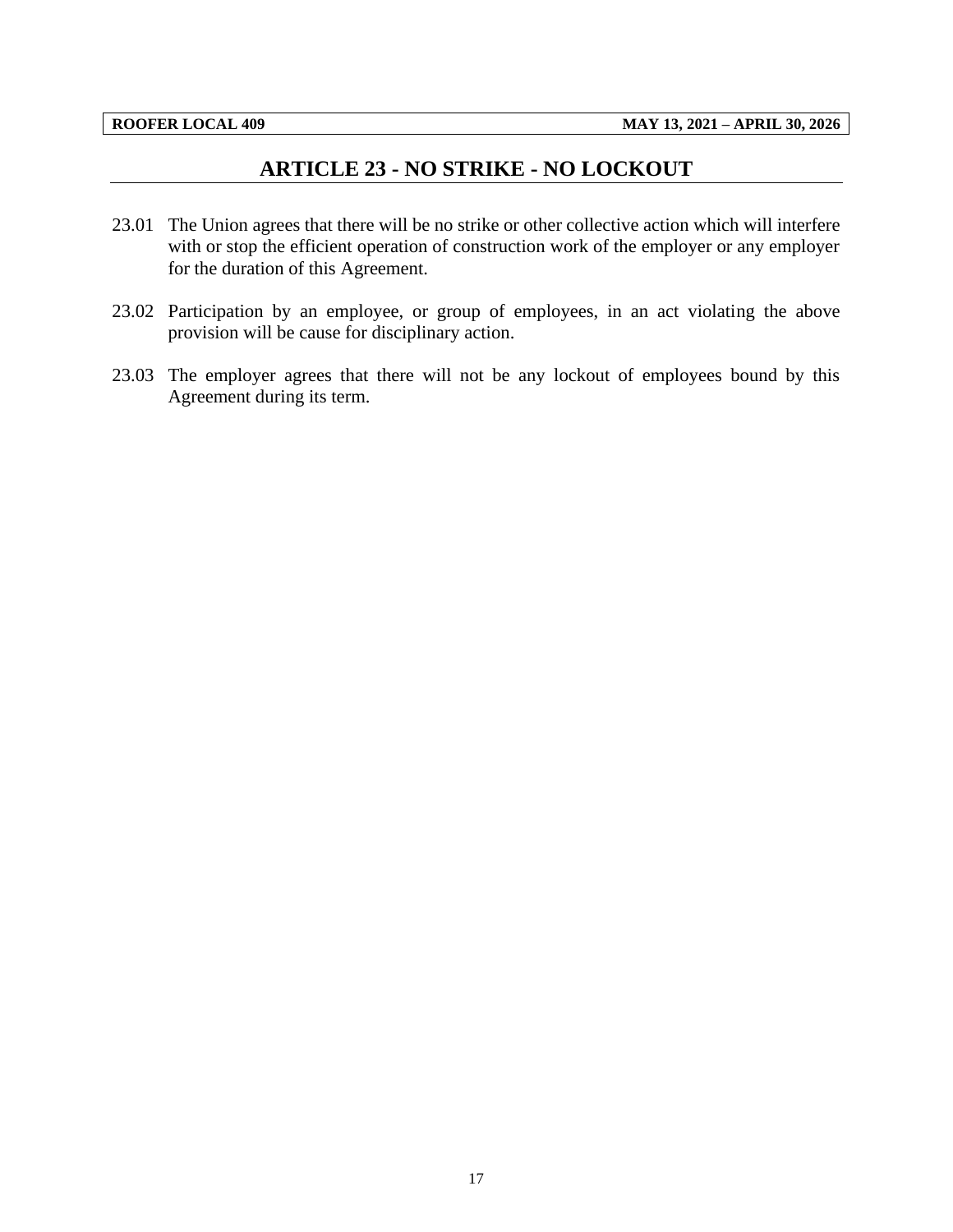# **ARTICLE 24 - EMPLOYER CONTRIBUTIONS**

<span id="page-20-0"></span>24.01 Employers signatory to this Agreement shall remit monthly to the Administrator of Records before the tenth (10th) day of the month following the sums as per the following:

| <b>EMPLOYER CONTRIBUTIONS</b> |              |                     |                         |                       |  |  |  |  |  |
|-------------------------------|--------------|---------------------|-------------------------|-----------------------|--|--|--|--|--|
|                               | Welfare Fund | <b>Pension Fund</b> |                         |                       |  |  |  |  |  |
|                               |              | <b>Commercial</b>   | <b>Major Industrial</b> | <b>Promotion Fund</b> |  |  |  |  |  |
| May 13, 2021                  | \$1.40       | <u>\$5.61</u>       | \$6.22                  | \$0.56                |  |  |  |  |  |
| May 1, 2022                   | \$1.40       | \$5.73              | \$6.34                  | \$0.56                |  |  |  |  |  |
| May 1, 2023                   | \$1.40       | \$5.83              | \$6.45                  | \$0.56                |  |  |  |  |  |
| May 1, 2024                   | \$1.40       | \$5.93              | \$6.54                  | \$0.56                |  |  |  |  |  |
| May 1, 2025                   | \$1.40       | \$6.02              | \$6.63                  | \$0.56                |  |  |  |  |  |

24.02 Pension and Welfare Fund remittances shall be made on the forms provided and payable to: **Benefit Plan Administrators Limited**

38 Solutions Drive, Suite 100 Ravine Centre Two Halifax, NS B3S 0H1 Phone: (902) 455-7277 Fax: (902) 454-5936

Remittances for the Industry Improvement, Administration & Promotion Fund shall be payable to:

## **Roofer I.I.F., Administration & Promotion Fund**

c/o The Administrator 260 Brownlow Avenue, Unit 1 Dartmouth, NS B3B 1V9

24.03 The Parties to this Collective Agreement agree that, in the interest of transparency, either Party may request of the other Party a report detailing the number of labour hours remitted per contractor under Article 24 during the prior six (6) months, in order to ensure consistent reporting. Such a request shall be made a maximum of two (2) times per year. Reports provided shall not be shared with individual contractors.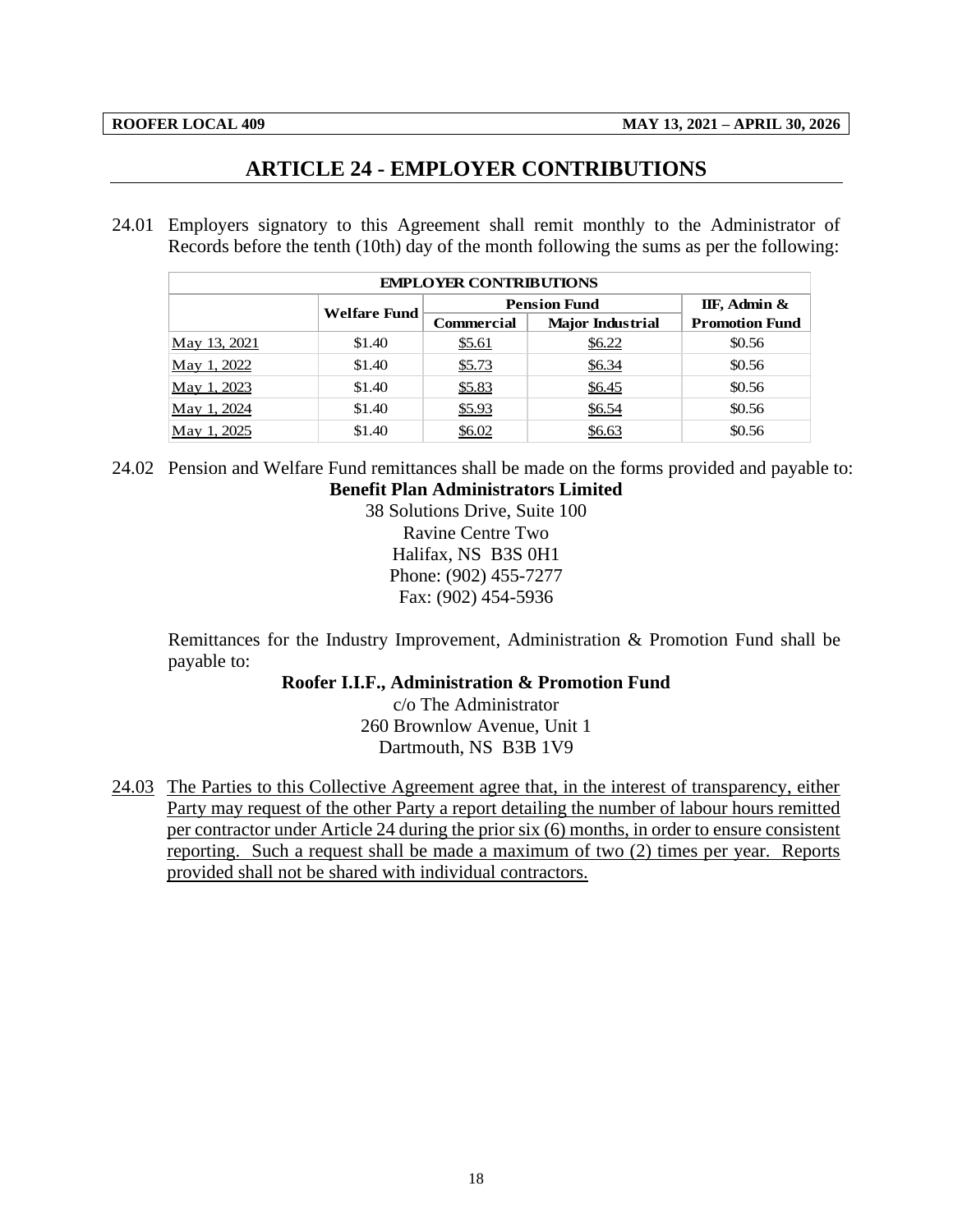## **ARTICLE 25 - WELFARE FUND**

<span id="page-21-0"></span>The Parties hereto agree on a Welfare Fund as follows:

- 25.01 The Trust Document under which the fund is controlled shall provide for Trustees equal in number and in power appointed by each of the Parties hereto.
- 25.02 The employer shall make contributions at the rate of one dollar forty cents (\$1.40) per hour worked.
- 25.03 The Welfare Fund shall be professionally administered.
- 25.04 It is agreed that provisions for an increase in the Welfare Fund will be implemented if so desired by the Local, with the employer contribution to be deducted from the wage rates contained herein, provided the employer receives sixty (60) days notice of such change.
- 25.05 Neither the Built Up Roofers', Damp & Waterproofers' Section of the Sheet Metal Workers' International Association, Local 409 nor the Nova Scotia Construction Labour Relations Association Limited shall incur any legal liability with regard to claims arising from the Welfare Fund.
- 25.06 The Parties hereto agree that the Board of Trustees appointed pursuant to this Agreement and Declaration of Trust establishing the Welfare Fund shall have the authority to utilize the arbitration procedures set forth herein for the collection of delinquent accounts for contributions required to be made pursuant to this Article as agent for the Parties. Any arbitrator appointed pursuant to this Clause is hereby expressly conferred jurisdiction to deal with the awarding of contributions, damages and all related costs.
- 25.07 No grievance instituted by the Board of Trustees as agent to the Parties pursuant to this Article shall be defeated on the basis of any technical or procedural objection as to arbitrability, including any objection based on provisions pertaining to timeliness.
- 25.08 Notwithstanding the availability of grievance and arbitration procedures, it is further agreed between the Parties that the existence of this provision does not constitute a waiver of the rights of either of the Parties to this Collective Agreement or the Board of Trustees to proceed directly by way of civil action in the Supreme Court of Nova Scotia with respect to the collection of any outstanding contributions, damages, and costs.
- 25.09 A list of employees, their trade union and social insurance number, along with remittance forms required by the Administrator, shall be included with the remittances.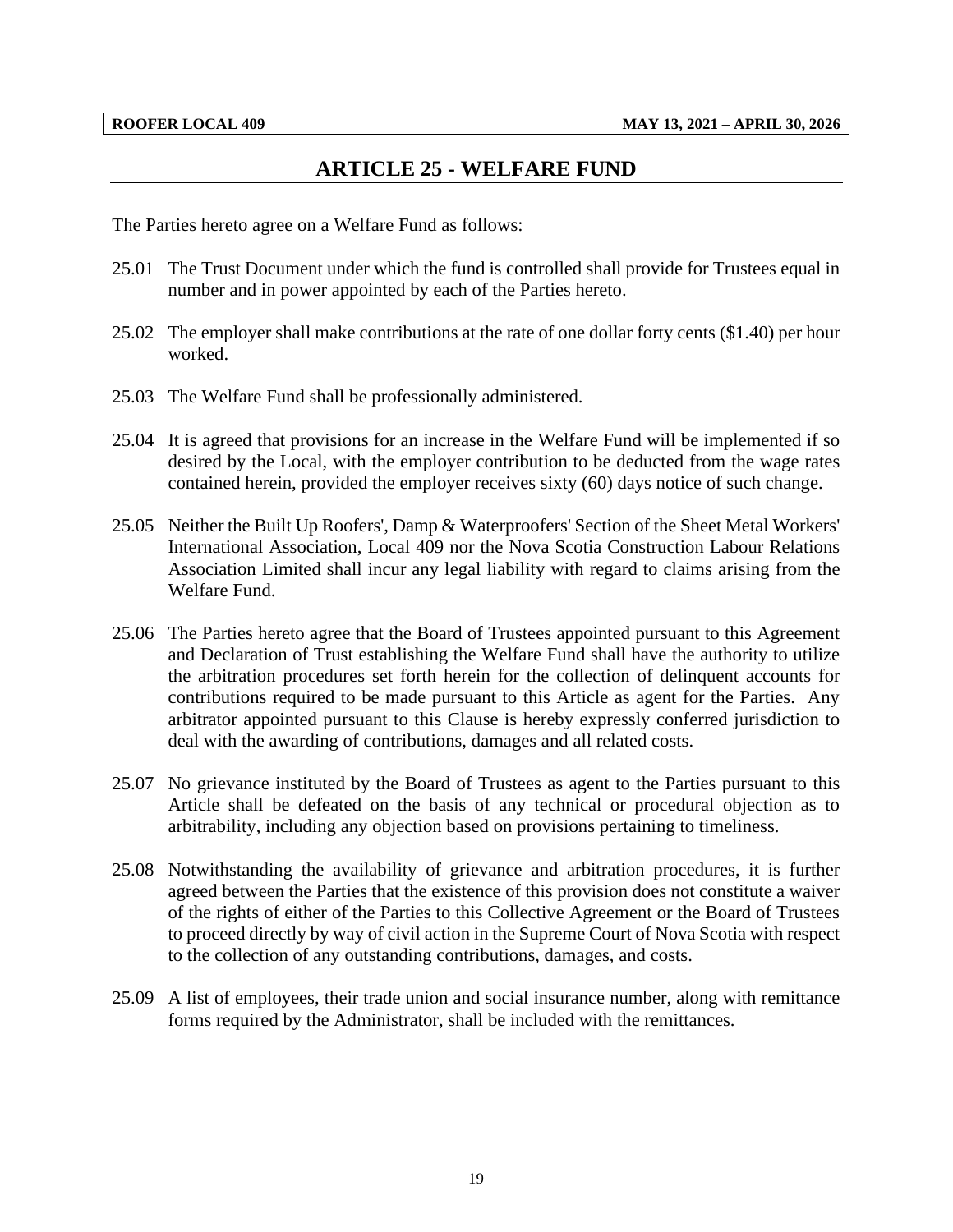# **ARTICLE 26 - INDUSTRY IMPROVEMENT FUND, ADMINISTRATION & PROMOTION FUND**

<span id="page-22-0"></span>26.01 All employers must contribute and remit each month, by the tenth (10th) day of the following month, to the Industry Improvement, Administration & Promotion Fund an amount of fifty-six cents (\$0.56). All such remittances shall be for each hour worked in that month by any employee covered by this Agreement along with a completed remittance form provided to the employer by the Administrator. This contribution shall be made payable to the:

#### **Roofer I.I.F., Administration & Promotion Fund**

c/o The Administrator 260 Brownlow Avenue, Unit 1 Dartmouth, NS B3B 1V9

- 26.02 The Roofer Industry Improvement, Administration & Promotion Fund shall be administered according to the terms of an Administration Agreement made between the Parties to this Collective Agreement dated the 1<sup>st</sup> day of September, 2019.
- 26.03 The Parties hereto agree that either Party, pursuant to the Agreement establishing the Industry Improvement, Administration & Promotion Fund shall have the authority to utilize the arbitration procedures set forth herein for the collection of delinquent accounts for individual contributions required to be made pursuant to this Article. Any arbitrator appointed pursuant to this clause is hereby expressly conferred jurisdiction to deal with the awarding of contributions, damages and all related costs.
- 26.04 Neither the Union nor the CLRA shall incur any legal liability with regard to claims arising from the Roofer Industry Improvement Fund, Administration & Promotion Fund.
- 26.05 Responsibilities and liabilities shall be outlined in the Administration Agreement.
- 26.06A It is agreed that Built Up Roofers', Damp & Waterproofers' Section of the Sheet Metal Workers' International Association, Local 409 retains the exclusive right to allocate and/or reallocate annual wage increase to the various benefit trust funds and any other union funds designated in the current collective agreement. Local 409 shall give at least sixty (60) days notice to the Nova Scotia Construction Labour Relations Association, on any impending changes regarding distribution of wage increase between designated union funds.
- 26.06B It is agreed that the CLRA has the right to allocate increases to the CLRA's Industry Improvement Fund provided that the union receives sixty (60) days notice of such change.
- 26.07 The Parties agree that this Fund is a term or condition of employment of employees covered by this Collective Agreement.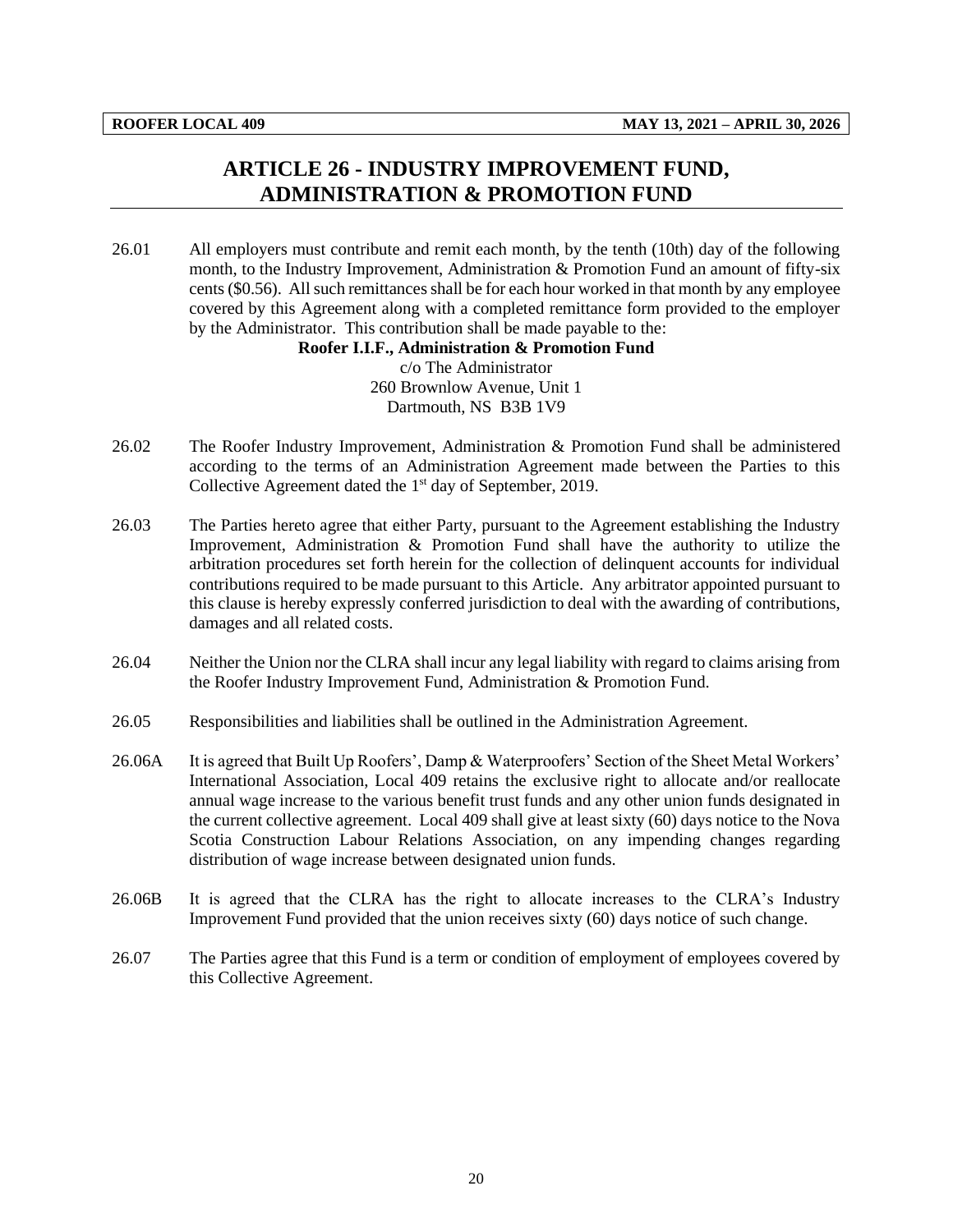# **ARTICLE 27 - PENSION PLAN**

<span id="page-23-0"></span>The Parties hereto agree on a Pension Fund as follows:

- 27.01 The Trust Document under which the fund is controlled shall provide for Trustees equal in number and in power appointed by each of the Parties hereto.
- 27.02 For Commercial work and jobs not defined as Major Industrial Projects, the employer shall make contributions as set out in the corresponding wage tables per hour worked.
- 27.03 For Major Industrial work as defined in Article 22 only, Pension Fund contributions shall be made as set out in the corresponding wage tables per hour paid.
- 27.04 The Pension Fund shall be professionally administered.
- 27.05 It is agreed that provisions for an increase in the Pension Fund will be implemented if so desired by the Local, with the employer contribution to be deducted from the wage rates contained herein, provided the employer receives sixty (60) days notice of such change.
- 27.06 Neither the Built Up Roofers', Damp & Waterproofers' Section of the Sheet Metal Workers' International Association, Local 409 nor the Nova Scotia Construction Labour Relations Association Limited shall incur any legal liability with regard to claims arising from the Pension Fund.
- 27.07 The Parties hereto agree that the Board of Trustees appointed pursuant to this Agreement and Declaration of Trust establishing the Pension Fund shall have the authority to utilize the arbitration procedures set forth herein for the collection of delinquent accounts for contributions required to be made pursuant to this Article as agent for the Parties. Any arbitrator appointed pursuant to this Clause is hereby expressly conferred jurisdiction to deal with the awarding of contributions, damages and all related costs.
- 27.08 No grievance instituted by the Board of Trustees as agent to the Parties pursuant to this Article shall be defeated on the basis of any technical or procedural objection as to arbitrability, including any objection based on provisions pertaining to timeliness.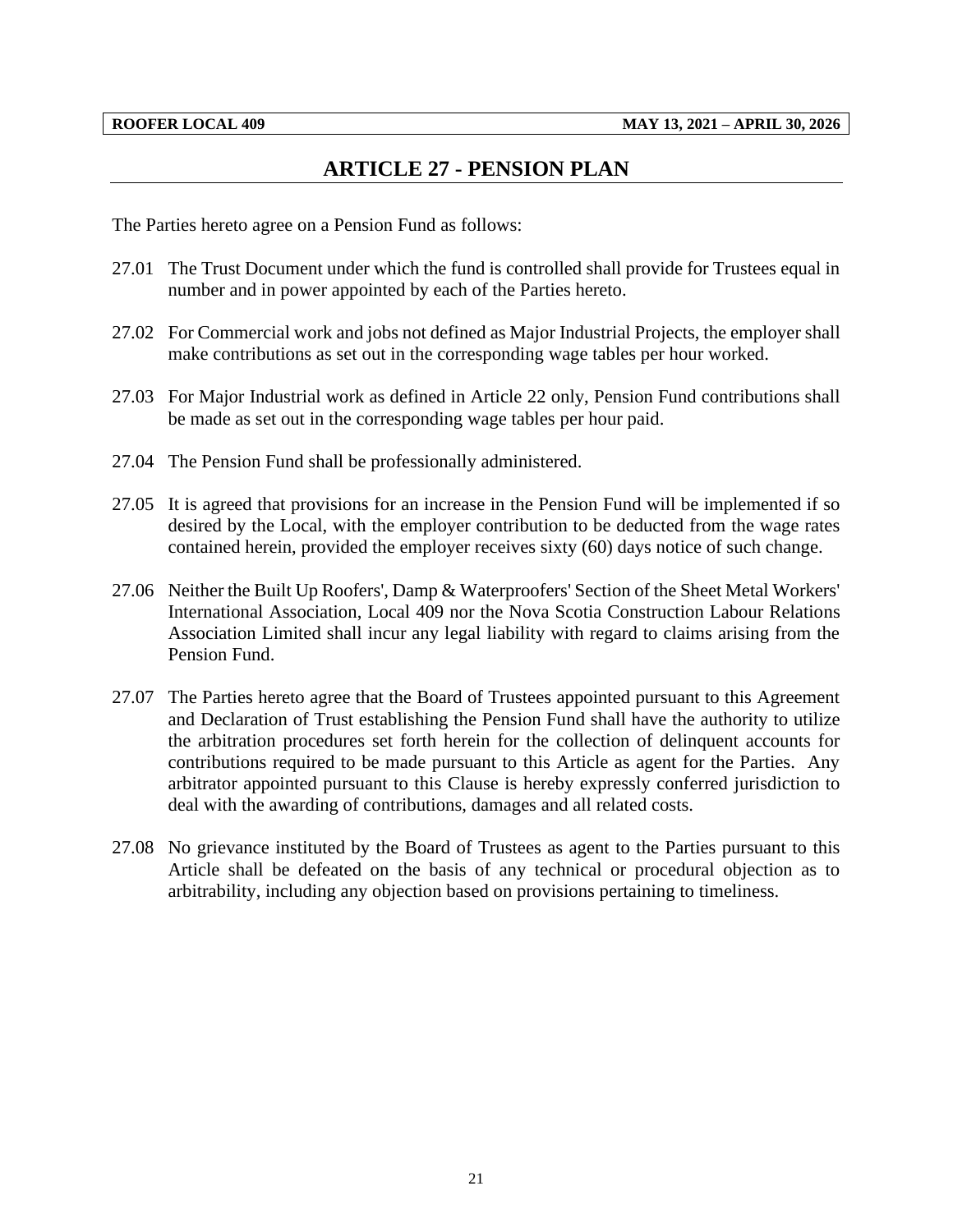| <b>ROOFER LOCAL 409</b> |  |
|-------------------------|--|
|-------------------------|--|

- 27.09 Notwithstanding the availability of grievance and arbitration procedures, it is further agreed between the Parties that the existence of this provision does not constitute a waiver of the rights of either of the Parties to this Collective Agreement or the Board of Trustees to proceed directly by way of civil action in the Supreme Court of Nova Scotia with respect to the collection of any outstanding contributions, damages, and costs.
- 27.10 A list of employees, their trade union and social insurance number, along with remittance forms required by the Administrator, shall be included with the remittances.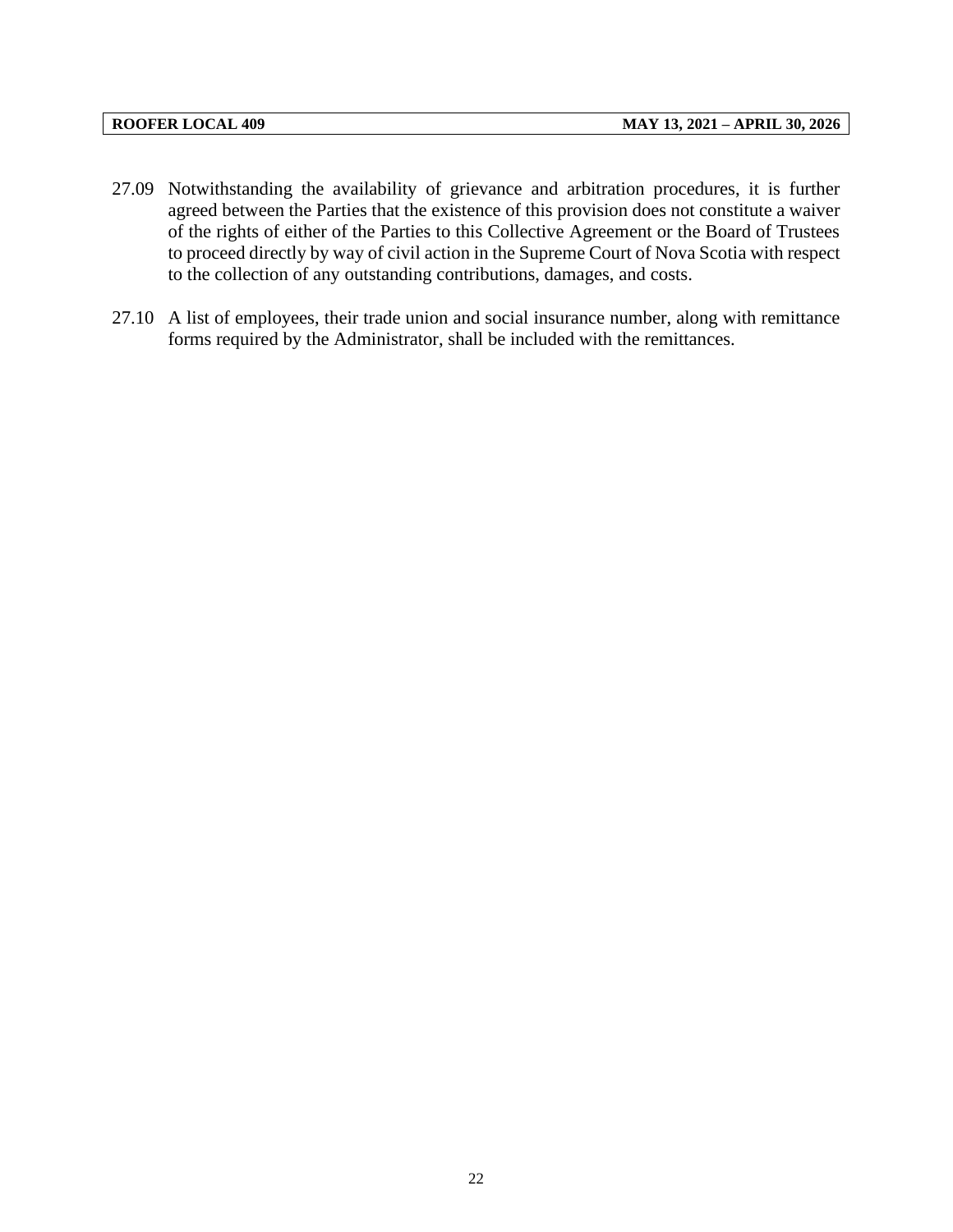# **ARTICLE 28 - DESIGNATED HOLIDAYS**

<span id="page-25-0"></span>28.01 During the period that this Agreement is in force, the following days shall be observed as Designated Holidays:

| <b>CALENDAR YEAR 2021</b>                        | <b>HOLIDAY FALLS ON</b> |                    |               | <b>HOLIDAY OBSERVED ON</b> |
|--------------------------------------------------|-------------------------|--------------------|---------------|----------------------------|
| Victoria Day                                     | Monday                  | May 24, 2021       | Same          |                            |
| Canada Day                                       | Thursday                | July 1, 2021       | Same          |                            |
| Labour Day                                       | Monday                  | September 6, 2021  | Same          |                            |
| Thanksgiving Day                                 | Monday                  | October 11, 2021   | Same          |                            |
| Remembrance Day                                  | Thursday                | November 11, 2021  | Same          |                            |
| Christmas Day                                    | Saturday                | December 25, 2021  | Monday        | December 27, 2021          |
| <b>Boxing Day</b>                                | Sunday                  | December 26, 2021  | Tuesday       | December 28, 2021          |
| <b>CALENDAR YEAR 2022</b>                        | <b>HOLIDAY FALLS ON</b> |                    |               | <b>HOLIDAY OBSERVED ON</b> |
| New Years Day                                    | Saturday                | January 1, 2022    | Monday        | January 3, 2022            |
| Heritage Day                                     | Monday                  | February 21, 2022  | Same          |                            |
| Good Friday                                      | Friday                  | April 15, 2022     | Same          |                            |
| Victoria Day                                     | Monday                  | May 23, 2022       | Same          |                            |
| Canada Day                                       | Friday                  | July 1, 2022       | Same          |                            |
| Labour Day                                       | Monday                  | September 5, 2022  | Same          |                            |
| <b>National Day for Truth and Reconciliation</b> | Friday                  | September 30, 2022 | <b>Same</b>   |                            |
| Thanksgiving Day                                 | Monday                  | October 10, 2022   | Same          |                            |
| Remembrance Day                                  | Friday                  | November 11, 2022  | Same          |                            |
| Christmas Day                                    | Sunday                  | December 25, 2022  | Monday        | December 26, 2022          |
| <b>Boxing Day</b>                                | Monday                  | December 26, 2022  | Tuesday       | December 27, 2022          |
| <b>CALENDAR YEAR 2023</b>                        | <b>HOLIDAY FALLS ON</b> |                    |               | <b>HOLIDAY OBSERVED ON</b> |
| New Years Day                                    | Sunday                  | January 1, 2023    | Monday        | January 2, 2023            |
| Heritage Day                                     | Monday                  | February 20, 2023  | Same          |                            |
| Good Friday                                      | Friday                  | April 7, 2023      | Same          |                            |
| Victoria Day                                     | Monday                  | May 22, 2023       | Same          |                            |
| Canada Day                                       | Saturday                | July 1, 2023       | Monday        | July 3, 2023               |
| Labour Day                                       | Monday                  | September 4, 2023  | Same          |                            |
| <b>National Day for Truth and Reconciliation</b> | <b>Saturday</b>         | September 30, 2023 | <b>Monday</b> | <b>October 2, 2023</b>     |
| Thanksgiving Day                                 | Monday                  | October 9, 2023    | Same          |                            |
| Remembrance Day                                  | Saturday                | November 11, 2023  | Monday        | November 13, 2023          |
| Christmas Day                                    | Monday                  | December 25, 2023  | Same          |                            |
| <b>Boxing Day</b>                                | Tuesday                 | December 26, 2023  | Same          |                            |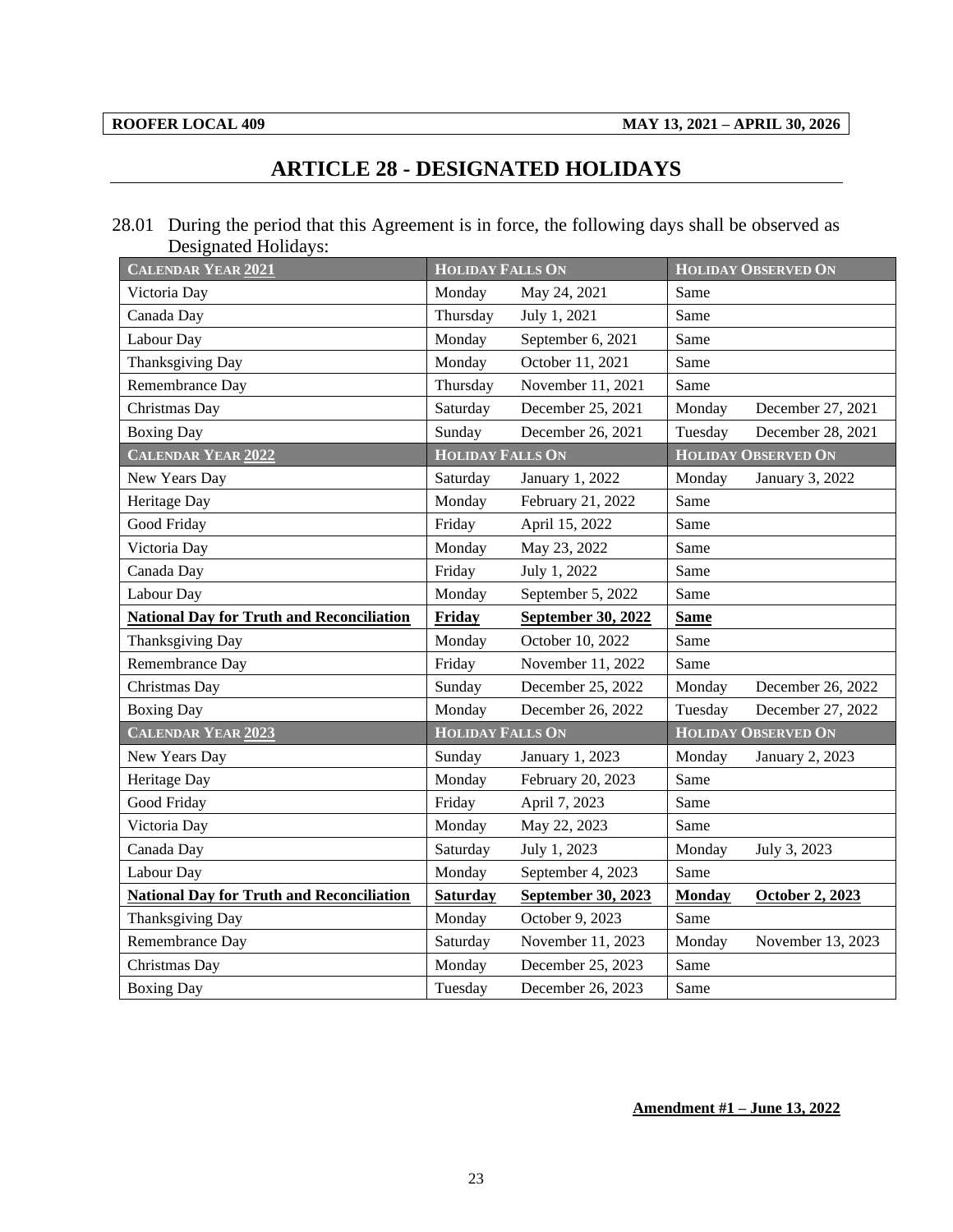#### **ROOFER LOCAL 409 MAY 13, 2021 – APRIL 30, 2026**

| <b>CALENDAR YEAR 2024</b>                        | <b>HOLIDAY FALLS ON</b> |                    | <b>HOLIDAY OBSERVED ON</b> |
|--------------------------------------------------|-------------------------|--------------------|----------------------------|
| New Years Day                                    | Monday                  | January 1, 2024    | Same                       |
| Heritage Day                                     | Monday                  | February 19, 2024  | Same                       |
| Good Friday                                      | Friday                  | March 29, 2024     | Same                       |
| Victoria Day                                     | Monday                  | May 20, 2024       | Same                       |
| Canada Day                                       | Monday                  | July 1, 2024       | Same                       |
| Labour Day                                       | Monday                  | September 2, 2024  | Same                       |
| <b>National Day for Truth and Reconciliation</b> | <b>Monday</b>           | September 30, 2024 | <b>Same</b>                |
| Thanksgiving Day                                 | Monday                  | October 14, 2024   | Same                       |
| Remembrance Day                                  | Monday                  | November 11, 2024  | Same                       |
| Christmas Day                                    | Wednesday               | December 25, 2024  | Same                       |
| <b>Boxing Day</b>                                | Thursday                | December 26, 2024  | Same                       |
| <b>CALENDAR YEAR 2025</b>                        | <b>HOLIDAY FALLS ON</b> |                    | <b>HOLIDAY OBSERVED ON</b> |
| New Years Day                                    | Wednesday               | January 1, 2025    | Same                       |
| Heritage Day                                     | Monday                  | February 17, 2025  | Same                       |
| Good Friday                                      | Friday                  | April 18, 2025     | Same                       |
| Victoria Day                                     | Monday                  | May 19, 2025       | Same                       |
| Canada Day                                       | Tuesday                 | July 1, 2025       | Same                       |
| Labour Day                                       | Monday                  | September 1, 2025  | Same                       |
| <b>National Day for Truth and Reconciliation</b> | <b>Tuesday</b>          | September 30, 2025 | <b>Same</b>                |
| Thanksgiving Day                                 | Monday                  | October 13, 2025   | Same                       |
| Remembrance Day                                  | Tuesday                 | November 11, 2025  | Same                       |
| Christmas Day                                    | Thursday                | December 25, 2025  | Same                       |
| <b>Boxing Day</b>                                | Friday                  | December 26, 2025  | Same                       |
| CALENDAR YEAR 2026                               | <b>HOLIDAY FALLS ON</b> |                    | <b>HOLIDAY OBSERVED ON</b> |
| New Years Day                                    | Thursday                | January 1, 2026    | Same                       |
| Heritage Day                                     | Monday                  | February 16, 2026  | Same                       |
| Good Friday                                      | Friday                  | April 3, 2026      | Same                       |

In those jurisdictions and municipalities where the first Monday in August is declared to be a Civic Holiday, it shall be observed as such under the terms of this Agreement.

Should new **provincial** statutory holidays be declared during the term of this agreement, these new holidays shall be incorporated into this agreement where applicable.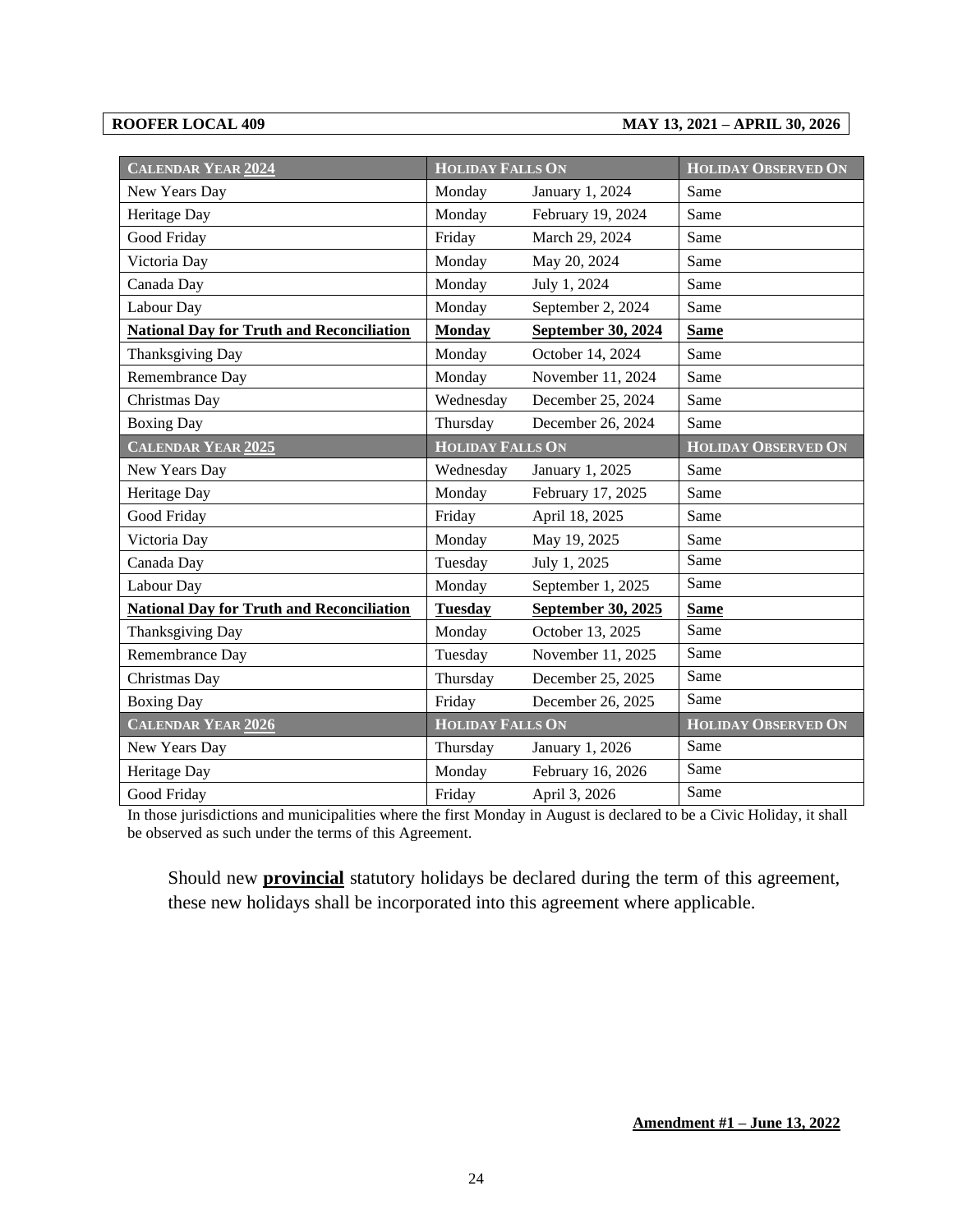# **ARTICLE 29 - DISCIPLINE**

- <span id="page-27-0"></span>29.01 The procedure in disciplining an employee regardless of the amount of time on the project shall be:
	- (A) Warn the employee in writing of the offence. Warning notice to be signed by the employee's Foreperson and Job Steward. Copy of warning notice mailed to the Union office.
	- (B) Any further offence calls for a suspension. The length of the suspension to be at Management's discretion but not to exceed one (1) week.
	- (C) Any offence after suspension, employee to be terminated.
	- (D) Any warnings or suspensions for minor offences shall not be considered in progressive discipline under Article 29.01 after twelve (12) months without any further warnings or suspensions.
	- (E) The above not applicable to the following: intoxication, insubordination, theft, altercation on site and illegal work stoppages. These offences will be subject to immediate dismissal.
- 29.02 An employee may be dismissed for just cause on the authority of the employer or their authorized representative on the job. Such employee shall be advised promptly by the employer of the cause for dismissal.
- 29.03 Use of cell phones/Blackberries/smartphones/etc. will not be permitted by employees onsite, except as explicitly authorized by the employer. Violations of this article shall be subject to the following disciplinary scheme:
	- First offence: warn the employee in writing. Warning notice to be signed by the employee's Foreperson, copy of warning notice to be sent to the Union office.
	- Second offence: one (1) day suspension. Notify Union before suspension takes place.
	- Subsequent offence: seven (7) day suspension or dismissal as determined by the employer.

This section shall not apply to stewards and <u>forepersons</u> using cell phones in the course of their duties.

29.04 An employee who is dismissed by an employer under Article 29 shall not be eligible for dispatch to that employer again except as mutually agreed by the employer and the Union.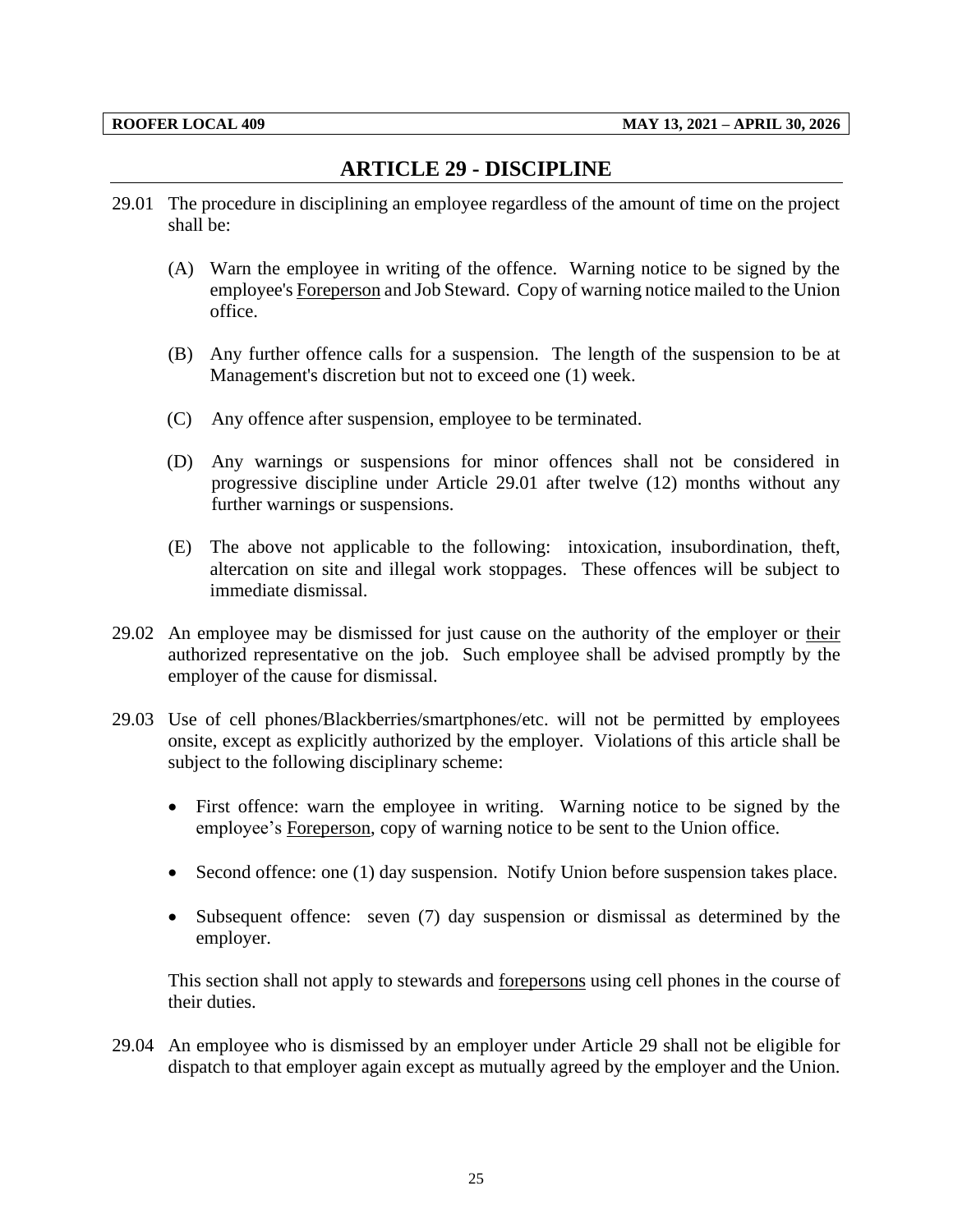## **ARTICLE 30 - ROOFER TRAINING FUND LOCAL 409**

<span id="page-28-0"></span>30.01 Employer *CONTRIBUTIONS* for the Roofer Training Fund Local 409 shall be fifteen cents (\$0.15) per hour worked for all employees working under the terms and conditions of this Agreement. There shall be a *DEDUCTION* of ten cents (\$0.10) per hour worked from each employee working under the terms of this Agreement.

Therefore, a total of fifteen cents (\$0.15) shall be contributed by the employer for each employee working under this Agreement. A total of twenty-five cents (\$0.25) shall be contributed by the employer for each employee working under this Agreement. These contributions shall be forwarded by the employers with a list of names in alphabetical order to the Roofer Training Fund Local 409. The cheque shall be made payable to the Roofer Local 409 Training Program and mailed to:

**Administrator - Roofer Local 409 Training Fund**

14 McQuade Lake Crescent, Suite 105 Halifax, NS B3S 1B6

- 30.02 The Parties hereto agree to a mutually trusteed Roofer Training Fund Local 409 for the benefit of the Roofer Trade in Mainland Nova Scotia. The Roofer Training Program shall be controlled by a Committee of Trustees who shall be two (2) from the Union and two (2) from the Roofer Trade Classification of the CLRA.
- 30.03 Employers and employees both recognize the need and benefits derived from training and promotion, and particularly from training in new construction techniques. It is, therefore, imperative that a program of training be provided for all Roofer members of Local 409.

Subject to the approval of the Roofer 409 Training Trust Fund, direct costs for upgrading the safety training of Union members described in Article 2.03 of this Agreement in Occupational Health & Safety Courses required by Nova Scotia law, shall be paid by the Fund.

- 30.04 The Union shall ensure all Roofer members of Local 409 have up-to-date training in the following courses before being dispatched to a job site:
	- WHMIS
	- Fall Protection Part 1
	- Emergency First Aid (as required)
	- Forklifts & Man Lifts (as required)
	- Torch Safety (as required)

A database of member training information will be created.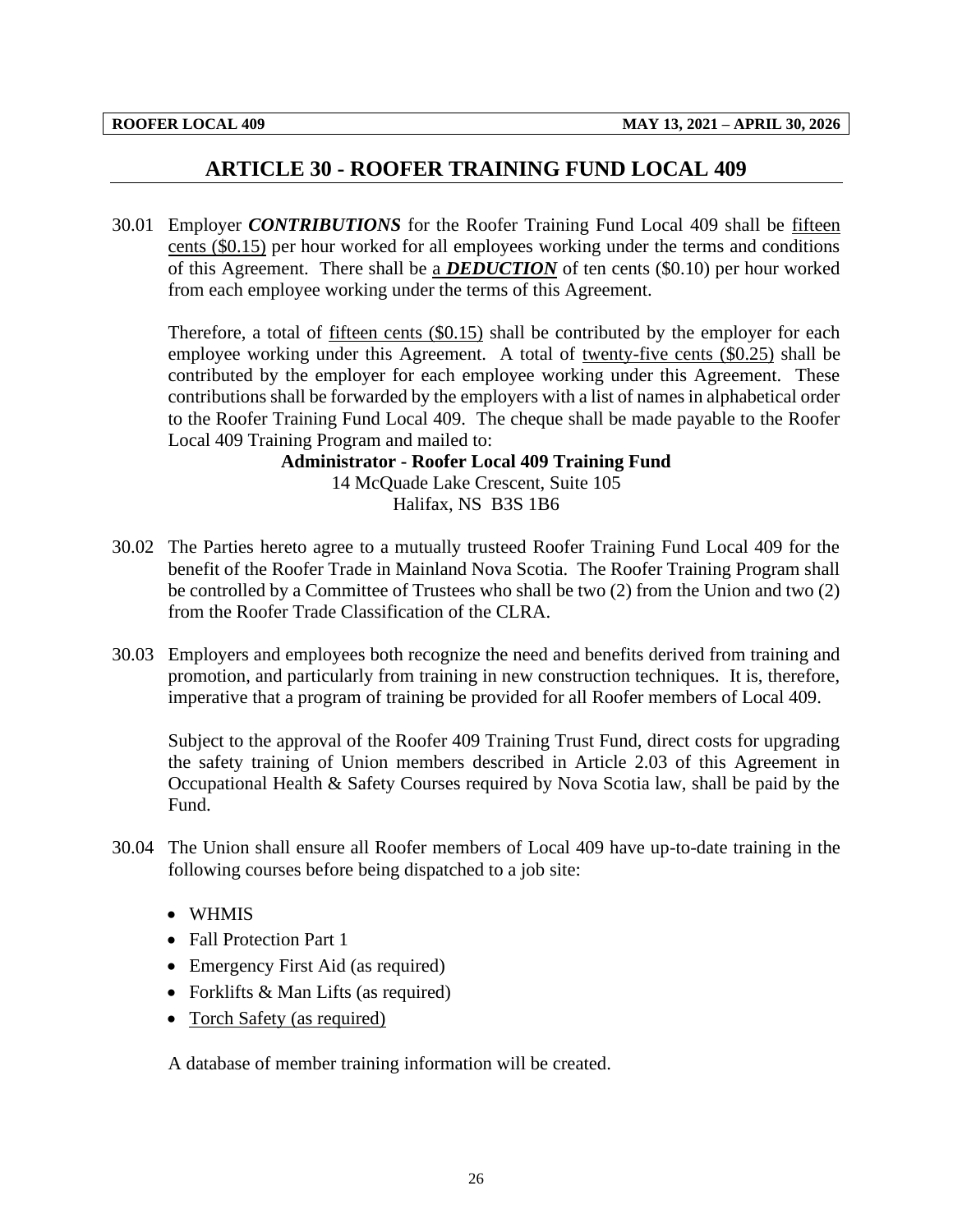## **ARTICLE 31 - ROOFER 409 ENABLING COMMITTEE**

- <span id="page-29-0"></span>31.01 It is recognized that from time to time certain terms and conditions of employment for Local 409 Roofer employees may require alteration from those contained in this Collective Agreement in order to enable the employees and employers of the unionized sector to obtain certain work or execute certain work in a manner that is deemed to be prudent.
- 31.02 Any modification to terms and conditions of employment from those contained in this Collective Agreement will require mutual agreement of the Enabling Committee (E.C.).
- 31.03 Where this Committee can not achieve mutual agreement then it is agreed that the request to modify terms and conditions of employment will not be subject to resolution through the grievance and arbitration process.
- 31.04 An Enabling Committee (E.C.) shall be established by the Parties within thirty (30) days of signing this Agreement. The Enabling Committee shall have two (2) representatives from each of the Parties to this Agreement, Contractors and Union. The mandate of the Enabling Committee will be to identify areas where this Collective Agreement and its terms and conditions of employment can be modified to improve the competitiveness of the unionized sector under this Article.
- 31.05 All Contractor members of the Local 409 Roofer Classification shall be informed of any modifications to the wage rates four (4) hours prior to closing.
- 31.06 The Roofer 409 Job Targeting and Procedures are attached as Craft Schedule "B" hereto.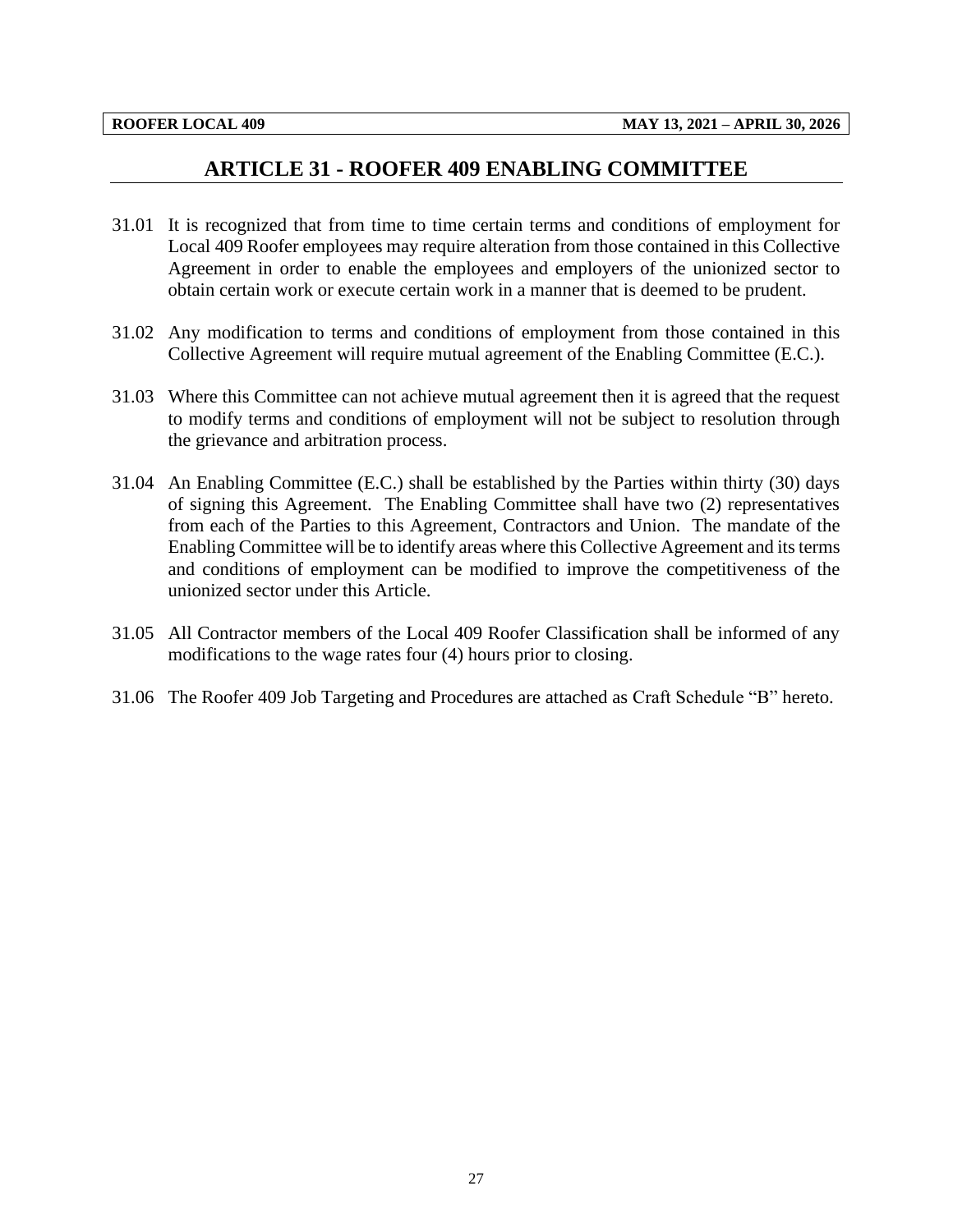## **ARTICLE 32 - TERM OF AGREEMENT**

- <span id="page-30-0"></span>32.01 This Agreement shall remain in effect until and including April 30, 2026. All other Articles of this Agreement, Craft Schedule "A" and Craft Schedule "B" hereto shall remain in force until the termination date of this Agreement, April 30, 2026. The Agreement will continue for successive periods of one (1) year unless either Party shall, on or about the sixtieth (60th) day prior to expiration, serve written notice on the other Party of a desire to terminate, or modify, alter, renegotiate change or amend this Agreement. In the event no such notice is given by either Party, this Agreement shall remain in effect from year to year.
- <span id="page-30-1"></span>32.02 Also, the Provincial Minister of Labour shall be notified of any changes whatsoever of this Agreement according to the Labour Standards Code of the Province of Nova Scotia.

## **ARTICLE 33 - SIGNATORIES**

33.01 Signed on behalf of the Parties to this Agreement this 4th day of August, 2021.

#### **SIGNATORIES FOR:**

**NOVA SCOTIA CONSTRUCTION LABOUR RELATIONS ASSOCIATION LIMITED**

**THE BUILT UP ROOFERS', DAMP & WATERPROOFERS' SECTION OF THE SHEET METAL WORKERS' INTERNATIONAL ASSOCIATION, LOCAL UNION 409**

ROBERT SHEPHERD GEORGE MACDONALD

PAULA WEBBER RANDALL PINFOLD

CALUM MACLEOD **WITNESS**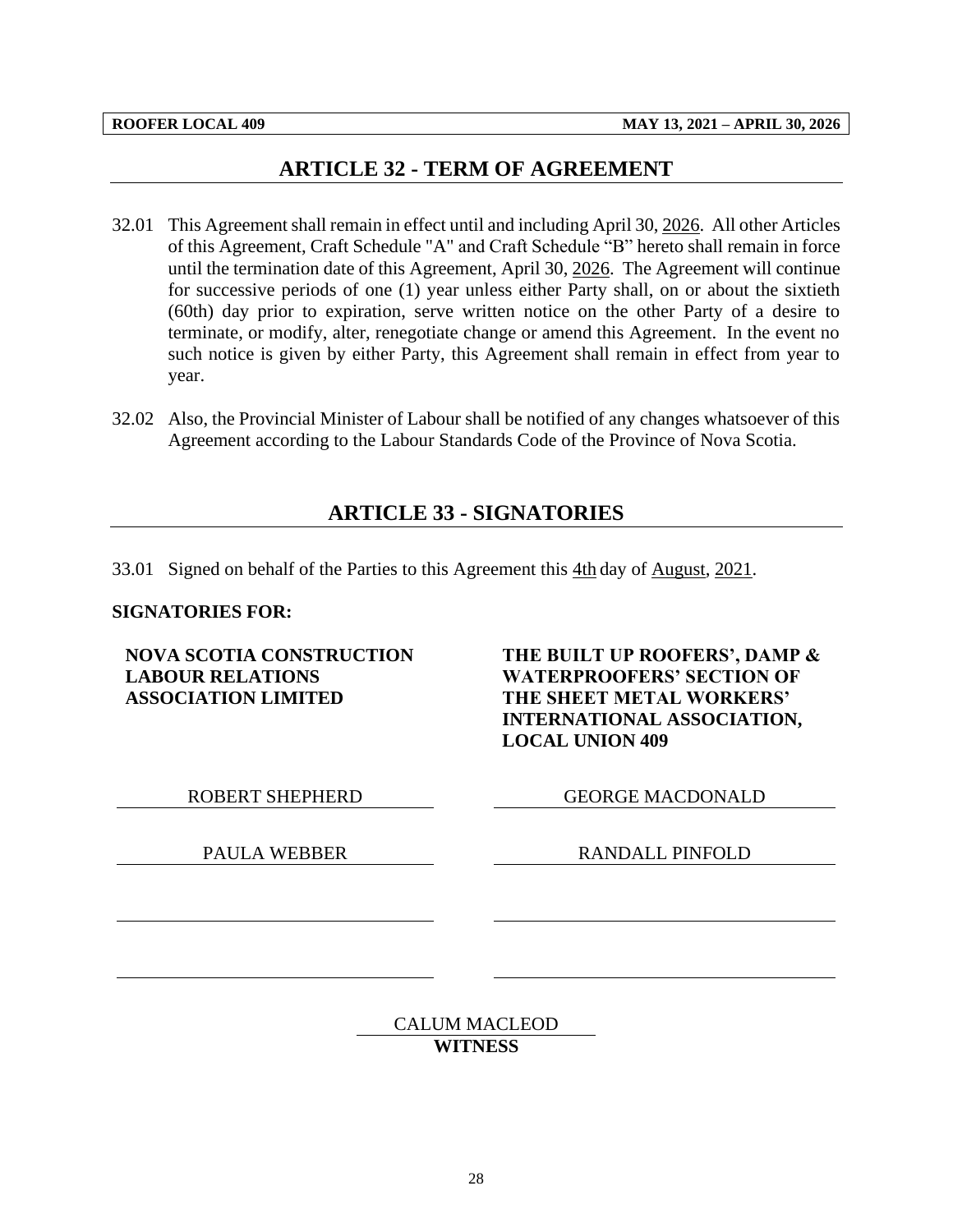## **CRAFT SCHEDULE "A" – WAGE RATES**

#### BETWEEN:

## <span id="page-31-0"></span>**NOVA SCOTIA CONSTRUCTION LABOUR RELATIONS ASSOCIATION LIMITED** (hereinafter referred to as the "CLRA")

- AND -

## **THE BUILT UP ROOFERS', DAMP & WATERPROOFERS' SECTION OF THE SHEET METAL WORKERS' INTERNATIONAL ASSOCIATION, LOCAL 409** (hereinafter referred to as the "Union")

#### **WAGE RATES:**

- Increases are to take effect on the nearest pay period to the effective date.
- The wage rates listed herein are the minimum hourly rates.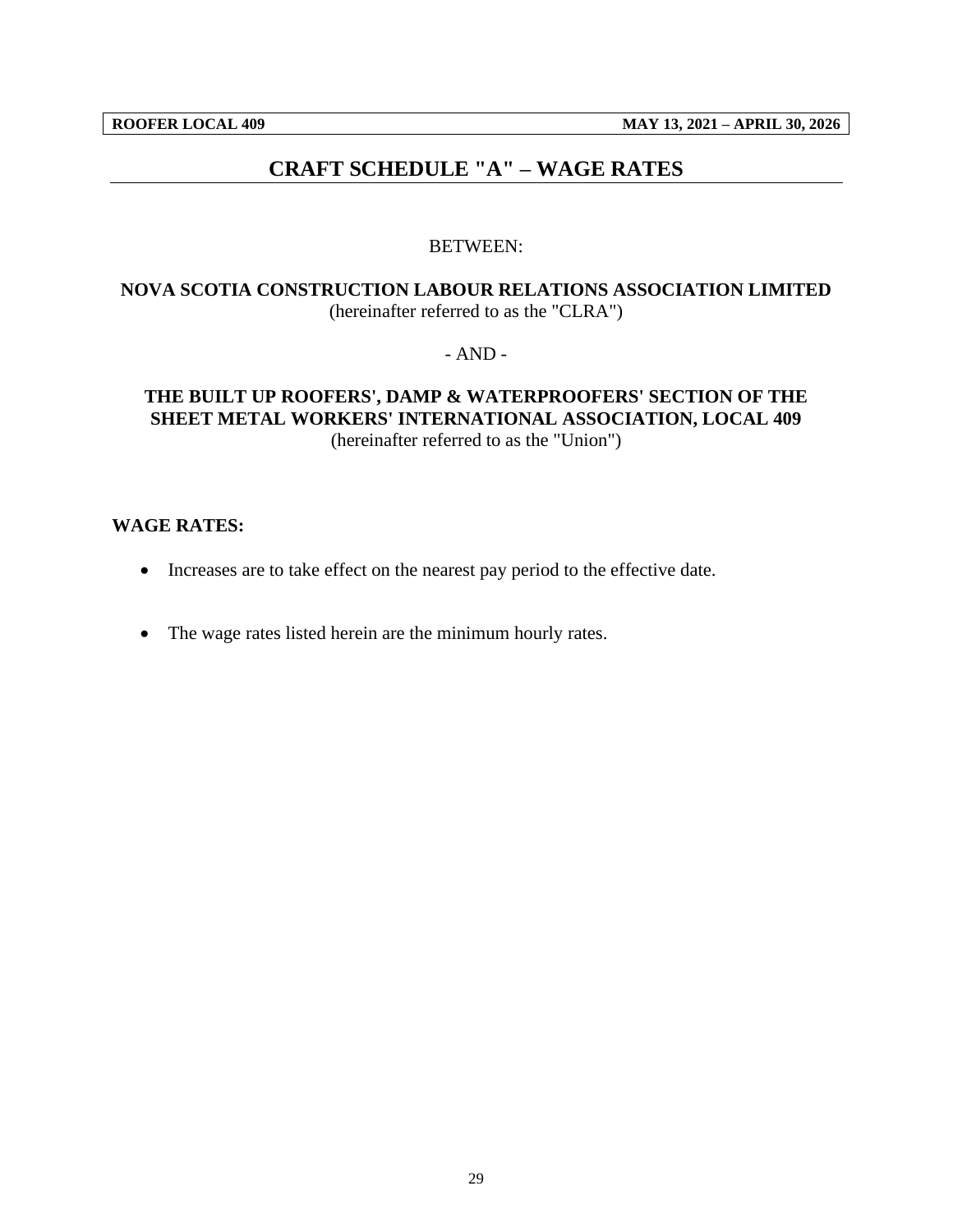## **COMMERCIAL WORK AND JOBS NOT DEFINED AS MAJOR INDUSTRIAL PROJECTS – ARTICLE 22**

#### **ROOFER JOURNEYPERSONS:**

| <b>Effective Date</b> | <b>Hourly</b><br>Rate | V & H<br>$(9\%)$ | Welfare | <b>Pension</b> | IIF, Admin &<br><b>Promo Fund</b> | Training * | <b>Total</b><br>Package |
|-----------------------|-----------------------|------------------|---------|----------------|-----------------------------------|------------|-------------------------|
| May 13, 2021          | \$28.58               | \$2.57           | \$1.40  | \$5.61         | \$0.56                            | \$0.25     | \$38.97                 |
| May 1, 2022           | \$29.20               | \$2.63           | \$1.40  | \$5.73         | \$0.56                            | \$0.25     | \$39.77                 |
| May 1, 2023           | \$29.75               | \$2.68           | \$1.40  | \$5.83         | \$0.56                            | \$0.25     | \$40.47                 |
| May 1, 2024           | \$30.21               | \$2.72           | \$1.40  | \$5.93         | \$0.56                            | \$0.25     | \$41.07                 |
| May 1, 2025           | \$30.68               | \$2.76           | \$1.40  | \$6.02         | \$0.56                            | \$0.25     | \$41.67                 |

| <b>ROOFER APPRENTICE WAGE SCALE:</b> |     |                              |               |         |                |                                      |           |                         |  |
|--------------------------------------|-----|------------------------------|---------------|---------|----------------|--------------------------------------|-----------|-------------------------|--|
| <b>Hours</b>                         |     | <b>Hourly</b><br><b>Rate</b> | V & H<br>(9%) | Welfare | <b>Pension</b> | IIF, Admin $\&$<br><b>Promo Fund</b> | Training* | <b>Total</b><br>Package |  |
| <b>Effective Date:</b> May 13, 2021  |     |                              |               |         |                |                                      |           |                         |  |
| $0-900$ hours                        | 65% | \$17.98                      | \$1.62        | \$1.40  | \$3.52         | \$0.56                               | \$0.25    | \$25.33                 |  |
| 901-1800 hours                       | 70% | \$19.49                      | \$1.75        | \$1.40  | \$3.83         | \$0.56                               | \$0.25    | \$27.28                 |  |
| 1801-2700 hours                      | 75% | \$21.01                      | \$1.89        | \$1.40  | \$4.12         | \$0.56                               | \$0.25    | \$29.23                 |  |
| 2701-3600 hours                      | 80% | \$22.52                      | \$2.03        | \$1.40  | \$4.42         | \$0.56                               | \$0.25    | \$31.18                 |  |
| 3601-4500 hours                      | 85% | \$24.03                      | \$2.16        | \$1.40  | \$4.72         | \$0.56                               | \$0.25    | \$33.12                 |  |
| 4501-5400 hours                      | 90% | \$25.55                      | \$2.30        | \$1.40  | \$5.01         | \$0.56                               | \$0.25    | \$35.07                 |  |
| <b>Effective Date:</b> May 1, 2022   |     |                              |               |         |                |                                      |           |                         |  |
| $0-900$ hours                        | 65% | \$18.38                      | \$1.65        | \$1.40  | \$3.61         | \$0.56                               | \$0.25    | \$25.85                 |  |
| 901-1800 hours                       | 70% | \$19.93                      | \$1.79        | \$1.40  | \$3.91         | \$0.56                               | \$0.25    | \$27.84                 |  |
| 1801-2700 hours                      | 75% | \$21.47                      | \$1.93        | \$1.40  | \$4.22         | \$0.56                               | \$0.25    | \$29.83                 |  |
| 2701-3600 hours                      | 80% | \$23.02                      | \$2.07        | \$1.40  | \$4.52         | \$0.56                               | \$0.25    | \$31.82                 |  |
| 3601-4500 hours                      | 85% | \$24.56                      | \$2.21        | \$1.40  | \$4.82         | \$0.56                               | \$0.25    | \$33.80                 |  |
| 4501-5400 hours                      | 90% | \$26.11                      | \$2.35        | \$1.40  | \$5.12         | \$0.56                               | \$0.25    | \$35.79                 |  |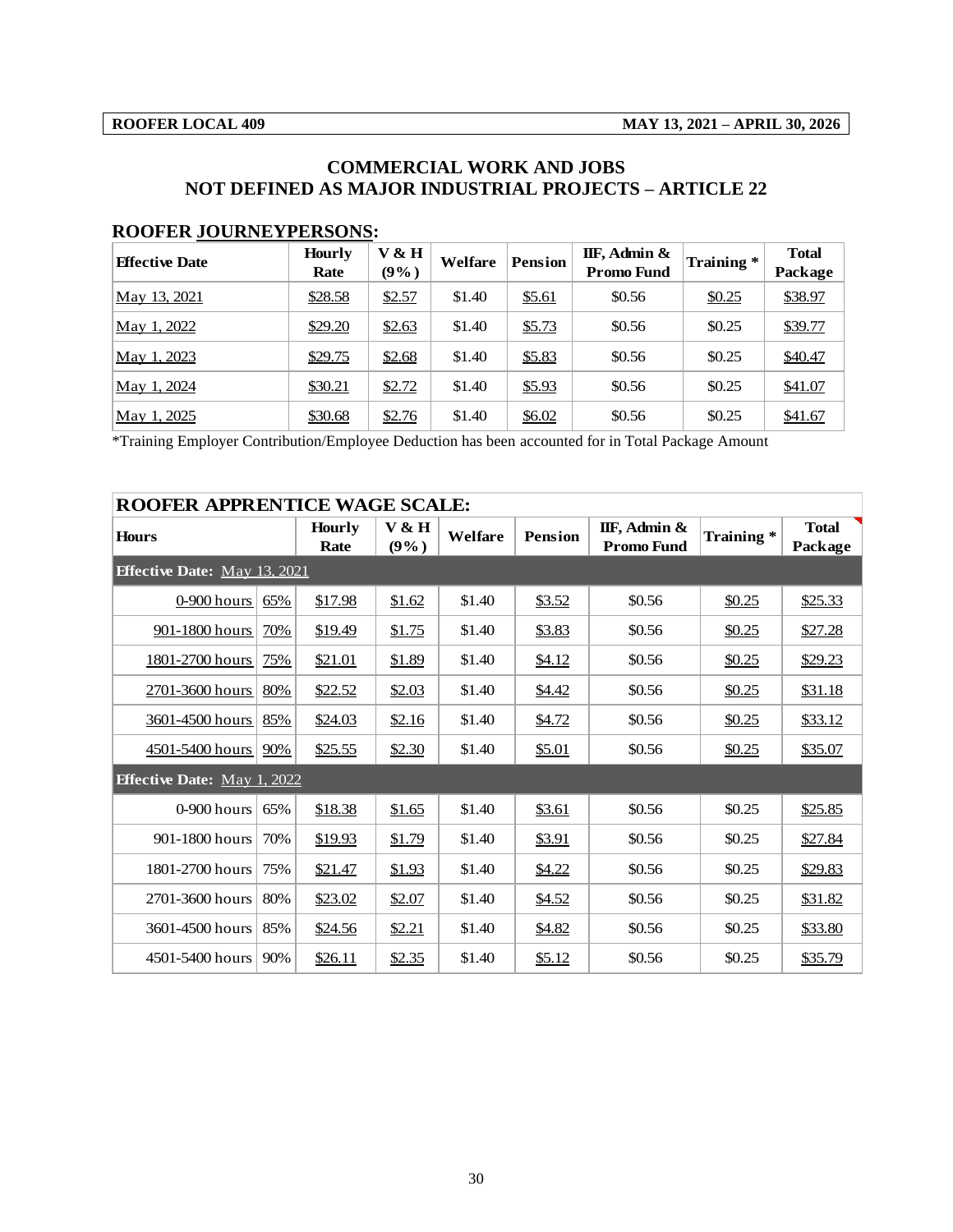## **ROOFER LOCAL 409 MAY 13, 2021 – APRIL 30, 2026**

| <b>ROOFER APPRENTICE WAGE SCALE:</b> |     |                       |               |         |                |                                   |           |                         |
|--------------------------------------|-----|-----------------------|---------------|---------|----------------|-----------------------------------|-----------|-------------------------|
| <b>Hours</b>                         |     | <b>Hourly</b><br>Rate | V & H<br>(9%) | Welfare | <b>Pension</b> | IIF, Admin &<br><b>Promo Fund</b> | Training* | <b>Total</b><br>Package |
| <b>Effective Date: May 1, 2023</b>   |     |                       |               |         |                |                                   |           |                         |
| 0-900 hours                          | 65% | \$18.74               | \$1.69        | \$1.40  | \$3.67         | \$0.56                            | \$0.25    | \$26.31                 |
| 901-1800 hours                       | 70% | \$20.31               | \$1.83        | \$1.40  | \$3.98         | \$0.56                            | \$0.25    | \$28.33                 |
| 1801-2700 hours                      | 75% | \$21.88               | \$1.97        | \$1.40  | \$4.29         | \$0.56                            | \$0.25    | \$30.35                 |
| 2701-3600 hours                      | 80% | \$23.46               | \$2.11        | \$1.40  | \$4.60         | \$0.56                            | \$0.25    | \$32.38                 |
| 3601-4500 hours                      | 85% | \$25.03               | \$2.25        | \$1.40  | \$4.91         | \$0.56                            | \$0.25    | \$34.40                 |
| 4501-5400 hours                      | 90% | \$26.60               | \$2.39        | \$1.40  | \$5.22         | \$0.56                            | \$0.25    | \$36.42                 |
| <b>Effective Date: May 1, 2024</b>   |     |                       |               |         |                |                                   |           |                         |
| 0-900 hours                          | 65% | \$19.04               | \$1.71        | \$1.40  | \$3.74         | \$0.56                            | \$0.25    | \$26.70                 |
| 901-1800 hours                       | 70% | \$20.63               | \$1.86        | \$1.40  | \$4.05         | \$0.56                            | \$0.25    | \$28.75                 |
| 1801-2700 hours                      | 75% | \$22.23               | \$2.00        | \$1.40  | \$4.36         | \$0.56                            | \$0.25    | \$30.80                 |
| 2701-3600 hours                      | 80% | \$23.83               | \$2.14        | \$1.40  | \$4.68         | \$0.56                            | \$0.25    | \$32.86                 |
| 3601-4500 hours                      | 85% | \$25.42               | \$2.29        | \$1.40  | \$4.99         | \$0.56                            | \$0.25    | \$34.91                 |
| 4501-5400 hours                      | 90% | \$27.02               | \$2.43        | \$1.40  | \$5.30         | \$0.56                            | \$0.25    | \$36.96                 |
| Effective Date: May 1, 2025          |     |                       |               |         |                |                                   |           |                         |
| 0-900 hours                          | 65% | \$19.34               | \$1.74        | \$1.40  | \$3.80         | \$0.56                            | \$0.25    | \$27.09                 |
| 901-1800 hours                       | 70% | \$20.96               | \$1.89        | \$1.40  | \$4.11         | \$0.56                            | \$0.25    | \$29.17                 |
| 1801-2700 hours                      | 75% | \$22.58               | \$2.03        | \$1.40  | \$4.43         | \$0.56                            | \$0.25    | \$31.25                 |
| 2701-3600 hours                      | 80% | \$24.20               | \$2.18        | \$1.40  | \$4.75         | \$0.56                            | \$0.25    | \$33.34                 |
| 3601-4500 hours                      | 85% | \$25.82               | \$2.32        | \$1.40  | \$5.07         | \$0.56                            | \$0.25    | \$35.42                 |
| 4501-5400 hours                      | 90% | \$27.44               | \$2.47        | \$1.40  | \$5.38         | \$0.56                            | \$0.25    | \$37.50                 |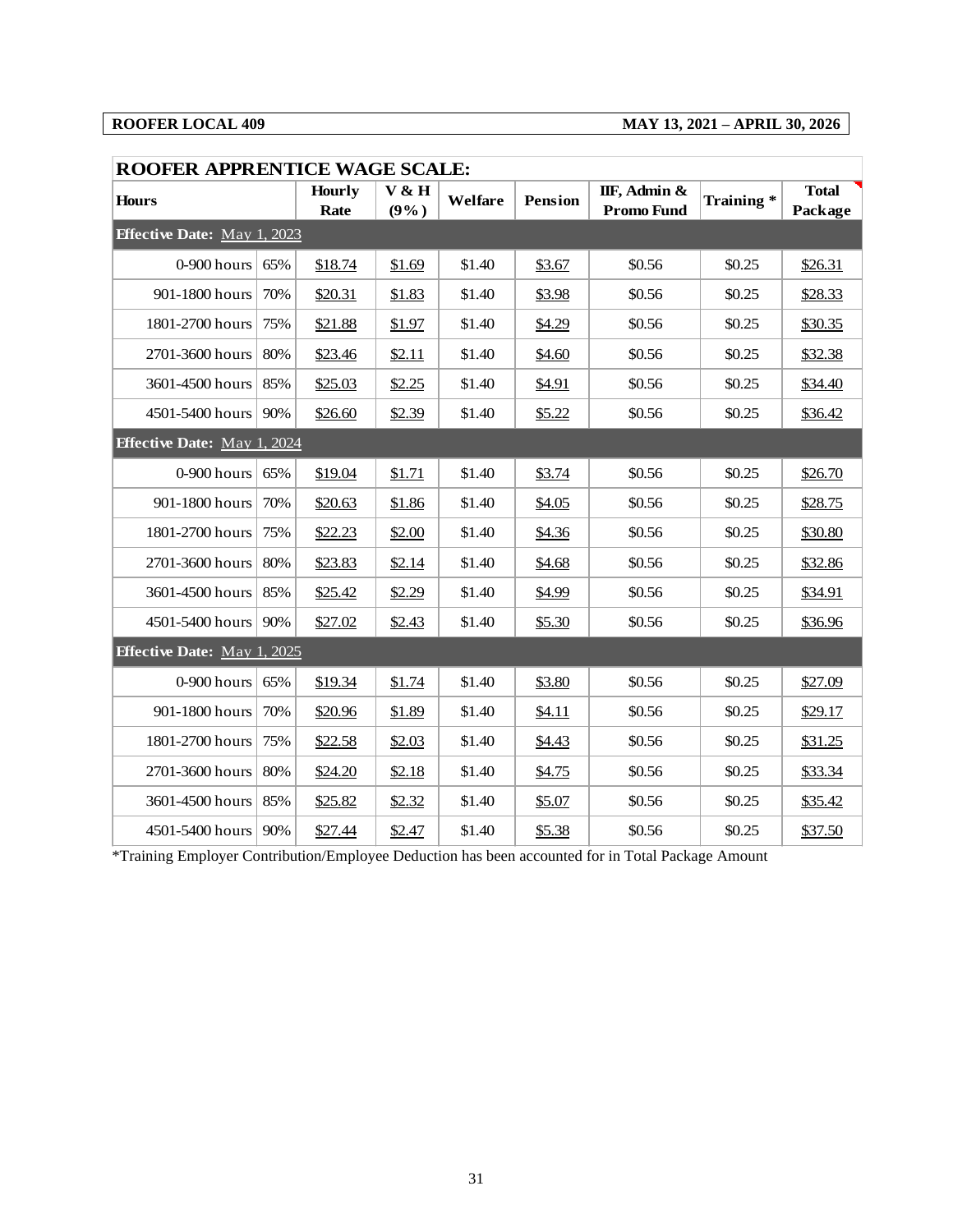## **MAJOR INDUSTRIAL PROJECTS AS DEFINED IN – ARTICLE 22**

| <b>Effective Date</b> | <b>Hourly</b> | $V$ & H | Welfare | <b>Pension</b> | IIF, Admin &      | Training * | <b>Total</b> |
|-----------------------|---------------|---------|---------|----------------|-------------------|------------|--------------|
|                       | Rate          | $(9\%)$ |         |                | <b>Promo Fund</b> |            | Package      |
| May 13, 2021          | \$31.69       | \$2.85  | \$1.40  | \$6.22         | \$0.56            | \$0.25     | \$42.97      |
| May 1, 2022           | \$32.31       | \$2.91  | \$1.40  | \$6.34         | \$0.56            | \$0.25     | \$43.77      |
| May 1, 2023           | \$32.86       | \$2.96  | \$1.40  | \$6.44         | \$0.56            | \$0.25     | \$44.47      |
| May 1, 2024           | \$33.32       | \$3.00  | \$1.40  | \$6.54         | \$0.56            | \$0.25     | \$45.07      |
| May 1, 2025           | \$33.79       | \$3.04  | \$1.40  | \$6.63         | \$0.56            | \$0.25     | \$45.67      |

## **ROOFER JOURNEYPERSONS WAGE SCALE:**

| <b>ROOFER APPRENTICE WAGE SCALE:</b> |     |                       |                    |         |                |                                   |           |                         |  |  |
|--------------------------------------|-----|-----------------------|--------------------|---------|----------------|-----------------------------------|-----------|-------------------------|--|--|
| Hours                                |     | <b>Hourly</b><br>Rate | $V$ & H<br>$(9\%)$ | Welfare | <b>Pension</b> | IIF, Admin &<br><b>Promo Fund</b> | Training* | <b>Total</b><br>Package |  |  |
| <b>Effective Date:</b> May 13, 2021  |     |                       |                    |         |                |                                   |           |                         |  |  |
| 0-900 hours                          | 65% | \$20.00               | \$1.80             | \$1.40  | \$3.92         | \$0.56                            | \$0.25    | \$27.93                 |  |  |
| 901-1800 hours                       | 70% | \$21.67               | \$1.95             | \$1.40  | \$4.25         | \$0.56                            | \$0.25    | \$30.08                 |  |  |
| 1801-2700 hours                      | 75% | \$23.34               | \$2.10             | \$1.40  | \$4.58         | \$0.56                            | \$0.25    | \$32.23                 |  |  |
| 2701-3600 hours                      | 80% | \$25.01               | \$2.25             | \$1.40  | \$4.91         | \$0.56                            | \$0.25    | \$34.38                 |  |  |
| 3601-4500 hours                      | 85% | \$26.68               | \$2.40             | \$1.40  | \$5.23         | \$0.56                            | \$0.25    | \$36.52                 |  |  |
| 4501-5400 hours                      | 90% | \$28.35               | \$2.55             | \$1.40  | \$5.56         | \$0.56                            | \$0.25    | \$38.67                 |  |  |
| <b>Effective Date:</b> May 1, 2022   |     |                       |                    |         |                |                                   |           |                         |  |  |
| $0-900$ hours                        | 65% | \$20.40               | \$1.84             | \$1.40  | \$4.00         | \$0.56                            | \$0.25    | \$28.45                 |  |  |
| 901-1800 hours                       | 70% | \$22.10               | \$1.99             | \$1.40  | \$4.34         | \$0.56                            | \$0.25    | \$30.64                 |  |  |
| 1801-2700 hours                      | 75% | \$23.81               | \$2.14             | \$1.40  | \$4.67         | \$0.56                            | \$0.25    | \$32.83                 |  |  |
| 2701-3600 hours                      | 80% | \$25.51               | \$2.30             | \$1.40  | \$5.00         | \$0.56                            | \$0.25    | \$35.02                 |  |  |
| 3601-4500 hours                      | 85% | \$27.20               | \$2.45             | \$1.40  | \$5.34         | \$0.56                            | \$0.25    | \$37.20                 |  |  |
| 4501-5400 hours                      | 90% | \$28.91               | \$2.60             | \$1.40  | \$5.67         | \$0.56                            | \$0.25    | \$39.39                 |  |  |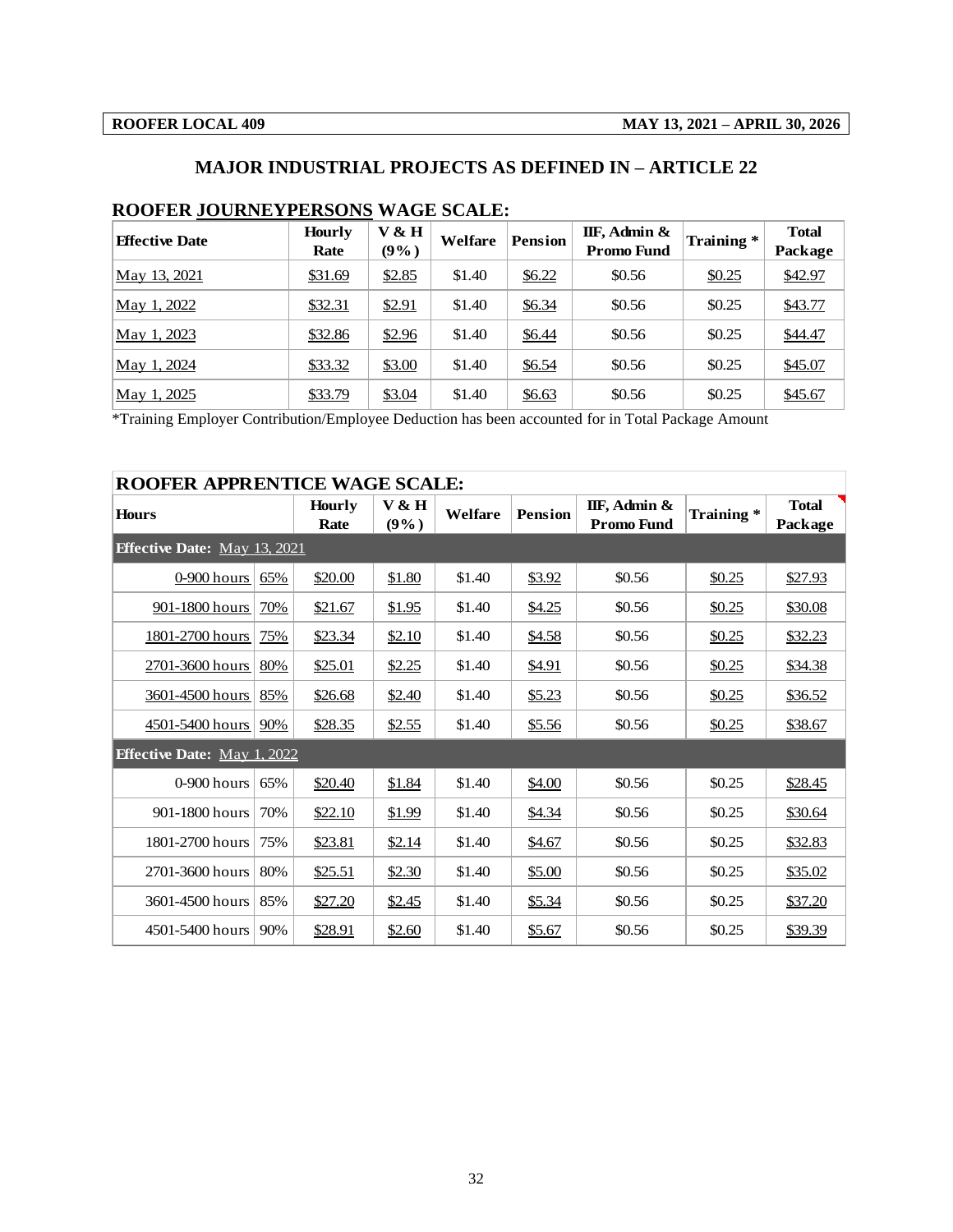## **ROOFER LOCAL 409 MAY 13, 2021 – APRIL 30, 2026**

| <b>ROOFER APPRENTICE WAGE SCALE:</b> |     |                       |               |         |                |                                   |           |                         |
|--------------------------------------|-----|-----------------------|---------------|---------|----------------|-----------------------------------|-----------|-------------------------|
| <b>Hours</b>                         |     | <b>Hourly</b><br>Rate | V & H<br>(9%) | Welfare | <b>Pension</b> | IIF, Admin &<br><b>Promo Fund</b> | Training* | <b>Total</b><br>Package |
| <b>Effective Date:</b> May 1, 2023   |     |                       |               |         |                |                                   |           |                         |
| 0-900 hours                          | 65% | \$20.76               | \$1.87        | \$1.40  | \$4.07         | \$0.56                            | \$0.25    | \$28.91                 |
| 901-1800 hours                       | 70% | \$22.48               | \$2.02        | \$1.40  | \$4.42         | \$0.56                            | \$0.25    | \$31.13                 |
| 1801-2700 hours                      | 75% | \$24.21               | \$2.18        | \$1.40  | \$4.75         | \$0.56                            | \$0.25    | \$33.35                 |
| 2701-3600 hours                      | 80% | \$25.94               | \$2.34        | \$1.40  | \$5.09         | \$0.56                            | \$0.25    | \$35.58                 |
| 3601-4500 hours                      | 85% | \$27.67               | \$2.49        | \$1.40  | \$5.43         | \$0.56                            | \$0.25    | \$37.80                 |
| 4501-5400 hours                      | 90% | \$29.40               | \$2.65        | \$1.40  | \$5.76         | \$0.56                            | \$0.25    | \$40.02                 |
| <b>Effective Date:</b> May 1, 2024   |     |                       |               |         |                |                                   |           |                         |
| 0-900 hours                          | 65% | \$21.06               | \$1.90        | \$1.40  | \$4.13         | \$0.56                            | \$0.25    | \$29.30                 |
| 901-1800 hours                       | 70% | \$22.81               | \$2.05        | \$1.40  | \$4.48         | \$0.56                            | \$0.25    | \$31.55                 |
| 1801-2700 hours                      | 75% | \$24.56               | \$2.21        | \$1.40  | \$4.82         | \$0.56                            | \$0.25    | \$33.80                 |
| 2701-3600 hours                      | 80% | \$26.32               | \$2.37        | \$1.40  | \$5.16         | \$0.56                            | \$0.25    | \$36.06                 |
| 3601-4500 hours                      | 85% | \$28.07               | \$2.53        | \$1.40  | \$5.50         | \$0.56                            | \$0.25    | \$38.31                 |
| 4501-5400 hours                      | 90% | \$29.82               | \$2.68        | \$1.40  | \$5.85         | \$0.56                            | \$0.25    | \$40.56                 |
| <b>Effective Date: May 1, 2025</b>   |     |                       |               |         |                |                                   |           |                         |
| 0-900 hours                          | 65% | \$21.37               | \$1.92        | \$1.40  | \$4.19         | \$0.56                            | \$0.25    | \$29.69                 |
| 901-1800 hours                       | 70% | \$23.14               | \$2.08        | \$1.40  | \$4.54         | \$0.56                            | \$0.25    | \$31.97                 |
| 1801-2700 hours                      | 75% | \$24.91               | \$2.24        | \$1.40  | \$4.89         | \$0.56                            | \$0.25    | \$34.25                 |
| 2701-3600 hours                      | 80% | \$26.69               | \$2.40        | \$1.40  | \$5.24         | \$0.56                            | \$0.25    | \$36.54                 |
| 3601-4500 hours                      | 85% | \$28.46               | \$2.56        | \$1.40  | \$5.59         | \$0.56                            | \$0.25    | \$38.82                 |
| 4501-5400 hours                      | 90% | \$30.24               | \$2.72        | \$1.40  | \$5.93         | \$0.56                            | \$0.25    | \$41.10                 |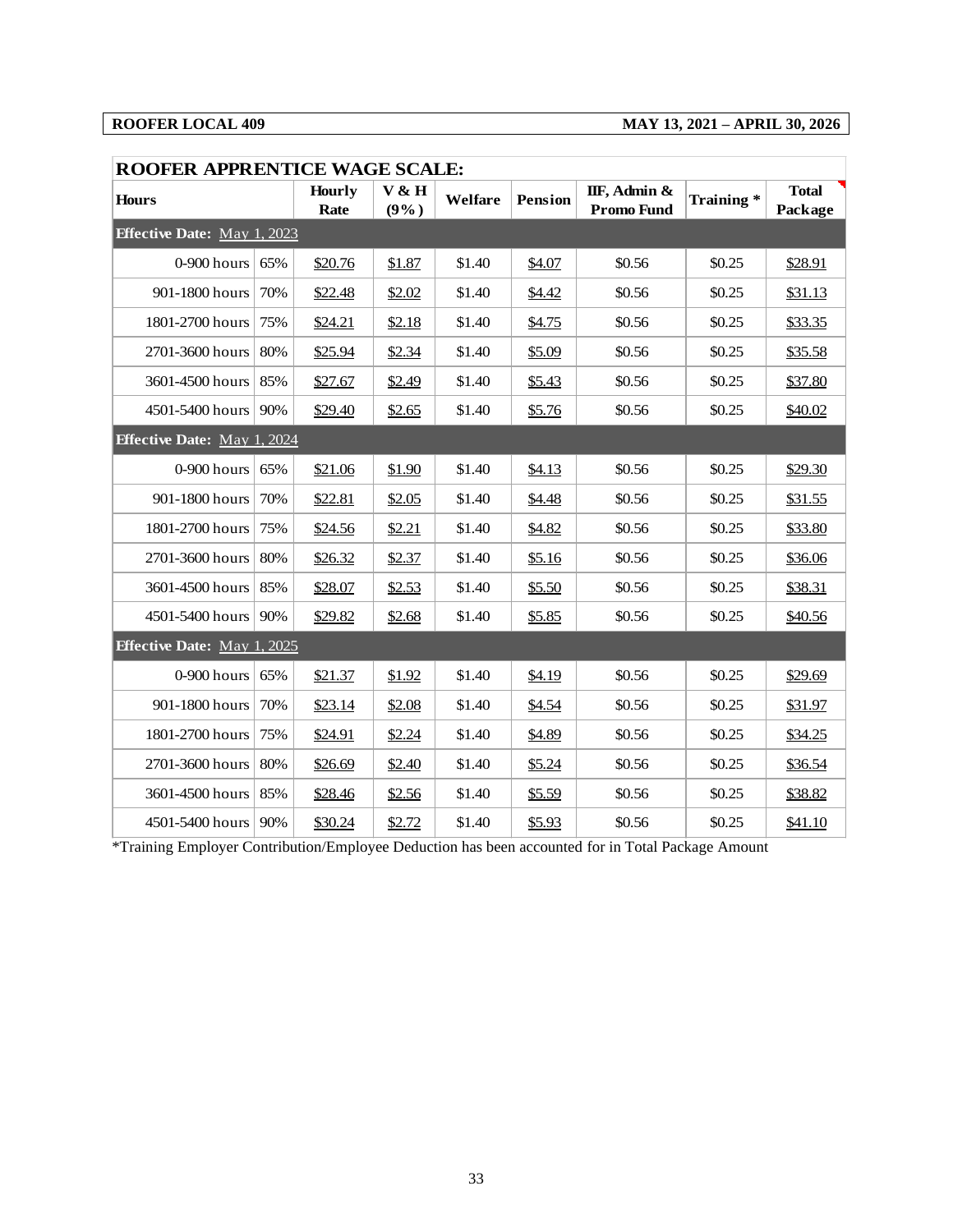## **PRE-APPRENTICE ROOFER**

The parties have agreed to establish a class of employee to enable both unionized Contractors and Union employees to effectively and competitively obtain necessary employees to perform the labour functions required on roofing projects.

A worker with NO previous Roofing experience shall be classified a Pre-Apprentice Roofer.

Apprentice Roofers will be drawn from this pool of Pre-Apprentice Roofers through the sponsorship and promotion of the employer.

Upon the achievement of working a maximum of one thousand (1000) hours as a Pre-Apprentice Roofer, the employer shall assess the employee. A Pre-Apprentice Roofer having worked one thousand (1000) hours shall either be promoted to the Apprentice Roofer Classification or laid-off by the employer.

The Union must be informed when any new employee is hired. This includes name, address, social insurance number and telephone number, if possible.

| <b>Effective Date</b> |         | Hourly Rate $ V & H(9\%) $ | <b>Total Package</b> |
|-----------------------|---------|----------------------------|----------------------|
| May 13, 2021          | \$17.15 | \$1.54                     | \$18.69              |
| May 1, 2022           | \$17.52 | \$1.58                     | \$19.10              |
| May 1, 2023           | \$17.85 | \$1.61                     | \$19.46              |
| May 1, 2024           | \$18.13 | \$1.63                     | \$19.76              |
| May 1, 2025           | \$18.41 | \$1.66                     | \$20.07              |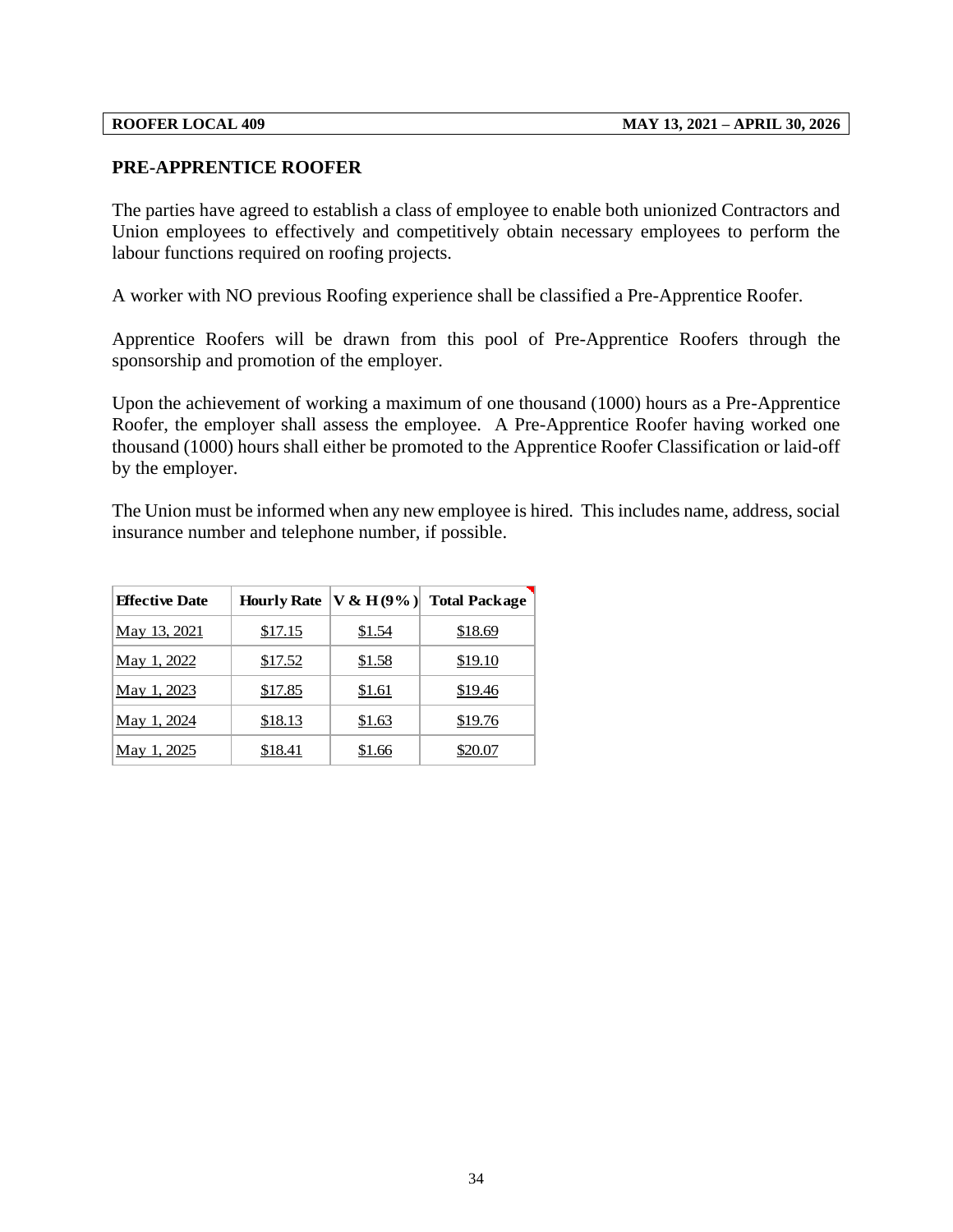## **APPRENTICE ROOFER**

Is an entrant into the Apprentice Roofer Classification and Program.

An employee with one thousand (1000) hours or more PREVIOUS roofing experience shall be classified as an Apprentice Roofer and shall be paid under the Apprentice Roofer Scale.

Employees will recognize hours worked with another employer (Union and Non-Union) for all purposes and benefits under this agreement, except any hours worked under this Agreement as a Pre-Apprentice Roofer shall not be included in this determination. Confirmation of hours may be based on Records of Employment, Union Pension Credits, Department of Labour records and/or other documentation.

Apprentice Roofers shall be paid under the following scale:

Apprentice Roofers will not advance beyond the 90% level until such time as they pass an exam to attain Journeyperson status.

## **ROOFER FOREPERSON**

Foreperson shall receive a minimum premium of ten percent (10%) of the applicable Journeyperson's rate of pay.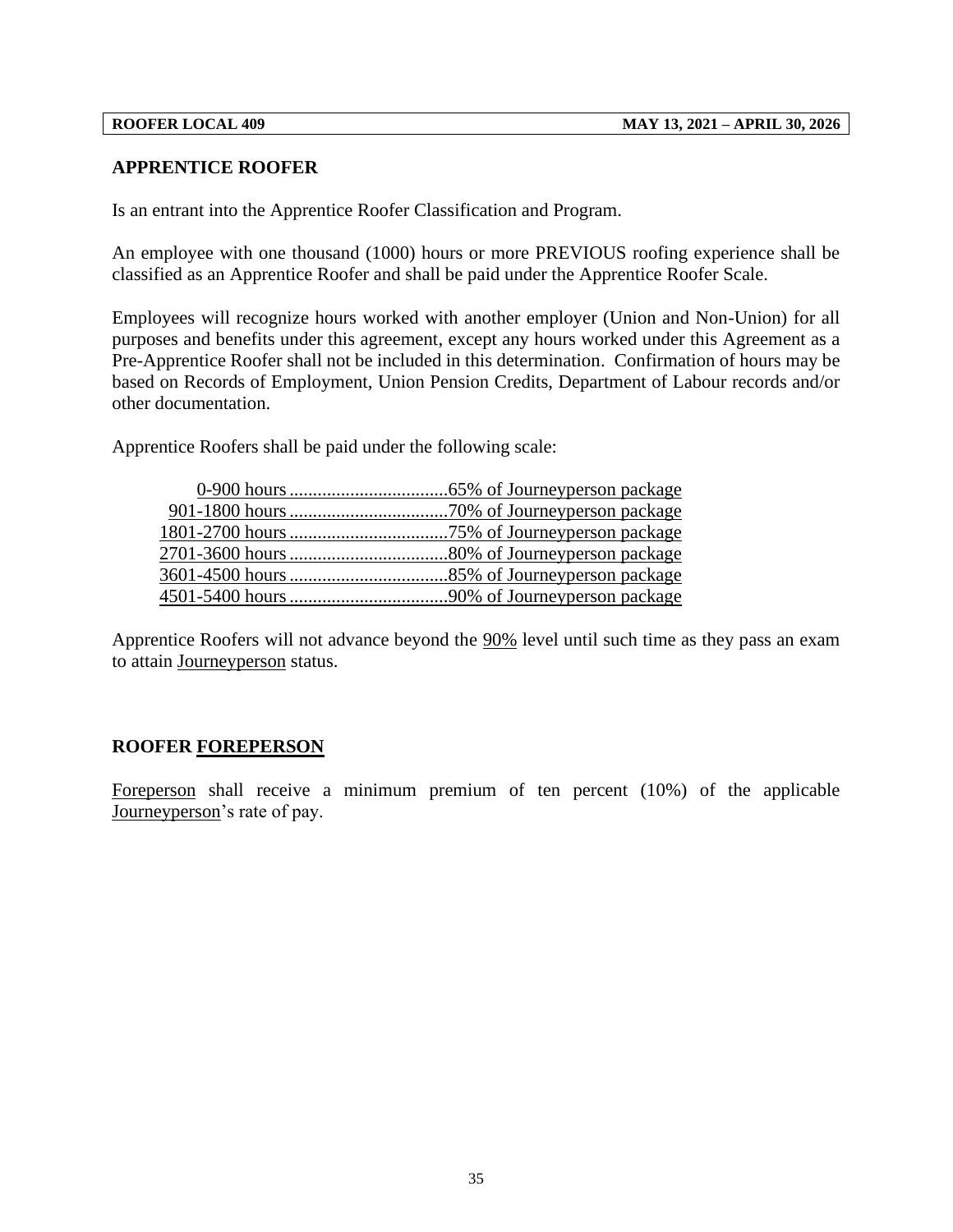## **CREW MAKE-UP:**

| 3 Person Crew | 1 Journeyperson (Foreperson)<br>1 Journeyperson<br>1 Pre-Apprentice                         |
|---------------|---------------------------------------------------------------------------------------------|
| 4 Person Crew | 1 Journeyperson (Foreperson)<br>1 Journeyperson<br>1 Apprentice<br>1 Pre-Apprentice         |
| 5 Person Crew | 1 Journeyperson (Foreperson)<br>1 Journeyperson<br>1 Apprentice<br>2 Pre-Apprentices        |
| 6 Person Crew | 1 Journeyperson (Foreperson)<br>1 <u>Journeyperson</u><br>2 Apprentice<br>2 Pre-Apprentices |
| 8 Person Crew | 1 Journeyperson (Foreperson)<br>2 Journeyperson<br>2 Apprentice<br>3 Pre-Apprentices        |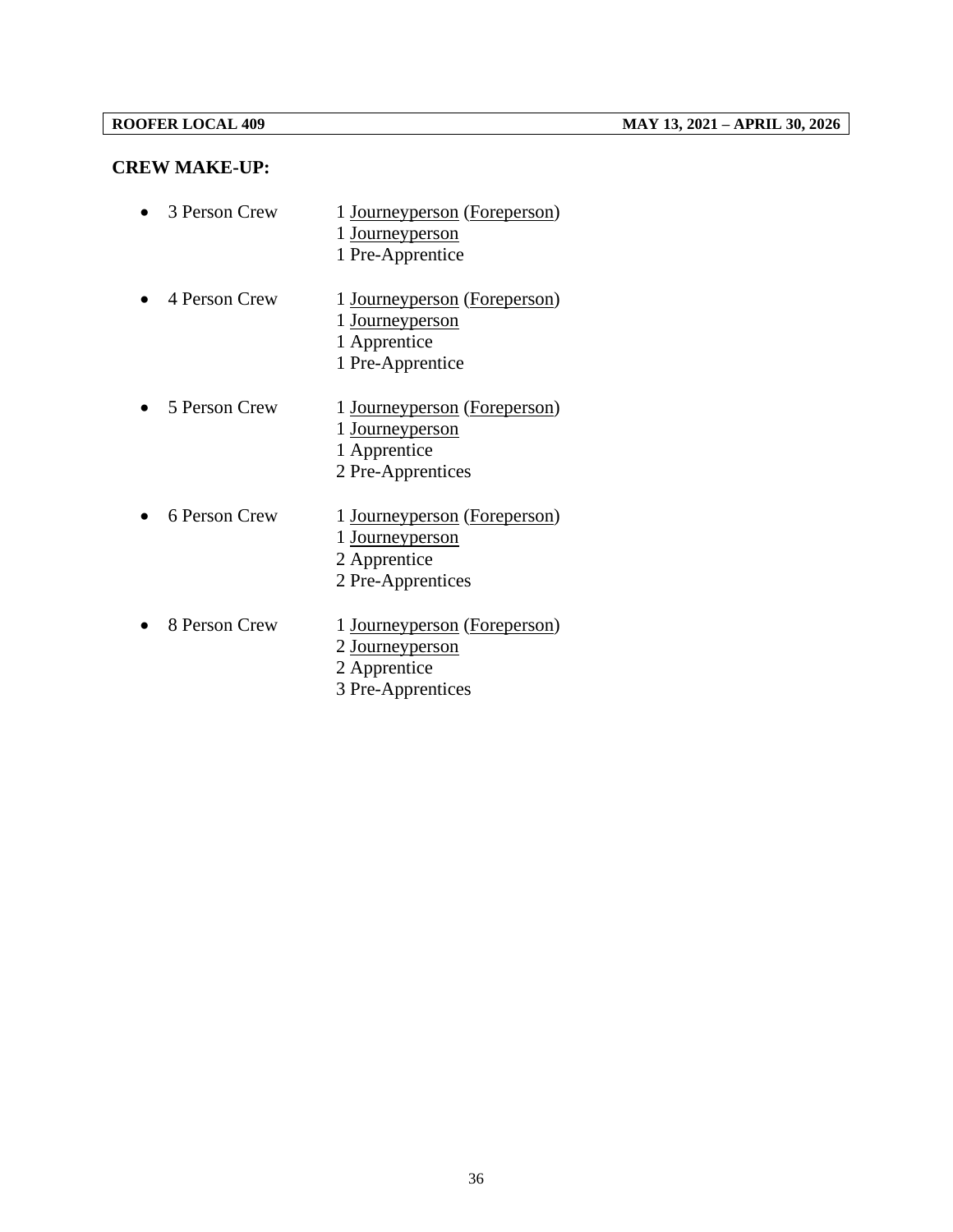# **CRAFT SCHEDULE "B" – ROOFERS LOCAL 409 JOB TARGETING RULES & PROCEDURES**

<span id="page-39-0"></span>The application and interpretation of these Job Targeting Rules and Procedures shall be at the sole discretion of the Enabling Committee (E.C.). The Roofers Local 409 is the "Union" under these rules and procedures.

1. No Contractor shall be entitled to targeted rates and conditions unless the Contractor makes direct application in writing under these job targeting rules and procedures a minimum of forty-eight (48) hours prior to the tender closing to the Union through the Nova Scotia Construction Labour Relations Association (CLRA) on the attached application form and such request shall be forwarded to the Union.

The Union may, however, in its sole discretion waive the above time limit of forty-eight (48) hours.

- 2. The Union shall advise the CLRA by **email (target@nsclra.ca)** in writing whether it grants or does not grant the targeting application. The CLRA shall then advise all applicant Contractors when a target request has been granted setting out the terms and conditions applicable to the specific job or project.
- 3. Upon the request of the Union the Contractors who are bidding jobs under this program shall supply the bid price of their bid on the targeted jobs to the Union after the job has been awarded.
- 4. The applicant Contractor shall provide a record of projected employee work hours worked on all targeted jobs to the Union as a means of gathering data regarding the success or failure of this program in maintaining and increasing the unionized sector's share of work.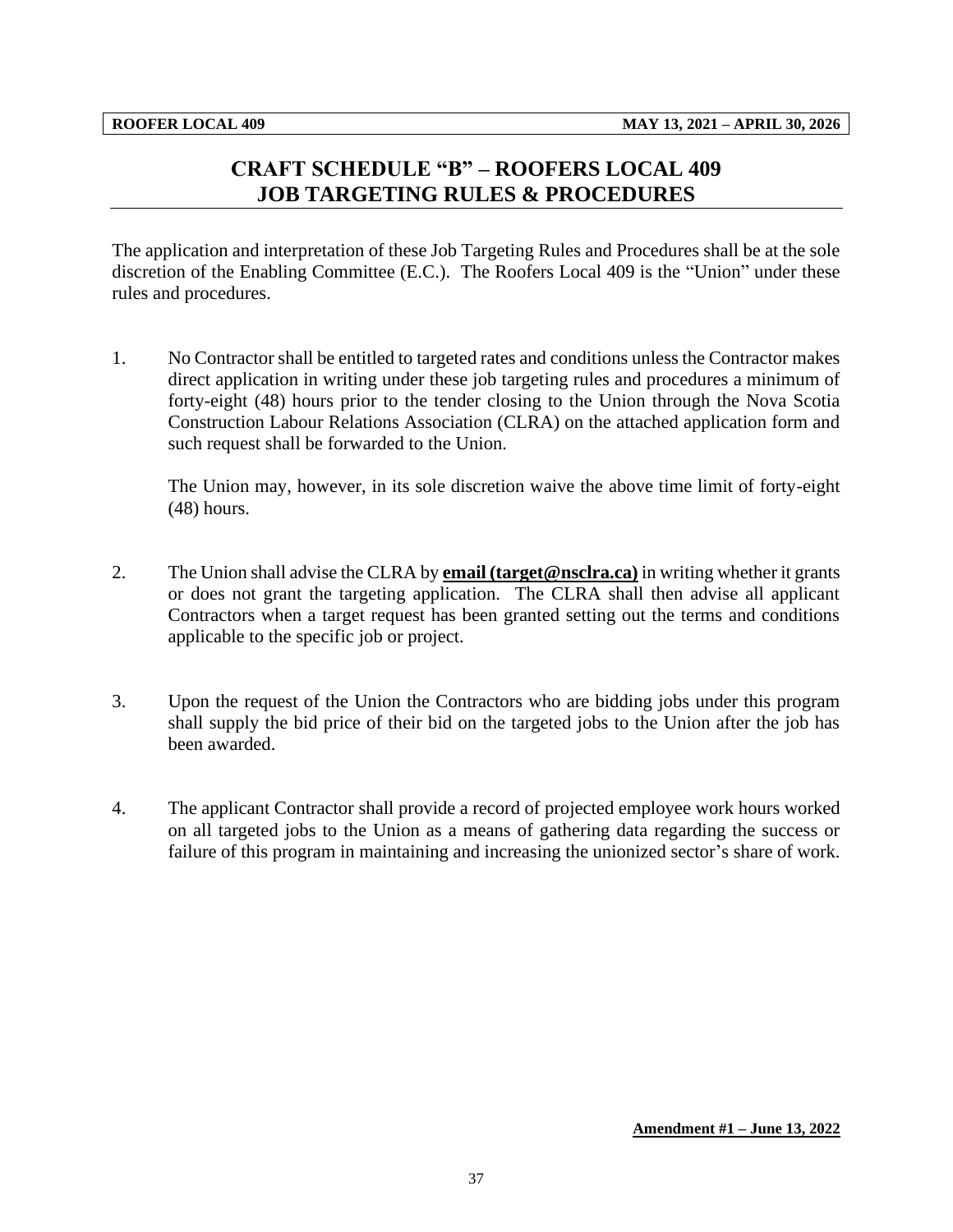# <span id="page-40-0"></span>**CRAFT SCHEDULE "B" – ROOFER LOCAL 409 TARGETING APPLICATION FORM**

| DATE:    | <u> 1989 - Johann Barbara, martin amerikan basar da</u>                                                                                                                                                                                                                                                       |                  |                              |                                |                                                 |
|----------|---------------------------------------------------------------------------------------------------------------------------------------------------------------------------------------------------------------------------------------------------------------------------------------------------------------|------------------|------------------------------|--------------------------------|-------------------------------------------------|
| TO:      | Roofer Local 409<br>NS Construction Labour Relations Association                                                                                                                                                                                                                                              | PHONE:<br>PHONE: | 902-450-5165<br>902-468-2283 | <b>EMAIL:</b><br><b>EMAIL:</b> | georgemacdonald29@gmail.com<br>target@nsclra.ca |
| FROM:    |                                                                                                                                                                                                                                                                                                               |                  |                              |                                |                                                 |
| PHONE:   |                                                                                                                                                                                                                                                                                                               |                  |                              |                                |                                                 |
|          | Please accept this as a request to bid the Project outlined herein, under the terms of the Enabling Committee provisions<br>in Article 31 of the Roofer Mainland Nova Scotia Local 409 Agreement currently in force.                                                                                          |                  |                              |                                |                                                 |
| PROJECT: |                                                                                                                                                                                                                                                                                                               |                  |                              |                                |                                                 |
| OWNER:   | ,我们也不会有一个人的人,我们也不会有一个人的人,我们也不会有一个人的人。""我们,我们也不会有一个人的人,我们也不会有一个人的人,我们也不会有一个人的人,我们                                                                                                                                                                                                                              |                  |                              |                                |                                                 |
|          | LOCATION:<br><u> 1989 - Johann Stoff, deutscher Stoffen und der Stoffen und der Stoffen und der Stoffen und der Stoffen und der</u>                                                                                                                                                                           |                  |                              |                                |                                                 |
| VALUE:   | <u> 1989 - Johann Stoff, amerikansk politiker (d. 1989)</u>                                                                                                                                                                                                                                                   |                  |                              |                                |                                                 |
|          |                                                                                                                                                                                                                                                                                                               |                  |                              |                                |                                                 |
|          | <b>START DATE:</b><br>COMPLETION DATE:                                                                                                                                                                                                                                                                        |                  |                              |                                |                                                 |
|          | <b>UNION</b>                                                                                                                                                                                                                                                                                                  | KNOWN BIDDERS:   |                              | NON-UNION                      |                                                 |
|          |                                                                                                                                                                                                                                                                                                               |                  |                              |                                |                                                 |
|          |                                                                                                                                                                                                                                                                                                               |                  |                              |                                |                                                 |
|          |                                                                                                                                                                                                                                                                                                               |                  |                              |                                |                                                 |
|          | In order to be competitive, I, as the Contractor bidding, request the following target rates and conditions:                                                                                                                                                                                                  |                  |                              |                                |                                                 |
| 1.       | Hourly Wage Rate _____________________ plus the following benefits                                                                                                                                                                                                                                            |                  |                              |                                |                                                 |
|          | Overtime conditions <u>examens and the conditions of the conditions of the conditions of the conditions of the conditions of the conditions of the conditions of the conditions of the conditions of the conditions of the condi</u>                                                                          |                  |                              |                                |                                                 |
|          |                                                                                                                                                                                                                                                                                                               |                  |                              |                                |                                                 |
| 2.       | Board & Travel                                                                                                                                                                                                                                                                                                |                  |                              |                                |                                                 |
|          |                                                                                                                                                                                                                                                                                                               |                  |                              |                                |                                                 |
| 3.       | Other Relief                                                                                                                                                                                                                                                                                                  |                  |                              |                                |                                                 |
|          | I UNDERSTAND AND AGREE THAT ALL OTHER TERMS AND CONDITIONS INCLUDING A PAYMENT OF VACATION, HEALTH &<br>WELFARE, PENSION, INDUSTRY IMPROVEMENT, ADMINISTRATION & PROMOTION FUND, AS WELL AS OTHER TERMS AND<br>CONDITIONS SHALL BE PAID AS PER THE CURRENT COLLECTIVE AGREEMENT, UNLESS OTHERWISE STIPULATED. |                  |                              |                                |                                                 |
|          | <b>COMPANY</b>                                                                                                                                                                                                                                                                                                |                  |                              |                                | CONTRACTOR REPRESENTATIVE                       |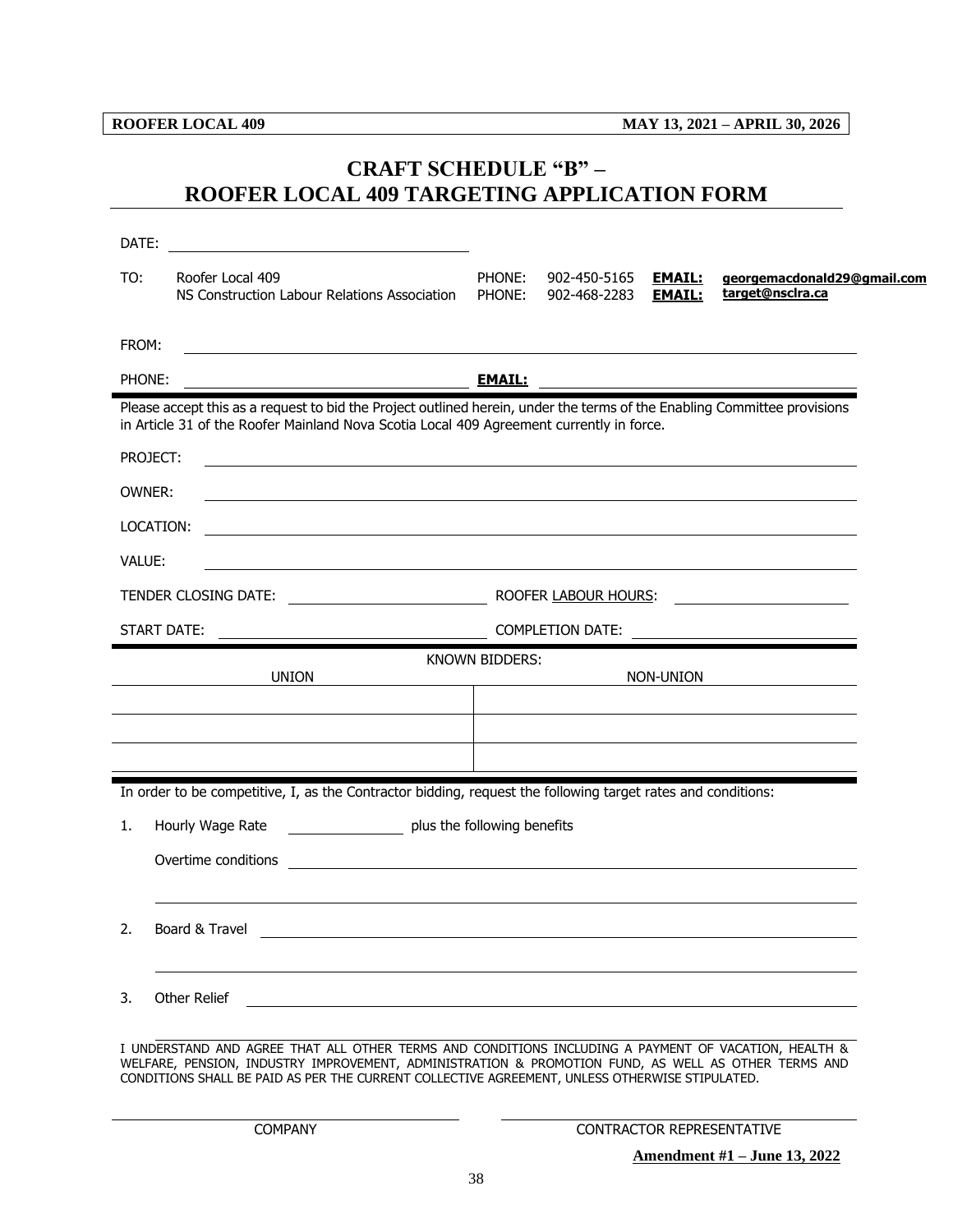#### **CRAFT SCHEDULE "B" CONT'D.**

## **(UNION LETTERHEAD) Email Transmission Form RESPONSE TO JOB TARGETING APPLICATION Article 31 – Enabling Committee Roofer Local 409**

Date Application Received: Date of Reply:

To: Nova Scotia Construction Labour Relations Association **Email: target@nsclra.ca**

From: Roofer Local Union 409

Project Type & Location:

#### **Job Targeting & Enabling Rates and Conditions:**

| <b>Hourly Rate</b> | Vacation<br><b>Pay 9%</b> | Welfare | <b>Pension</b> | Admin &<br><b>IIF Funds</b> | <b>Training</b> | <b>Total</b> |
|--------------------|---------------------------|---------|----------------|-----------------------------|-----------------|--------------|
|                    |                           |         |                |                             |                 |              |

### **Hours of Work & Other Provisions**

*Unless specifically indicated below, all other terms and conditions will be as per the current Collective Roofer Local 409 Agreement. The above noted target rate is granted under Article 31 Enabling Committee for the following applicant contractors.*

#### **Roofer Local 409 Representative**

Date: <u>Job Target Not Granted</u>

**Amendment #1 – June 13, 2022**